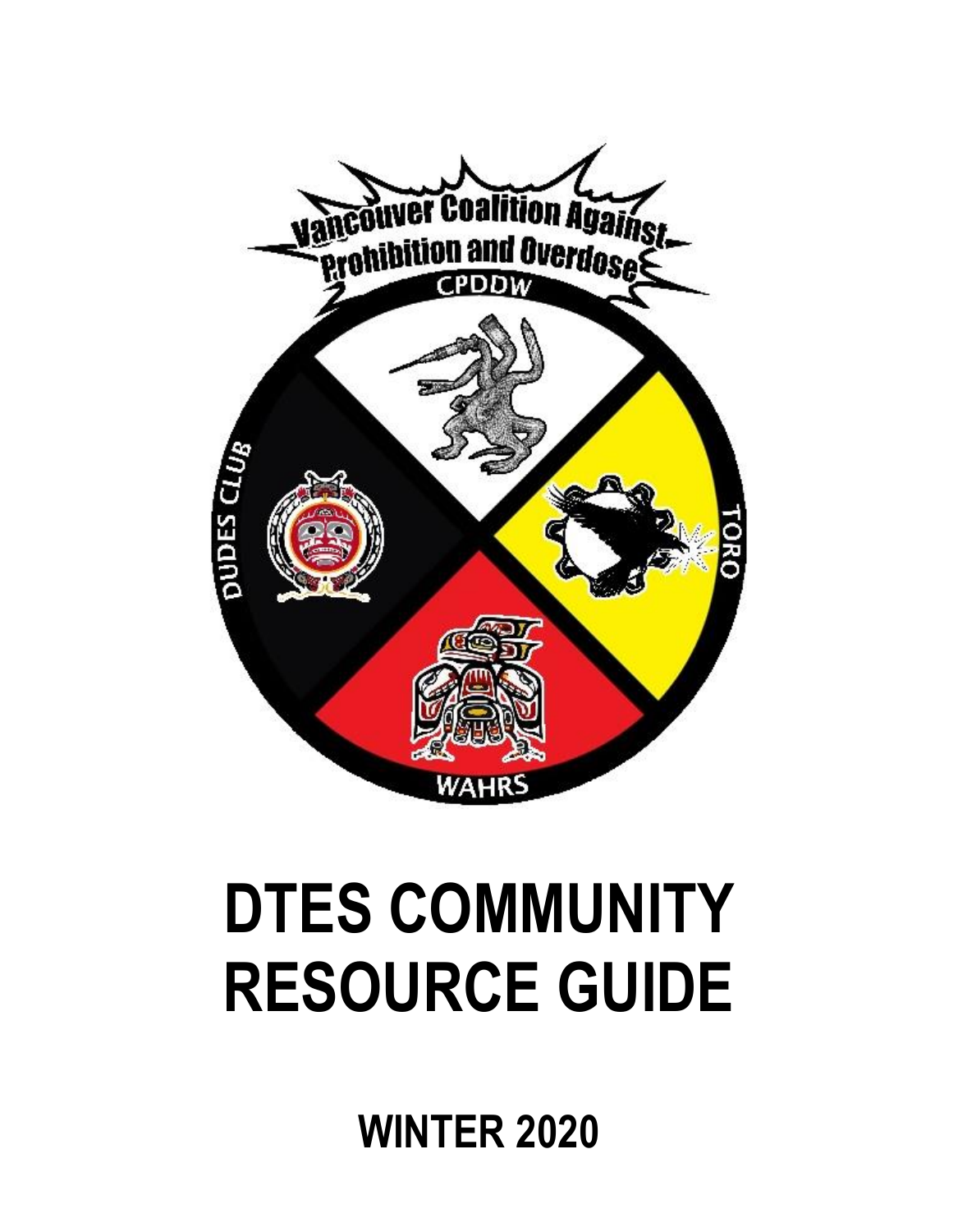# **Contents**

| B – Low Cost Meals and Food Programs 10   |  |
|-------------------------------------------|--|
|                                           |  |
| D - Free or Low Cost Furniture and 14     |  |
|                                           |  |
| E - Free Phones and Computers 15          |  |
|                                           |  |
|                                           |  |
|                                           |  |
| C - Shelters for Women and Women with     |  |
| D - Women's Transition and Safe Homes  21 |  |
|                                           |  |
|                                           |  |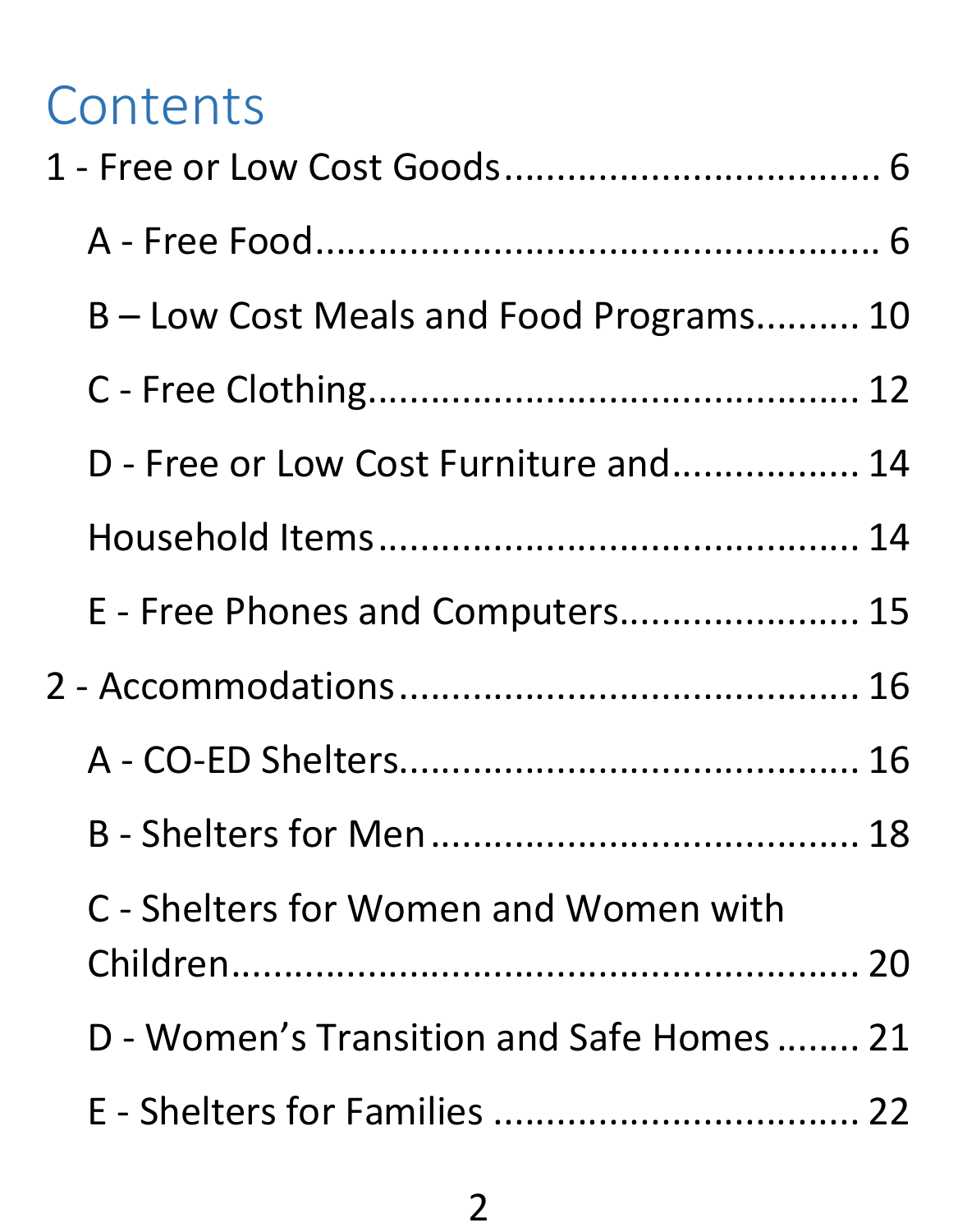| G - Referrals for Independent Living 28        |  |
|------------------------------------------------|--|
|                                                |  |
|                                                |  |
|                                                |  |
| C - Free and Low Cost Medical 30               |  |
|                                                |  |
| D - Free and Low Cost Emergency Dental Clinics |  |
| E - Laundry, Showers, Delousing 33             |  |
| G - HIV+ and HEP-C Resources 34                |  |
| H - Mental Health Support Resources  36        |  |
|                                                |  |
|                                                |  |
|                                                |  |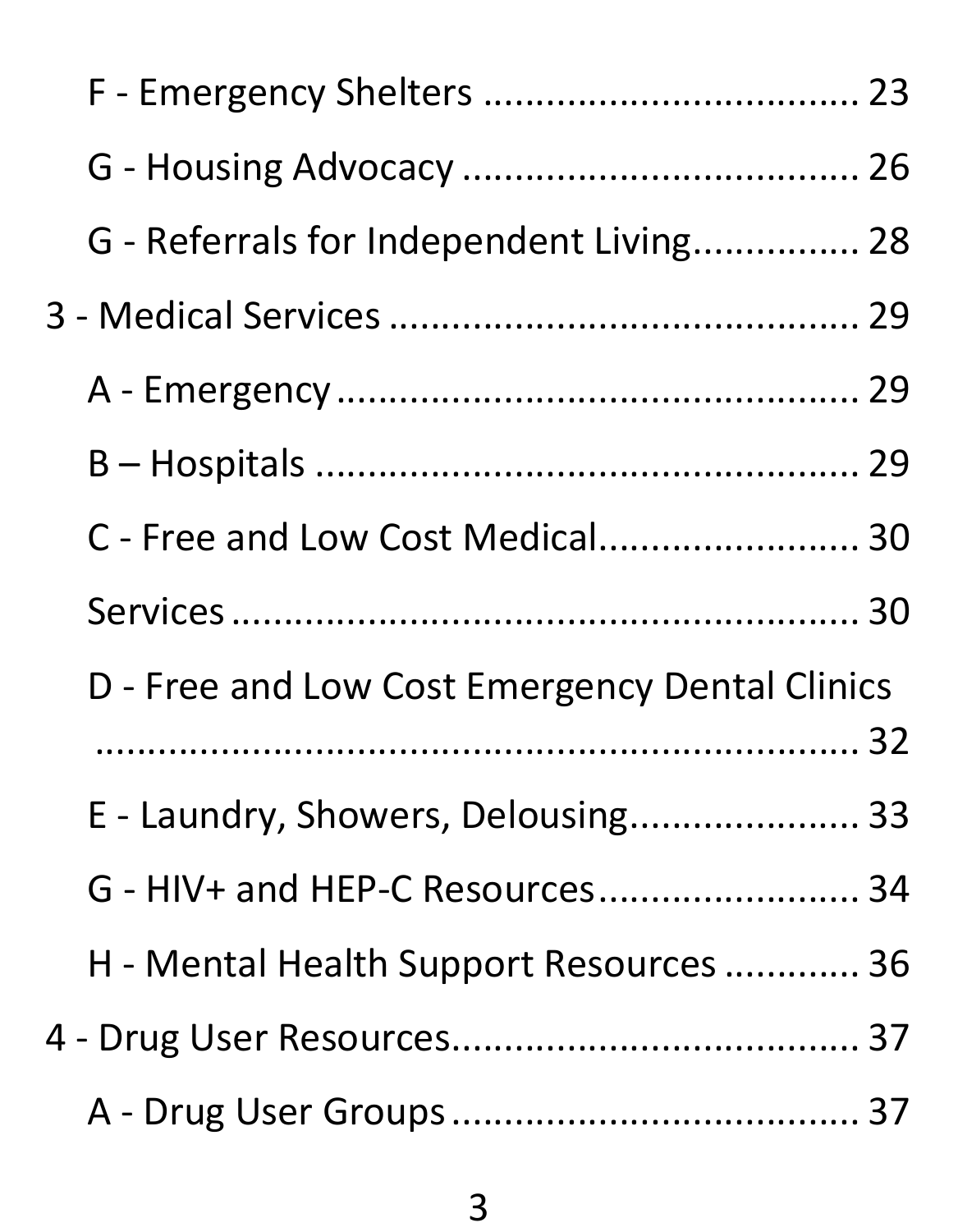| B - Overdose Prevention Sites  38     |  |
|---------------------------------------|--|
| C - Harm Reduction Supplies  40       |  |
|                                       |  |
|                                       |  |
| F - Methadone Clinics and Support  45 |  |
| G - Recovery Support Groups  49       |  |
| H - Other Drug User Supports 50       |  |
|                                       |  |
|                                       |  |
| 7 - Support Groups for Women  52      |  |
| 8 - Support Groups for Men 55         |  |
|                                       |  |
|                                       |  |
|                                       |  |
| 12 - Legal Advocacy Resources  59     |  |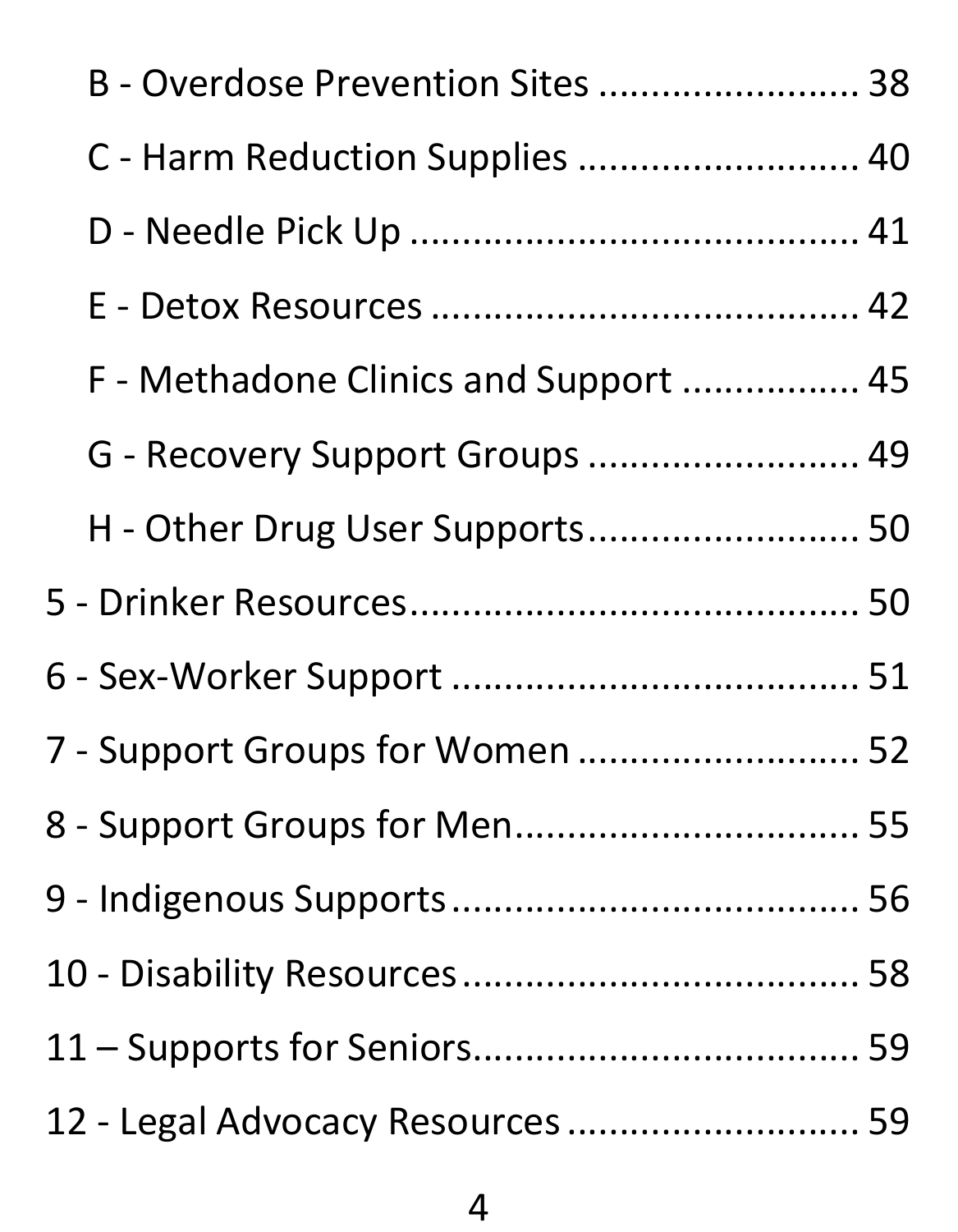| 13 - Drop Ins and Community Centres  61 |  |
|-----------------------------------------|--|
|                                         |  |
|                                         |  |
| 16 - Junk Removal and Recycling 67      |  |
|                                         |  |
|                                         |  |
|                                         |  |
|                                         |  |
|                                         |  |
|                                         |  |
|                                         |  |
|                                         |  |
|                                         |  |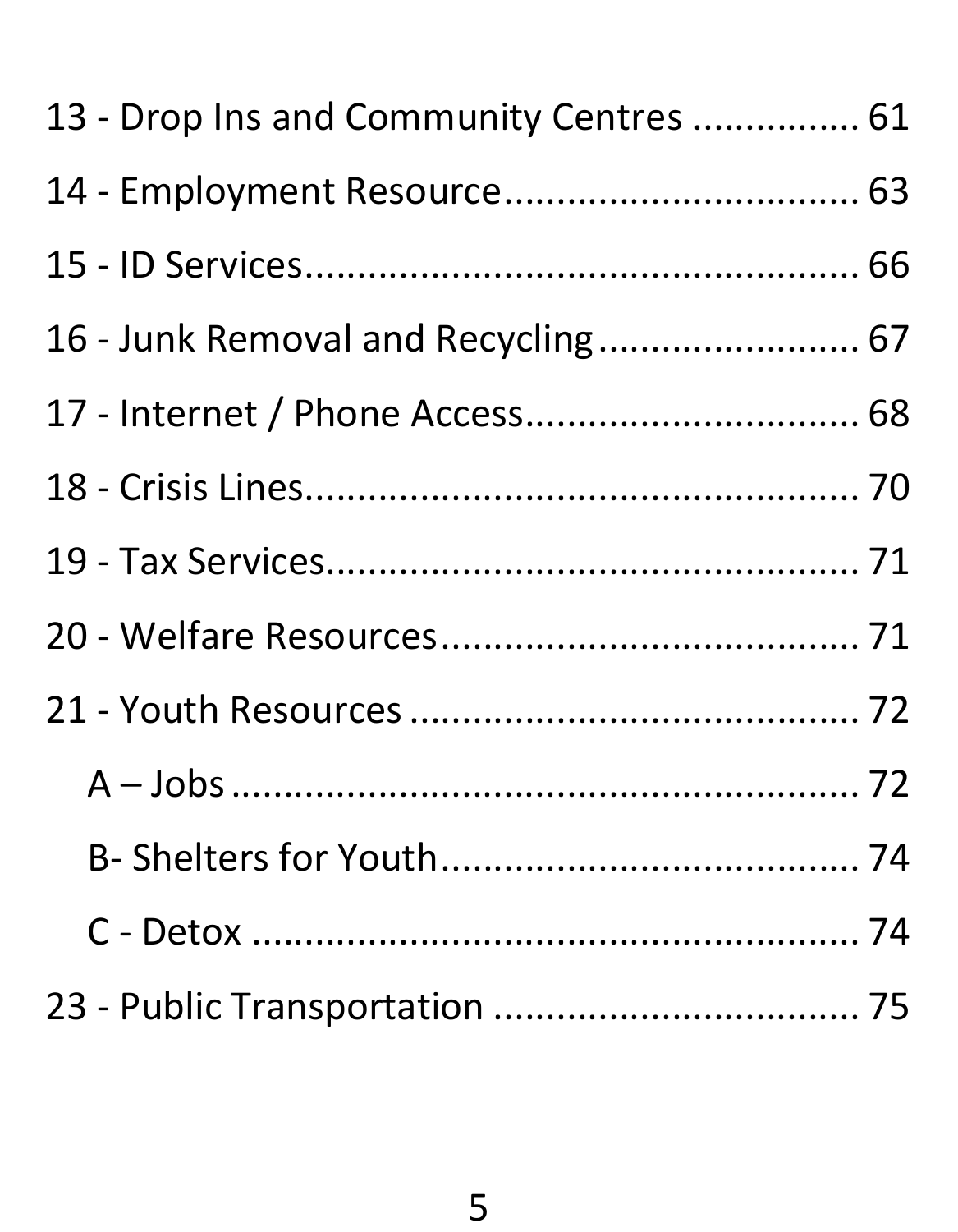#### <span id="page-5-0"></span>**1 - Free or Low Cost Goods**

#### *A - Free Food*

### <span id="page-5-1"></span>*Carnegie Alley*

 -401 Main St -Free Indian food: Sun -11:00 am

## *Church Group Outside of Regent Hotel*

 -160 E Hastings St -Free sandwiches: Sun and Tue -9:45 am

### *Door is Open*

 -255 Dunlevy Ave -Lunch: Mon, Tue, Thurs, Fri, Sat, Sun -11:00 am - 12:30 am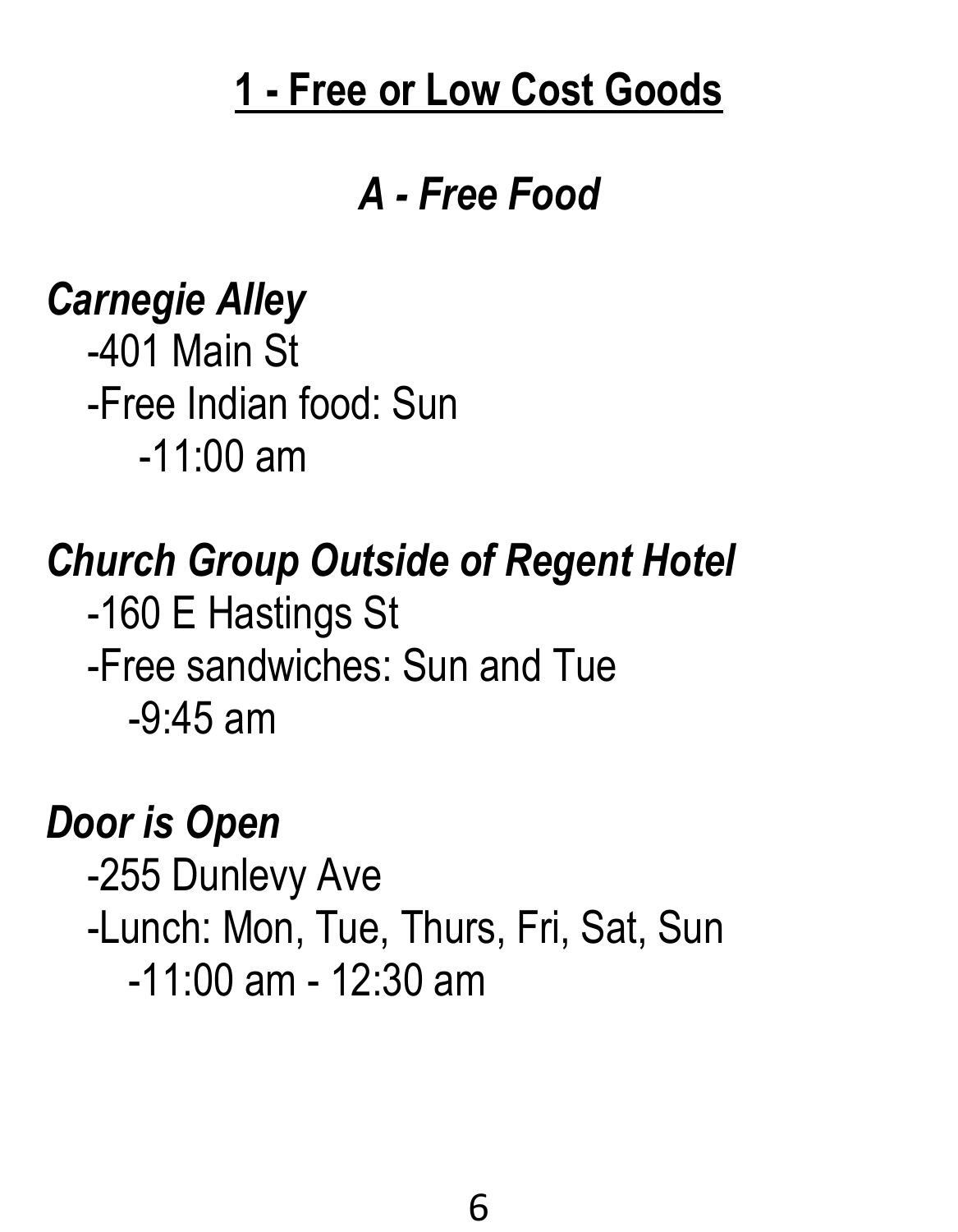*DTES Neighborhood House*  -573 E Hastings -Breakfast: Mon and Wed -Mon: 10:00 am -12:00 pm -Wed: 10:00 am - 11:00 am -Lunch: Wed -11:00 am - 2:00 pm

### *DTES Women's Centre*

 -302 Columbia St -Breakfast: Mon and Thurs -9:30 am -Lunch: Daily -12:30 pm - 1:45 pm

#### *Dugout Drop-In Centre*

 -59 Powell St -Coffee and soup: Mon - Sat  $-7.15$  am -Coffee and soup: Sun and holidays -8:30 am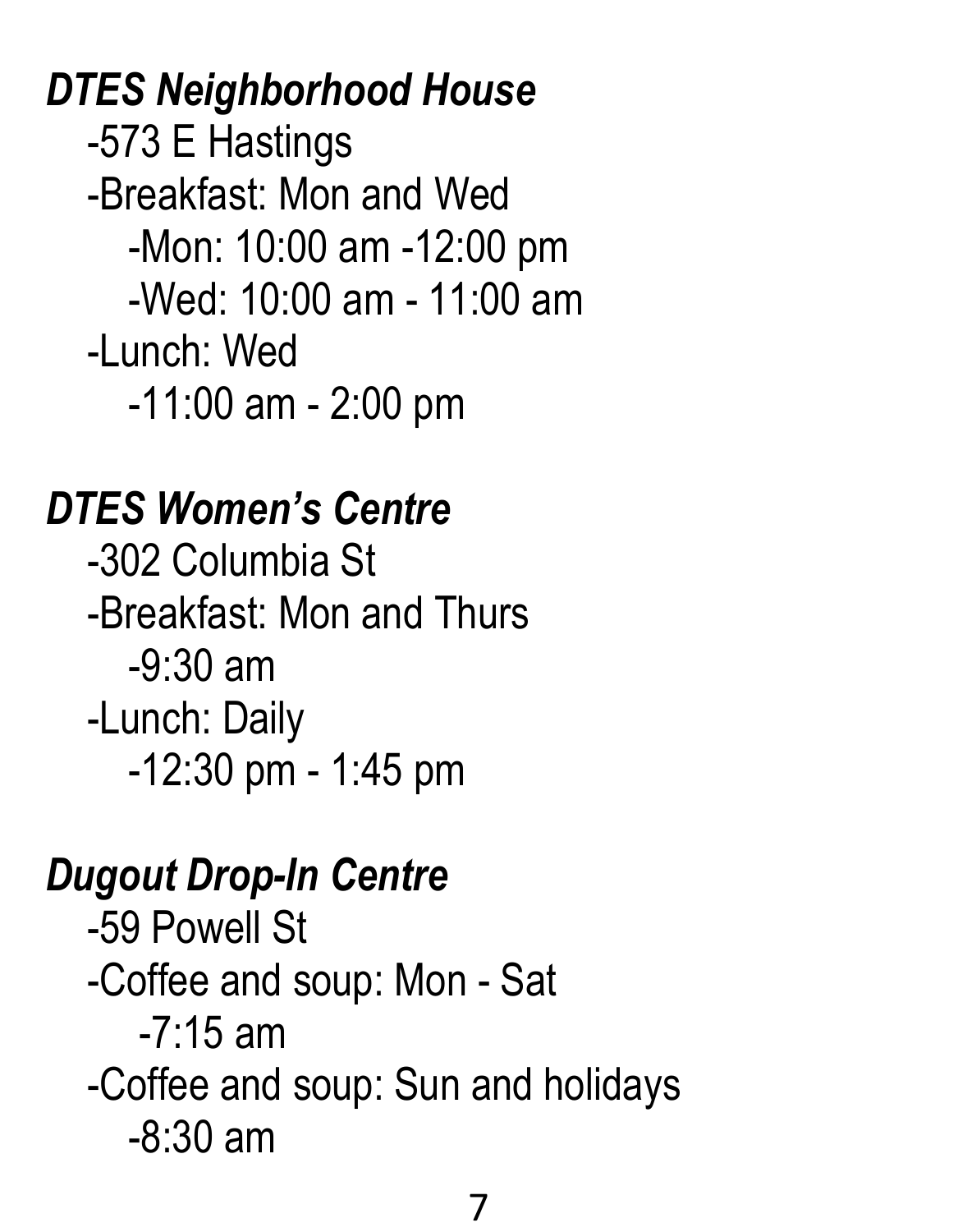*Harbour Light* -119 E Cordova St, -Lunch: Mon through Fri -11:00 am -Dinner: Mon, Wed, Fri - Sun -4:00 pm

### *Powell Street Getaway*

 -528 Powell St -Snack food every two hours: daily -10:30 am - 6:30 pm

# *Salvation Army Soup Truck*

 -222 Main St -Soup and sandwich: Tues / Sun -9:45 pm – 11:00 pm

# *Sheway Pregnant Women's Lunch*

 -101 – 533 E Hastings St -Lunch: daily -11:30 am – 1:30 pm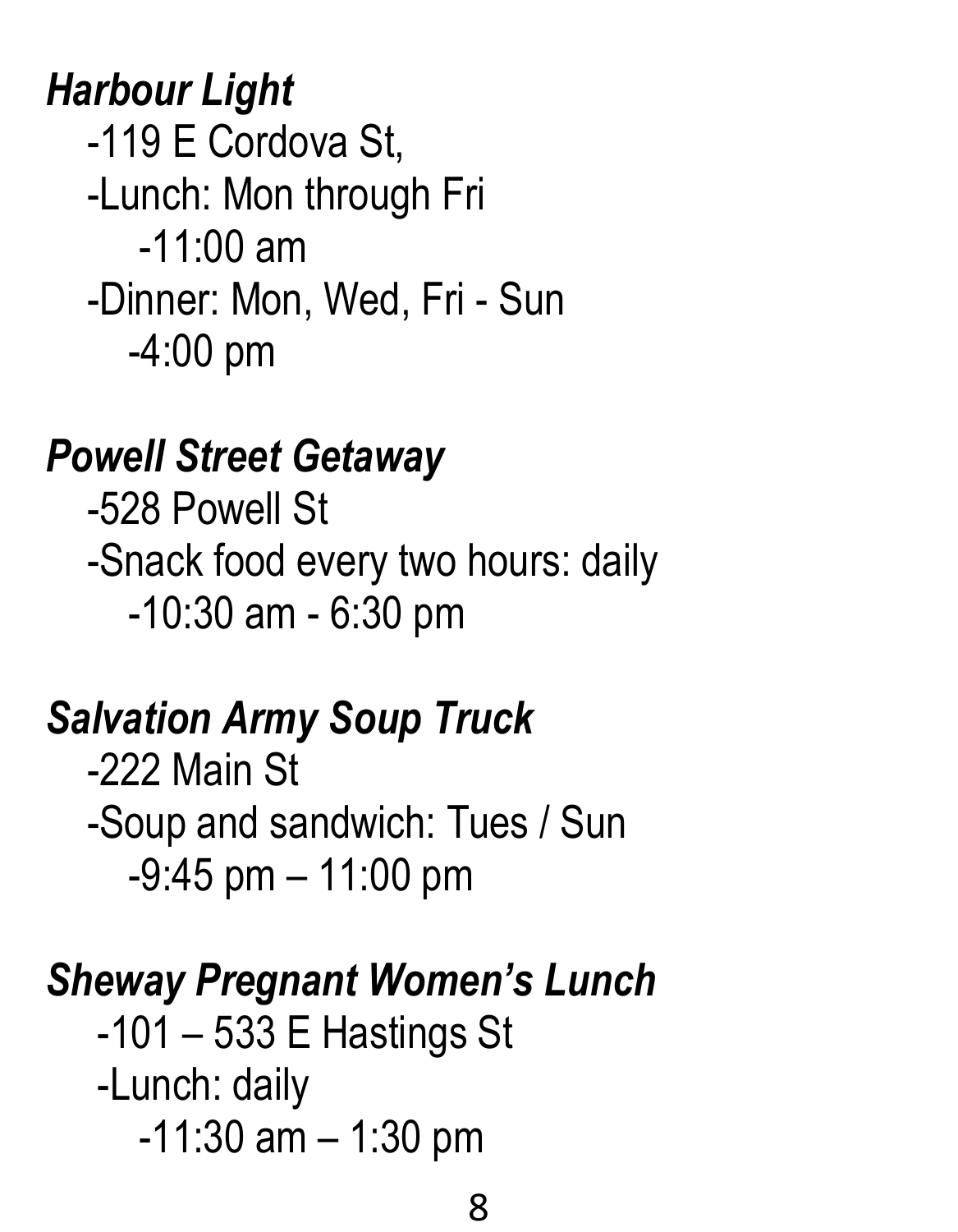*UGM Cornerstone*

-601 E Hastings

-Lunch: Mon - Saturday

-9:45 am – 11:00 am

-Dinner:

-Monday-Friday @ 6:30pm

-Saturday-Sunday @ 4:00 pm

# *WISH Drop In*

 -334 Alexander Street -Breakfast, lunch, and dinner: daily -Dinner: 6pm-8pm -Evening Snack: 10pm -Overnight Snack: 1am-4am -Breakfast: 7am-9am

-Morning Snack: 10:30am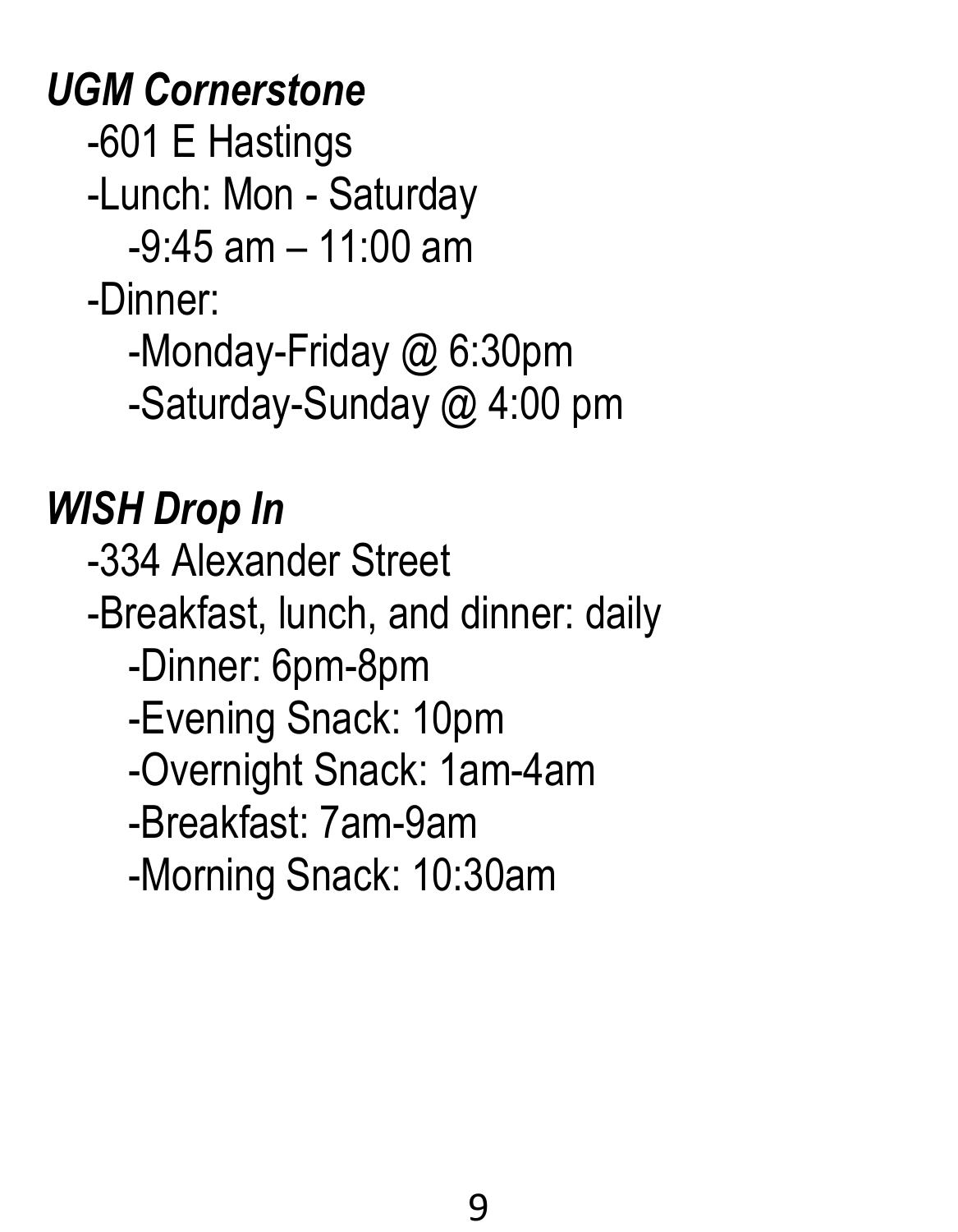### <span id="page-9-0"></span>*B – Low Cost Meals and Food Programs*

# *Carnegie Centre*

 -401 Main St -Breakfast, lunch, and dinner: daily -Breakfast: 9:00 am -11:00 am -Lunch: 12:00 pm - 4:00pm -Dinner: 5:00 pm - 8:00 pm

# *Evelyne Saller Centre*

 -320 Alexander St -Breakfast, lunch, and dinner: daily -Breakfast: 10:00 am - 12:00 pm -Lunch: 12:00 pm - 3:00pm -Dinner: 3:00 pm - 5:50 pm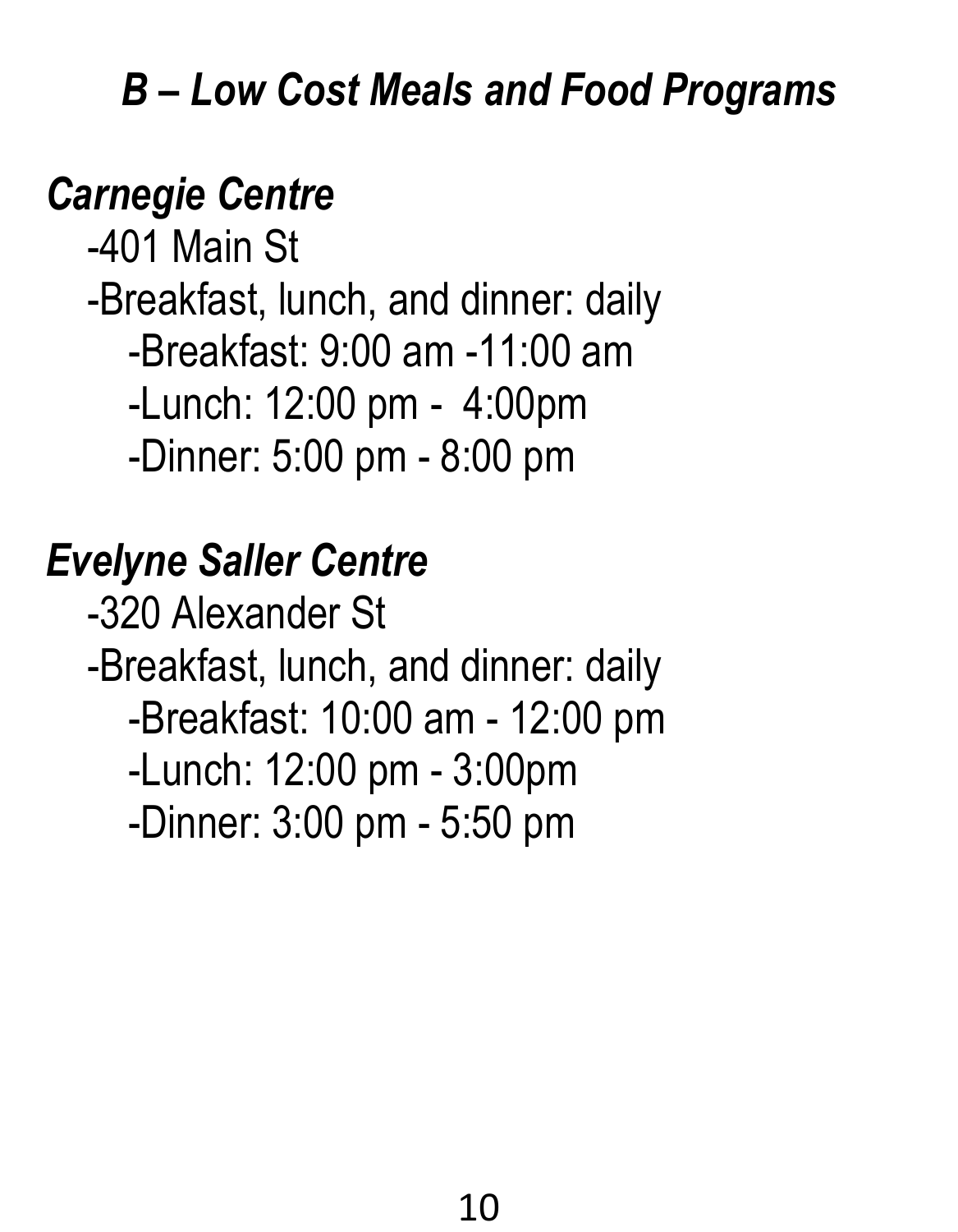*Gathering Place*

-609 Helmcken St

-Breakfast, lunch, and dinner: daily

-Breakfast: 10:00 am -11:00 am

-Lunch: 12:00 pm – 1:25pm

-Dinner: 4:00 pm - 5:25 pm

### *Powell Street Getaway Food Program*

 -528 Powell St -Free hamper of food upon move in -Requires referral after 1pm

### *Quest*

 -611 E Hastings -Cheap groceries - requires referral -Mon and Sat: 9:00 am - 4:15 pm -Tues - Fri: 9:00 am - 6:15pm -Sun and Holidays: Closed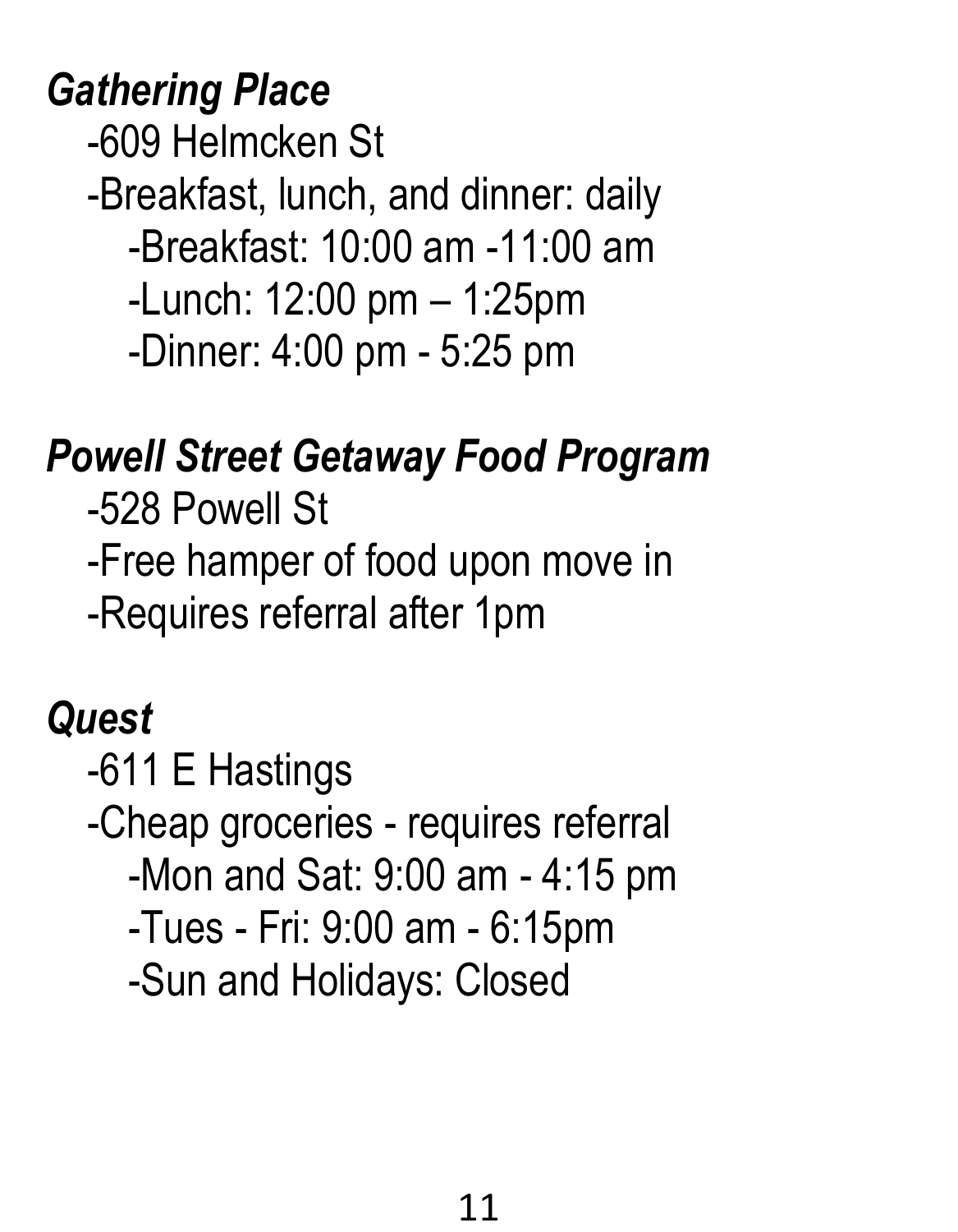*Vancouver Foodbanks* -Call 604 876 3601 for locations

# *C - Free Clothing*

# <span id="page-11-0"></span>*Atira Women's Resource Centre*

 -101 East Cordova -Women only -Clothing donations available daily -9:00 am - 5:00 pm

# *Downtown Eastside Women's Centre*

 -302 Columbia St -Women only -Clothing donations available daily -10:00 am - 12:00 pm -2:00 pm - 4:30 pm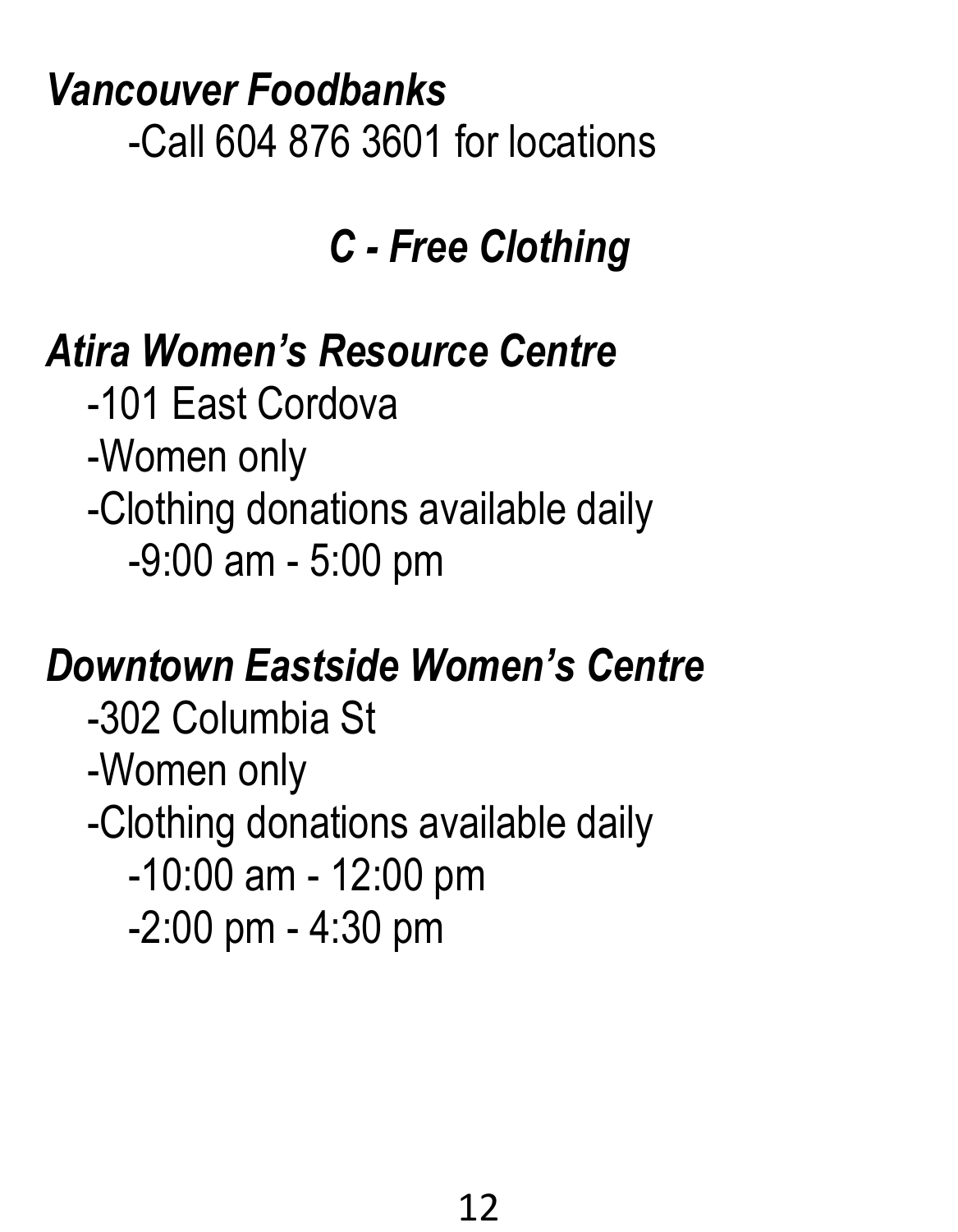### *Powell Street Getaway*

 -528 Powell St -Free clothing donations: daily -Any time after 1:00 pm

### *New Fountain Shelter*

 -356 E Hastings St -Free clothing: daily -7:00 pm - 11:00 pm

# *Salvation Army Family Services*

 -134 E Cordova -With referral: \$50 gift certificate -8:30 pm - 7:30 pm

# *Triage Shelter*

 -707 Powell St -Free clothing donations: daily -Drop in hours: -8:30 am – 7:00 pm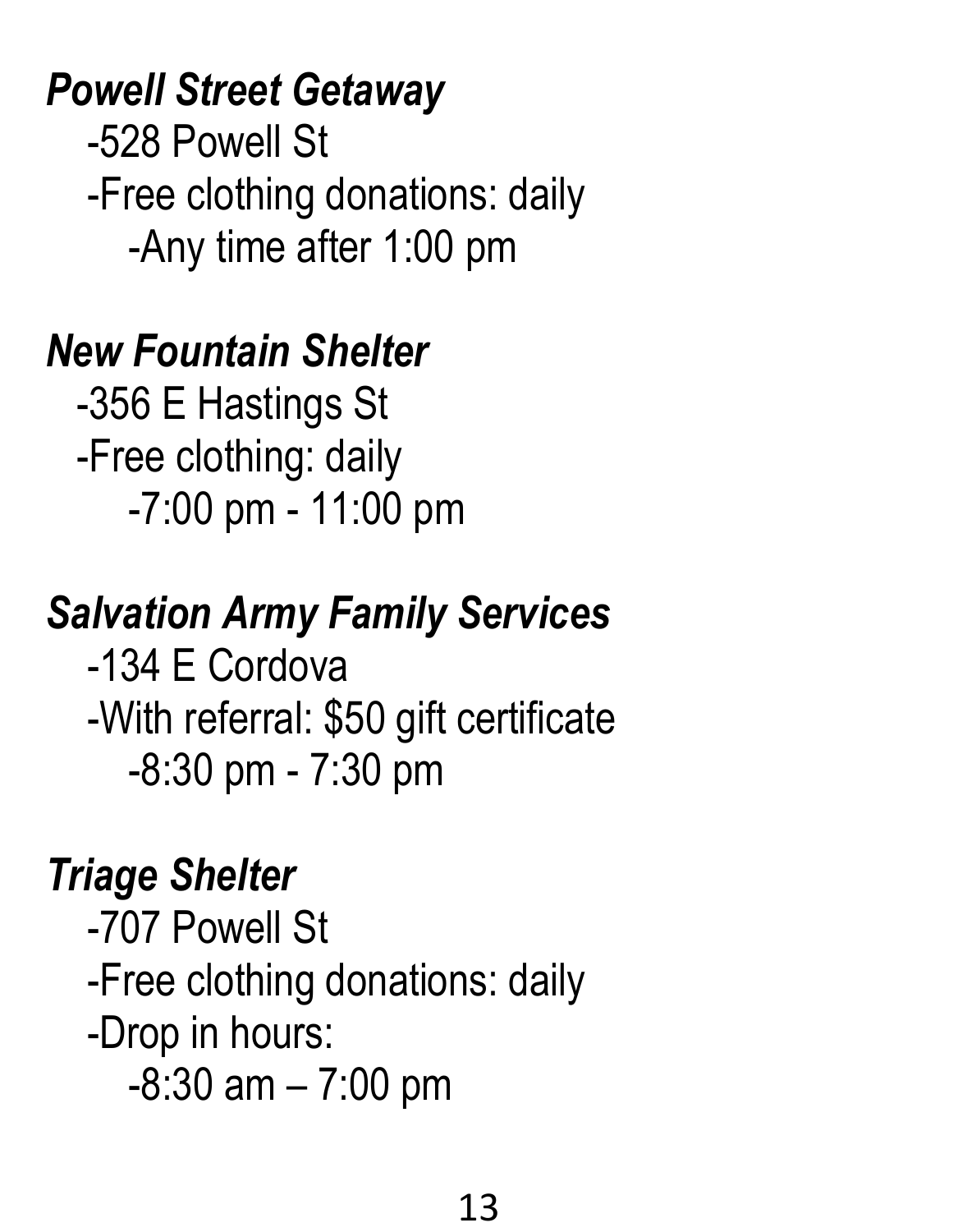*Union Gospel Mission*

-601 E Hastings Street

-Talk with a counselor to get clothing

-Men only

-Monday – Friday: 7:30 am – 5:00pm

-Saturday: 10:30 am – 12:00pm

-Sunday: 3:30 pm – 5:00pm

### *YWCA*

-533 E Hastings Street

-For women and families

<span id="page-13-0"></span>-Monday – Friday: 8:30 am – 5:00pm

# *D - Free or Low Cost Furniture and Household Items*

### <span id="page-13-1"></span>*Homestart Foundation*

 -Referral only -May require an Intent to Rent -Call 604-708-9556 for more info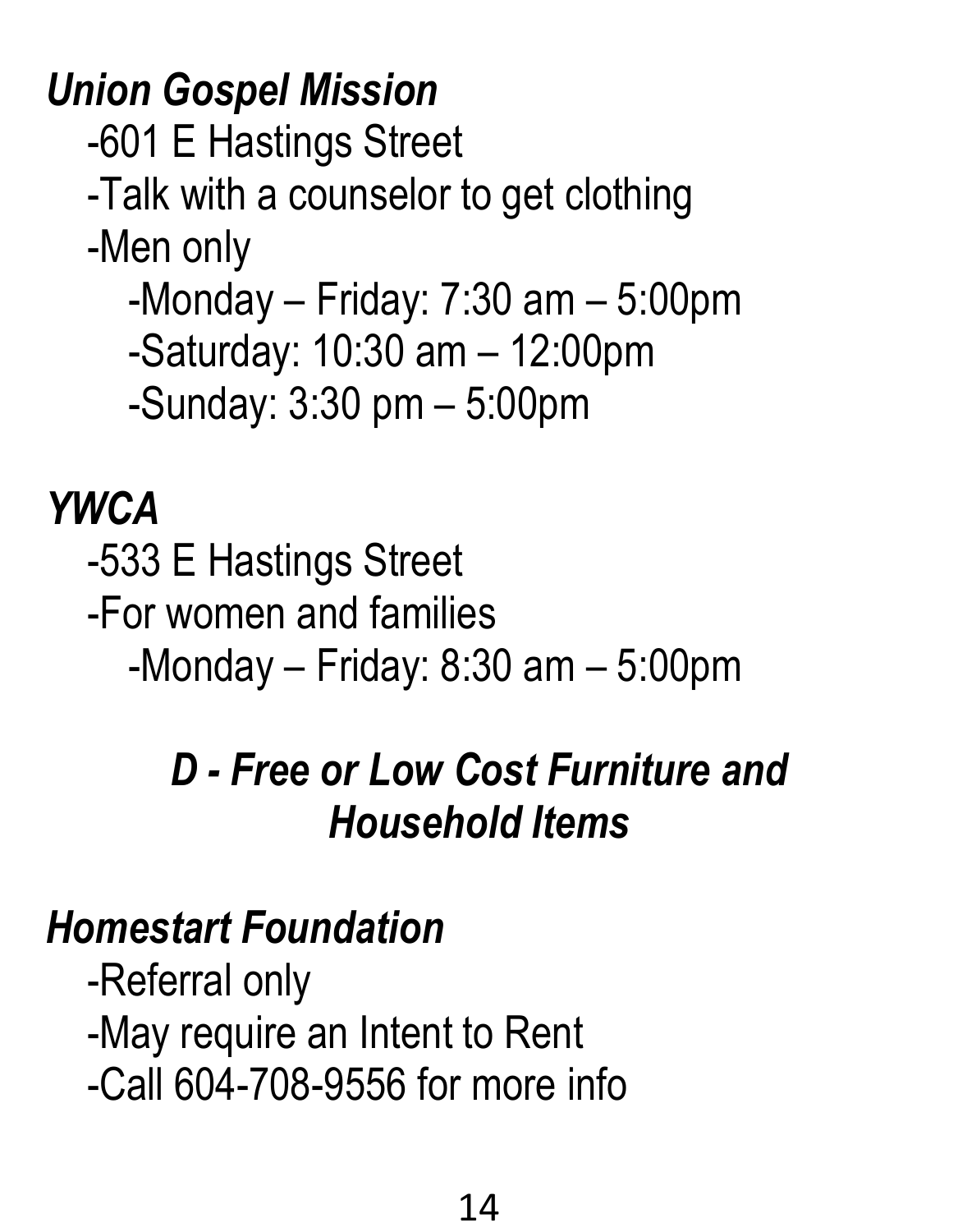### *WRAGS*

 -Free bed and bedding delivered to you -Call 604-214-0613 for more info

# *E - Free Phones and Computers*

# <span id="page-14-0"></span>*Free Geek*

 -Free computer for volunteer time -Drop by to fill out an application -Tue, Thu, Fri, Sat: 11:00am - 6:00pm -Wed: 11:00 am - 8:00 pm

# *Powell Street Getaway*

 -528 Powell St -Free emergency phones -Sex workers only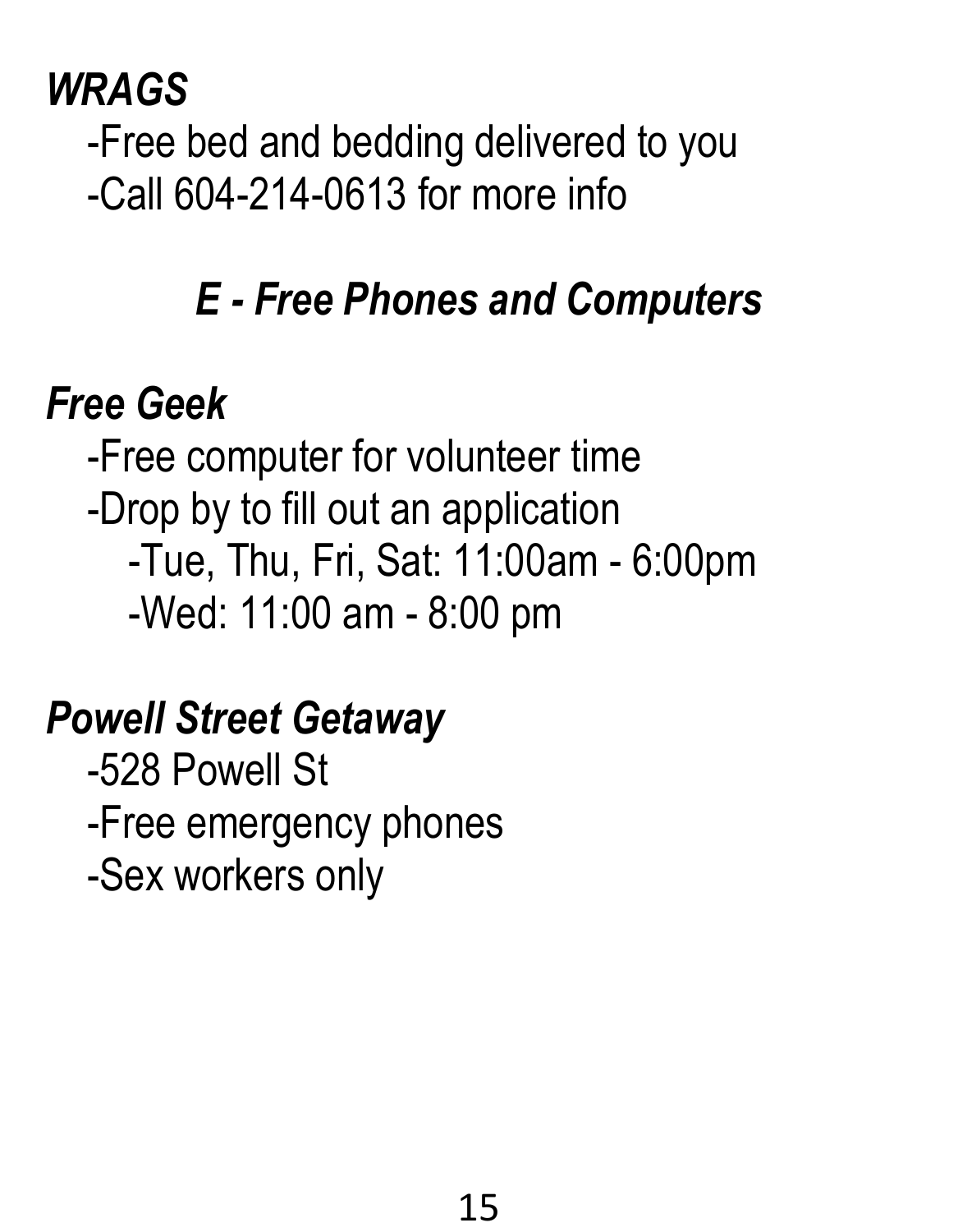# **2 - Accommodations**

# *A - CO-ED Shelters*

### <span id="page-15-1"></span><span id="page-15-0"></span>*Aboriginal Shelter*

 -201 Central St -Low barrier -No use on site / can be intoxicated -Intakes start at 4:30 pm

# *Anchor of Hope*

 -134 E Cordova St -High barrier -No drug use on site / can't be intoxicated -Intakes start at 8:00 pm

## *Lookout Al Mitchell Place*

 -346 Alexander Street -Low barrier -Intakes start at 8:30 am -Call 604 681 9126 after 9:00 am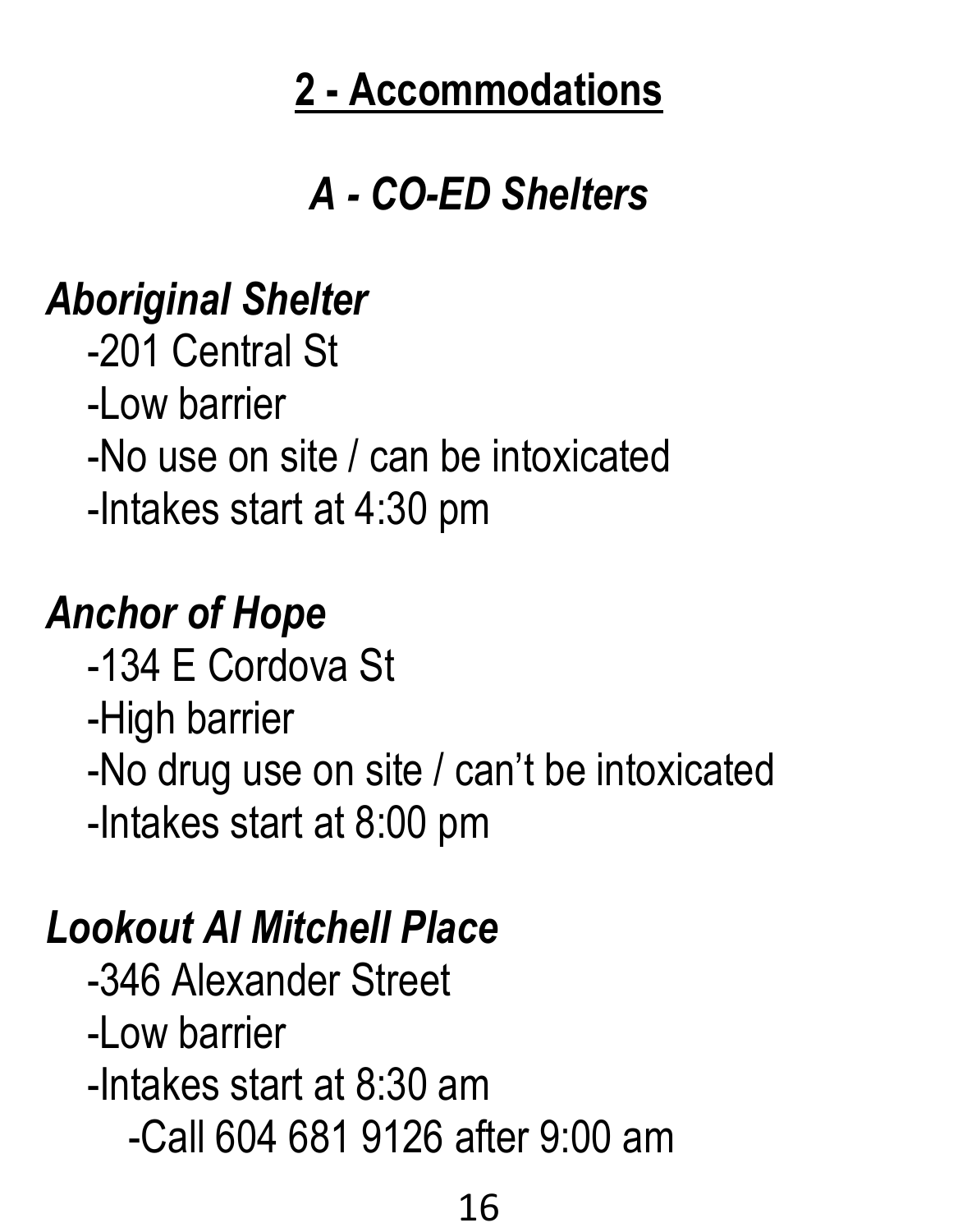# *Belkin House*

-555 Homer St

-High barrier

-No drug use on site / can't be intoxicated

-Intakes anytime

# *First United Church*

-320 E Hastings St

-Low barrier

-No use on site / can be intoxicated

-Call 604-839-6880 for intake

# *New Fountain*

 -356 E Hastings -Ultra low barrier -Drug use permitted on site -Intakes start at 7:00 pm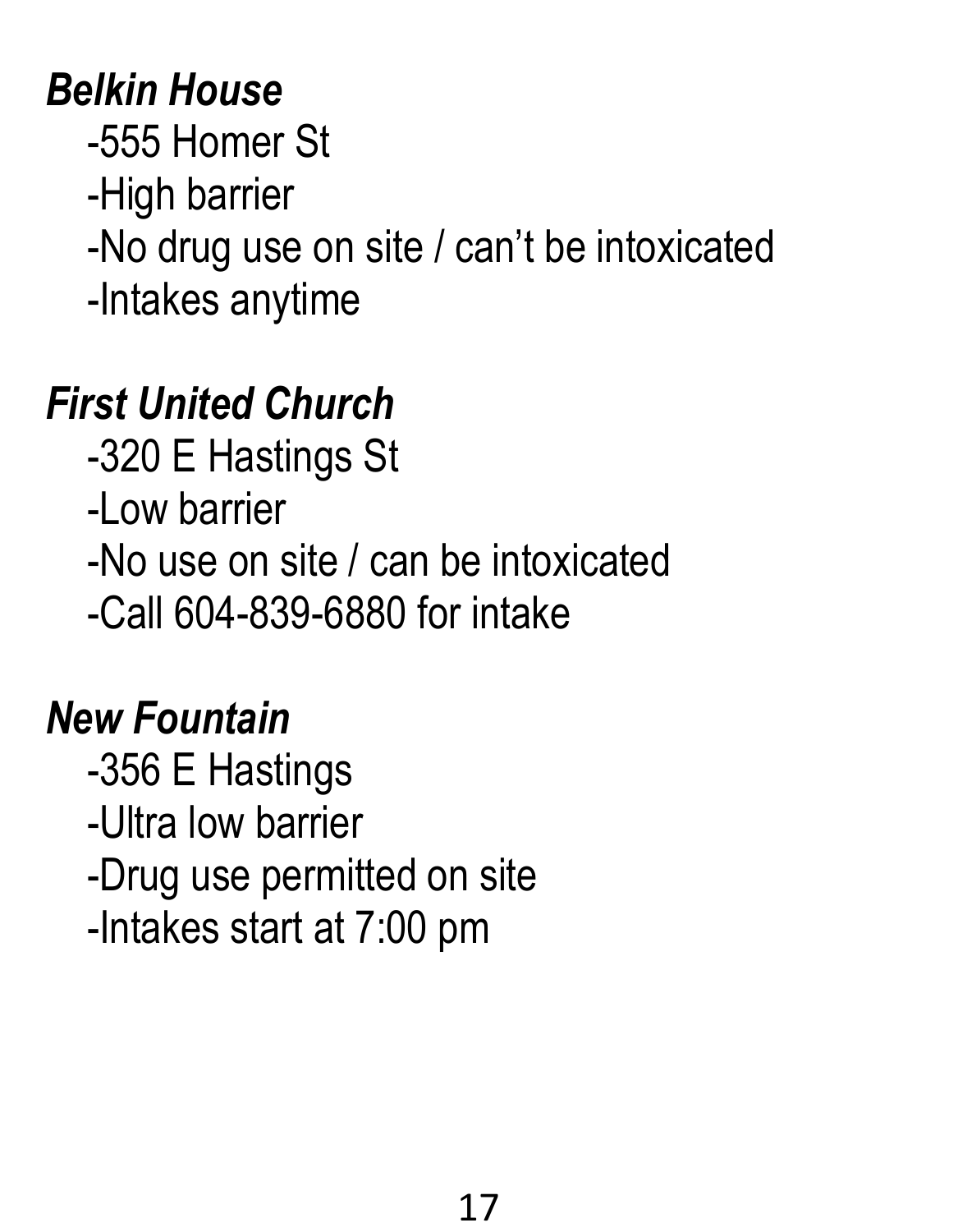# *Triage*

- -707 Powell St
	- -Ultra low barrier
- -Drug use permitted on site
- -Drop by main desk for intake

# *Lookout Yukon Shelter*

- -2088 Yukon St
- -Low barrier
- -No use on site / can be intoxicated
- <span id="page-17-0"></span>-Call 604 264 1680 for intake

# *B - Shelters for Men*

# *The Beacon*

- -119 E Cordova Street
- -Low barrier
- -No use on site / can be intoxicated
- -Intakes at 4:00pm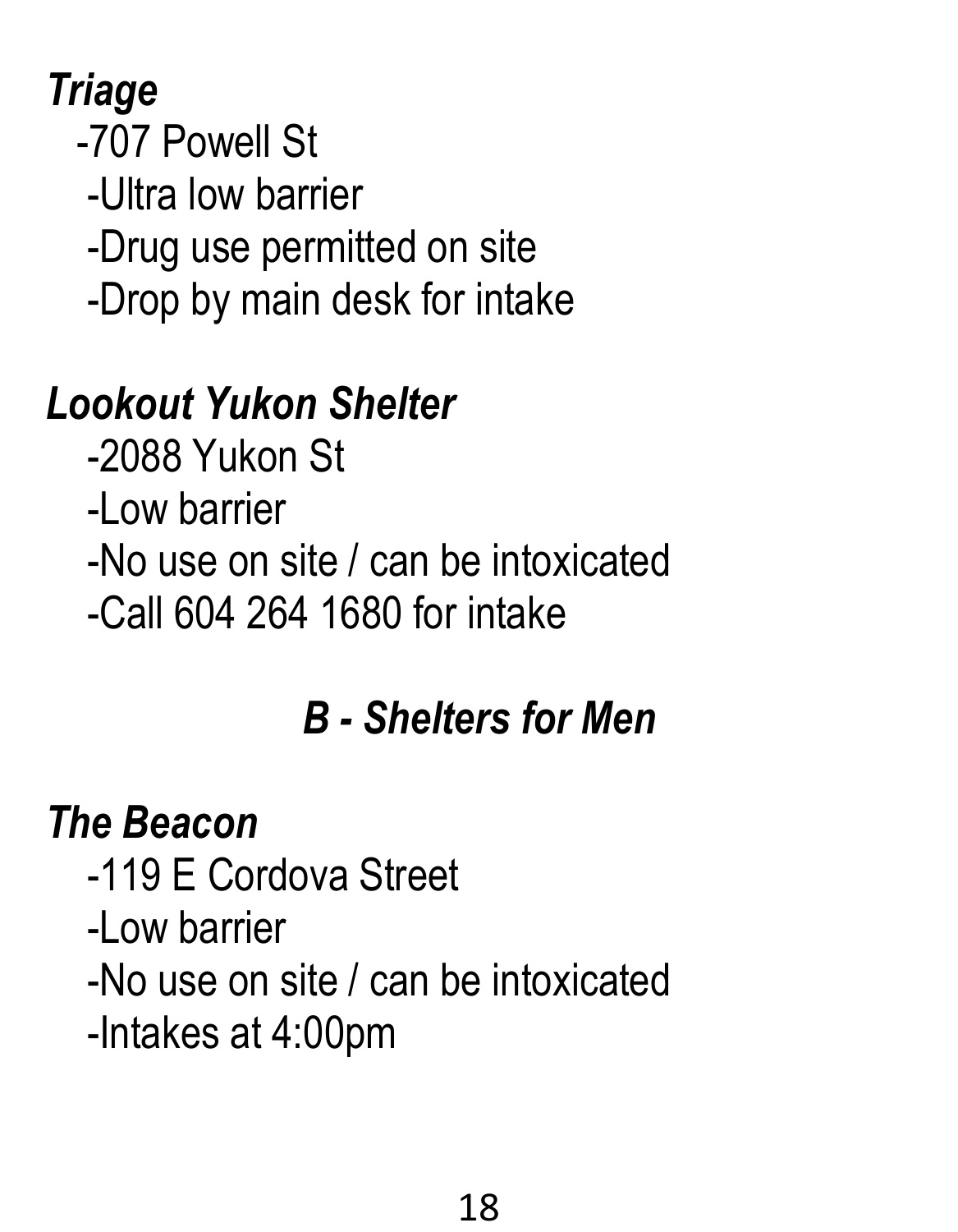# *Catholic Charities*

-828 Cambie St

-Low barrier

-No use on site / can be intoxicated

-Intakes at 4:00pm – 11:00pm nightly

# *The Haven*

- -128 E Cordova St
- -High barrier
- -No use on site / can't be intoxicated

-Intakes at 8:00am – 11:00pm

# *Union Gospel Mission*

 -601 E Hastings St -High barrier -No use on site / can't be intoxicated -Intakes at 8:30 pm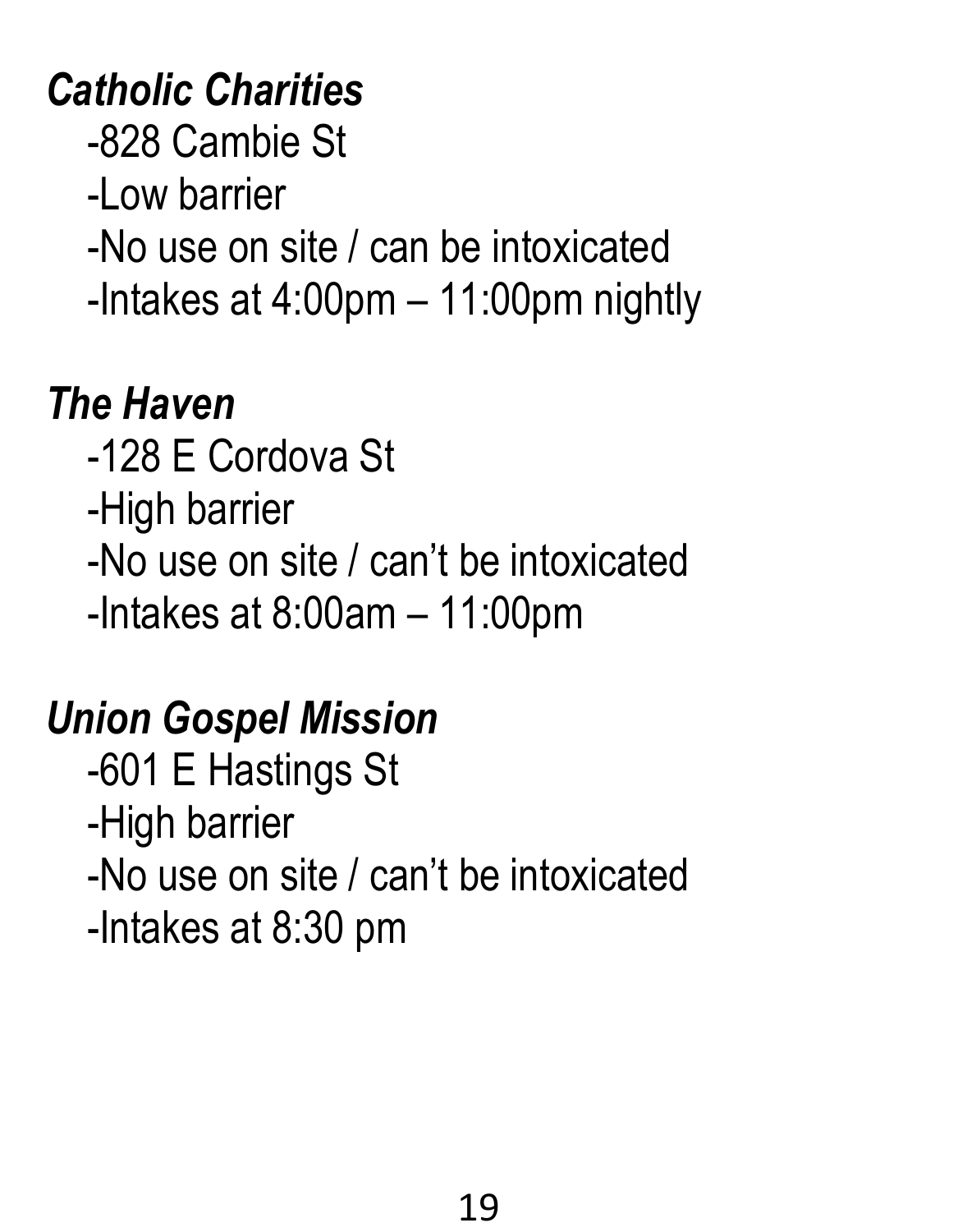# <span id="page-19-0"></span>*C - Shelters for Women and Women with Children*

# *Women's Centre Emergency Shelter*

 -412 E Cordova St -Low barrier -No use on site? / can be intoxicated -Intakes at 5:45 pm

# *Powell Place*

 -329 Powell St -Low barrier -No use on site / can be intoxicated -Call 604 602 9463 for intake

## *Sister Shelter*

 -131 Dunlevy Ave -Low barrier -No use on site / can be intoxicated -Intakes at 6:00 pm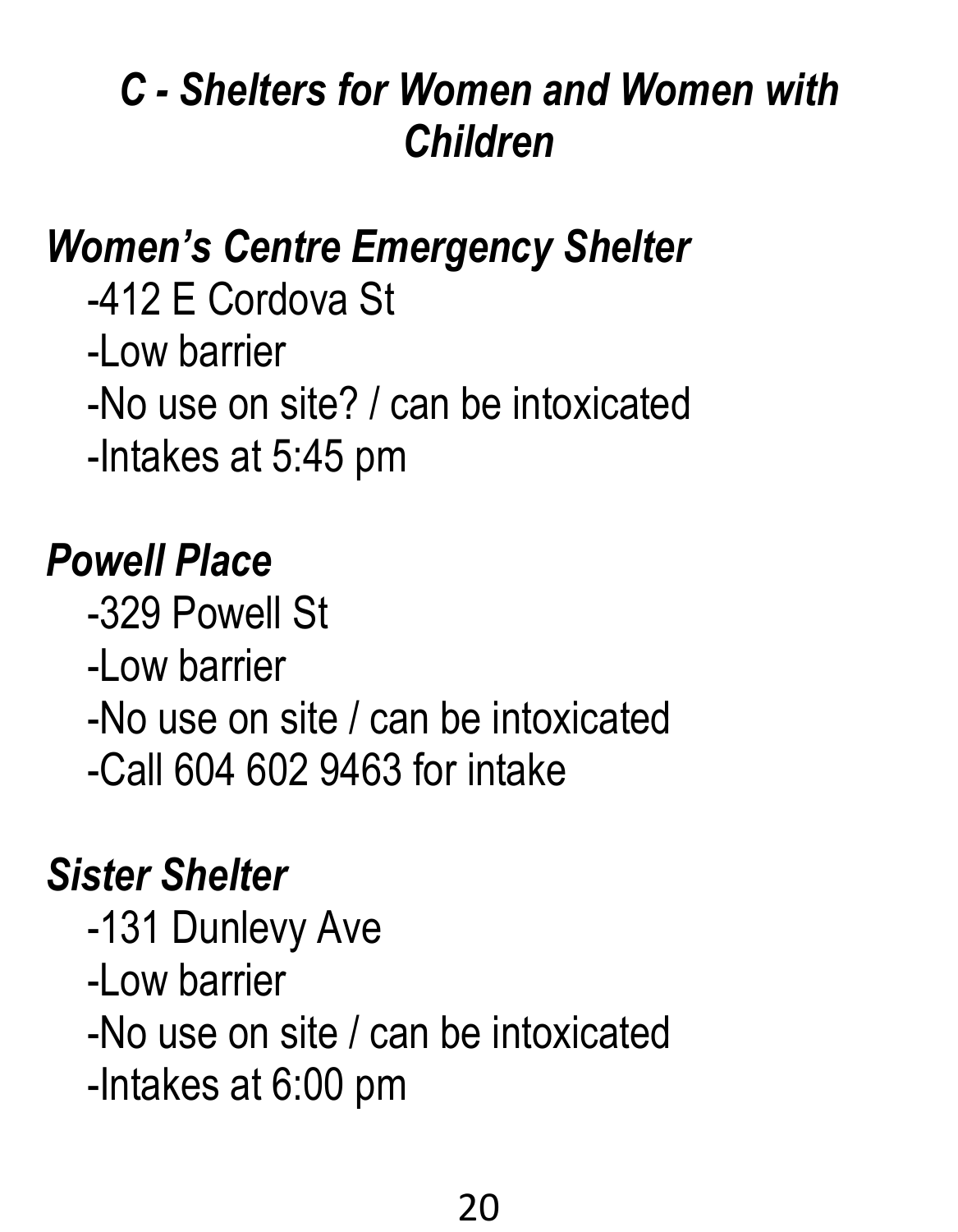#### <span id="page-20-0"></span>*D - Women's Transition and Safe Homes*

### *Aboriginal Mothers Centre*

 -2019 Dundas St -Call 604-558-2627 for intake

### *Healing Spirit Lodge Transition House*

 -3965 Dumfries Street -Call 604-874-6629 for intake

### *Kate Booth House*

-Call 604-872-7774 for crisis line

#### *Peggy's Place*

-Call 604-430-5202 for intake

#### *Springhouse Safe House*

 -High barrier safe house -Accepts male children over 12 -Call 604-606-0412 for intake

21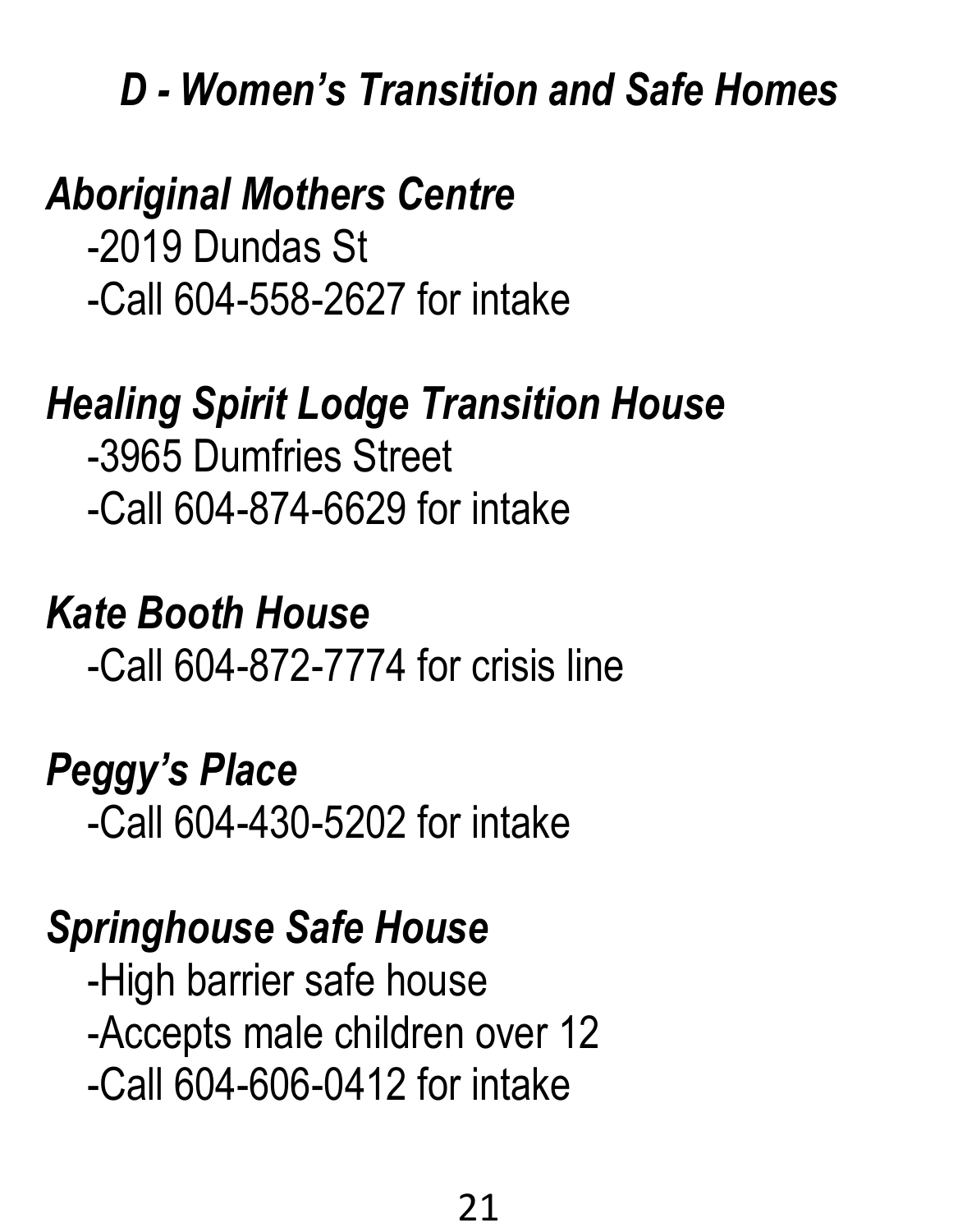*Vi Fineday* -1906 W 15th Ave -Call 604-736-2423 for intake

# *E - Shelters for Families*

### <span id="page-21-0"></span>*Belkin House*

 -555 Homer St -High barrier -No drug use on site - can't be intoxicated -Call 604 681 3405 for intake

## *Vi Fineday Family Shelter*

 -Must be 2 weeks clean prior to admission -No drug use on site - can't be intoxicated -Call 604-879-0244 for intake

### *Welcome House for Immigrants*

 -530 Drake St -Call 604-684-7498 from 9:00am-5:00pm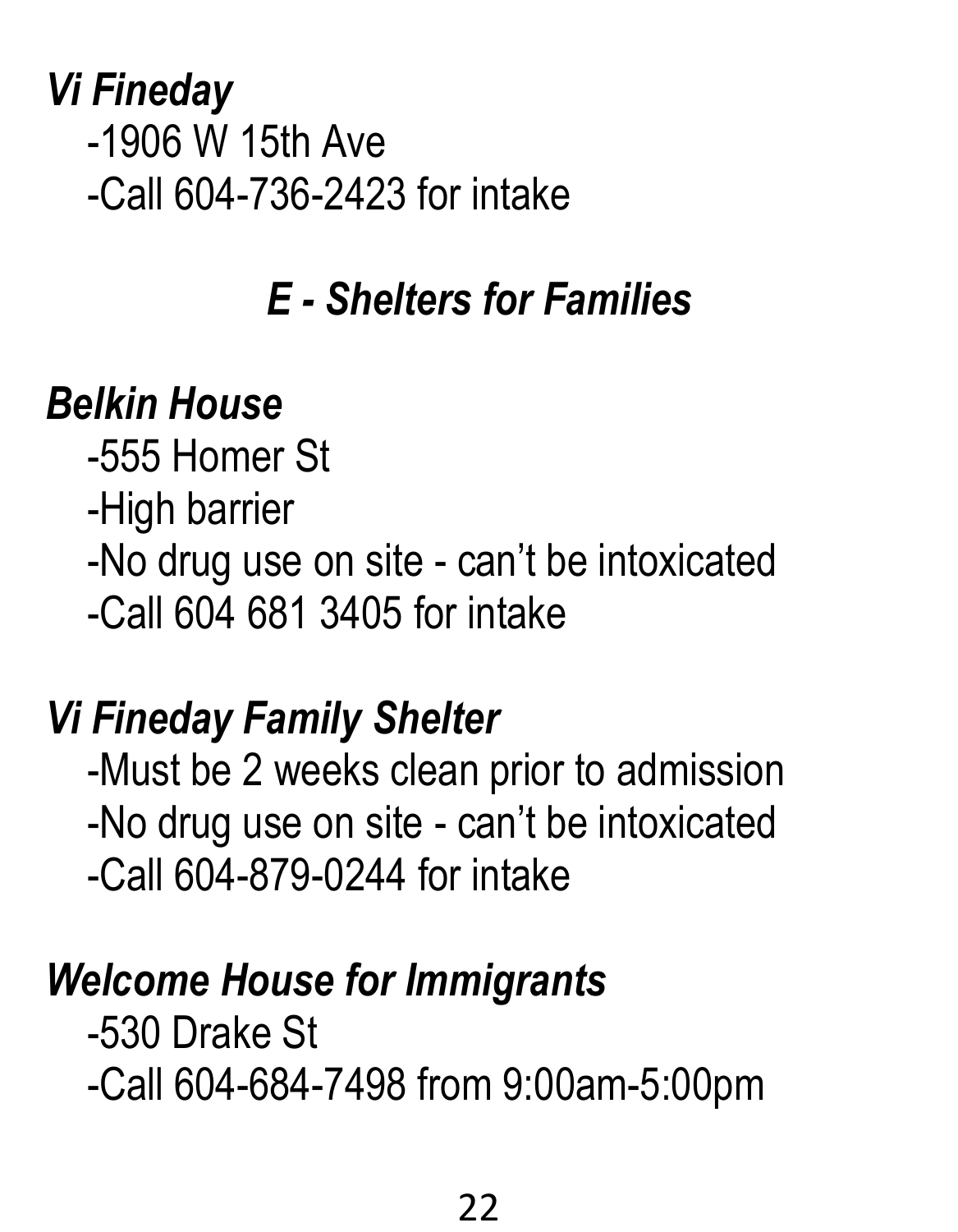# *F - Emergency Shelters*

# <span id="page-22-0"></span>*BC 211*

 -Shelter and street help phone line -Dial 2-1-1 for assistance

# *Belkin House*

 -555 Homer St -High barrier -No drug use on site - can't be intoxicated -Call 604 443 3292 for intake

# *Catholic Charities*

 -828 Cambie St -Low barrier -Men only -No use on site / can be intoxicated -Intakes at 4:00 – 11:00pm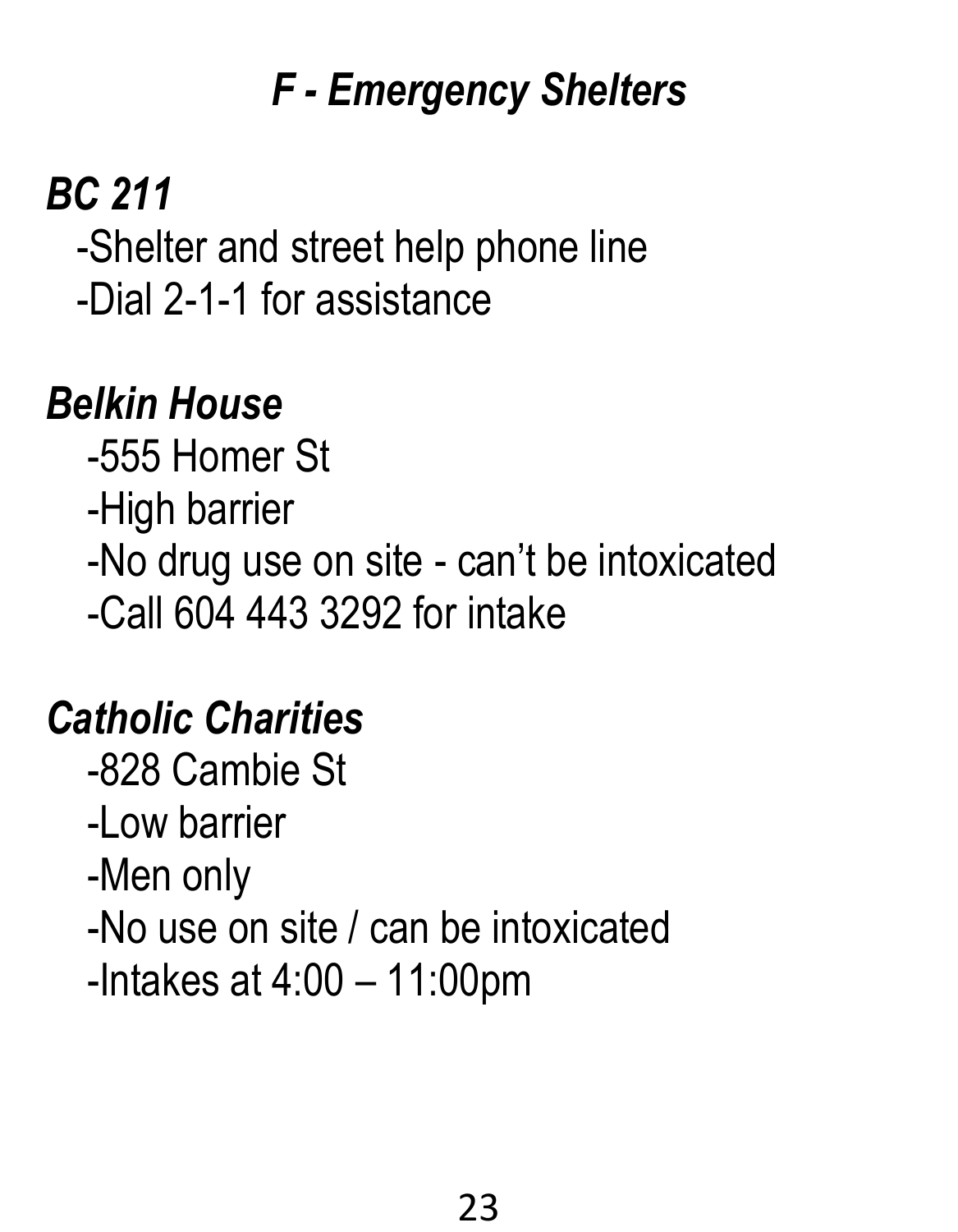# *Evelyne Saller Centre*

 -320 Alexander St -Low Barrier -Intakes at 10pm

# *First Baptist*

 -969 Burrard Street -High barrier -No use on site / can't be intoxicated -Intakes at 9:30 pm

# *Gathering Place*

 -609 Helmcken St -Low barrier -No use on site / can be intoxicated -Intakes at 12:00 pm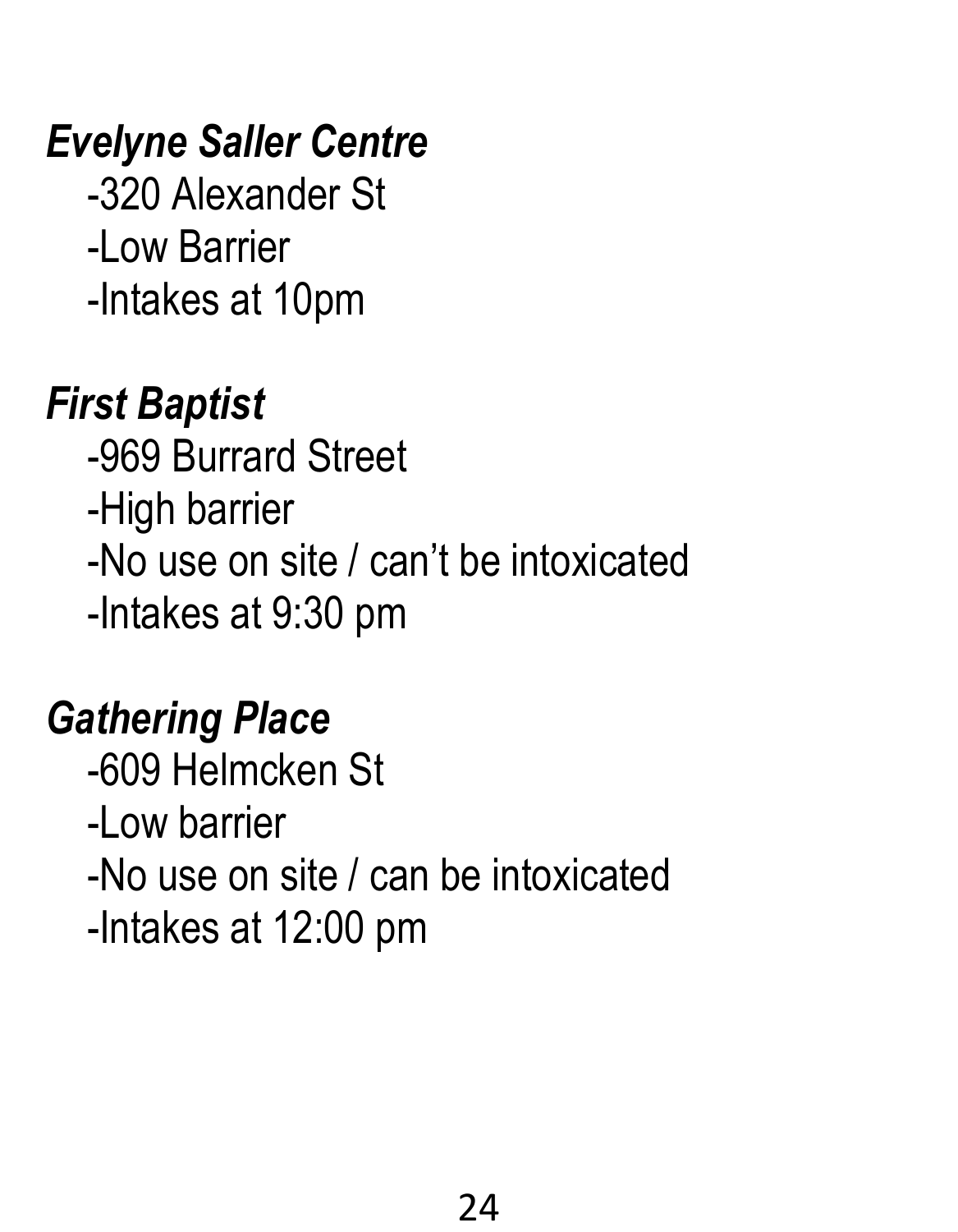# *Habor Light*

 -119 E Cordova St -High barrier -No use on site -Intakes at 10:00pm

## *Powell Street Getaway*

 -528 Powell St -No use on site / can be intoxicated -Open during subzero temp and torrential rain

## *Union Gospel Mission*

 -601 E Hastings St -High barrier -No use on site / can't be intoxicated -Intakes at 8:30 pm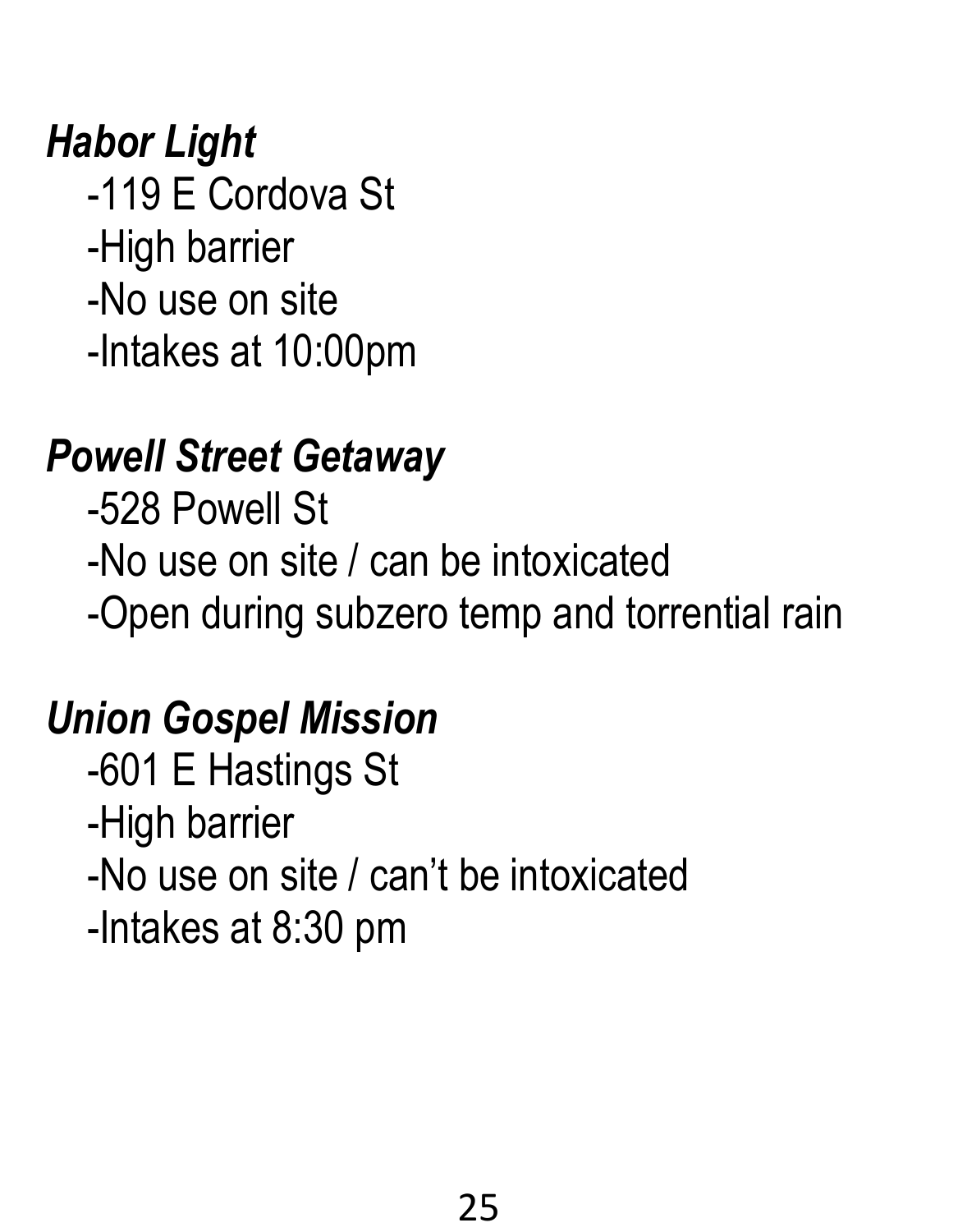### *G - Housing Advocacy*

# <span id="page-25-0"></span>*Atira Women's Resource Society*

 -101 E. Cordova -Assistance with finding housing -Drop-in anytime between: -Mon - Fri – 8:30 am – 5:00 pm

## *BC Housing Orange Hall*

 -297 E Hastings St -Assistance with finding housing -Drop-in anytime between: -Mon - Fri - 10:00 am - 4:00 pm

# *Carnegie Outreach*

 -392 Powell St -Assistance with finding housing -Drop-in anytime between: -Mon - Fri - 9:00 pm - 4:00 pm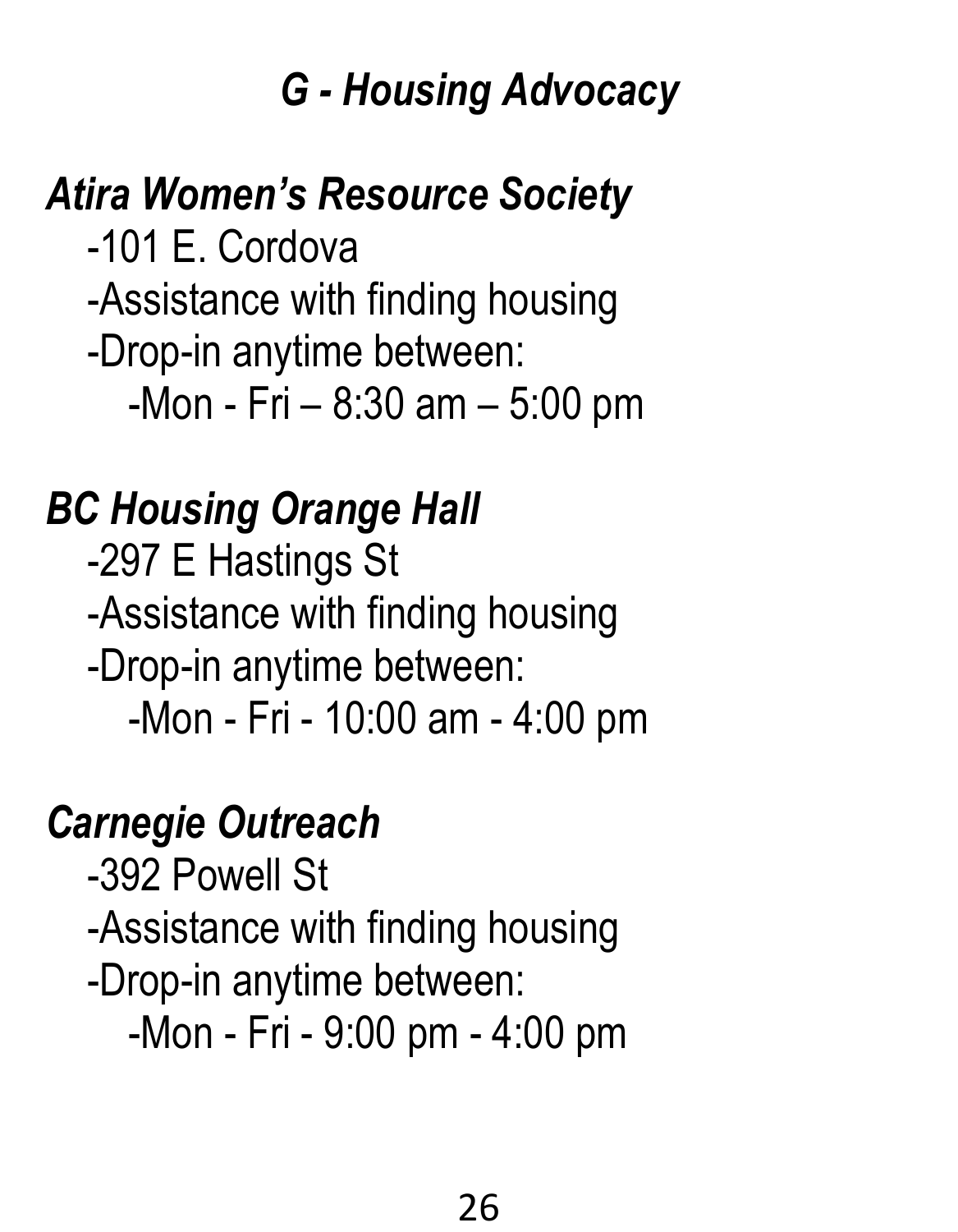*City of Vancouver Maintenance Line* -Call 311 to report housing issues

### *DTES SRO Collaborative*

 -Advocacy for private SRO Tenants -Call 604-839-0379

### *First United Church Advocacy*

 -542 E Hastings St -Drop in housing advocacy -Mon, Wed, Fri: 9:00 am -11:00 am -Tues, Thurs: 12:30 pm - 2:30 pm

### *Rent Bank*

 -200 - 739 Gore Avenue -604 566 9685 -Short term funding for rent, utilities, etc.

### *Tenant Resource and Advocacy*

 -542 E Hastings St -Call toll-free 604 685 3425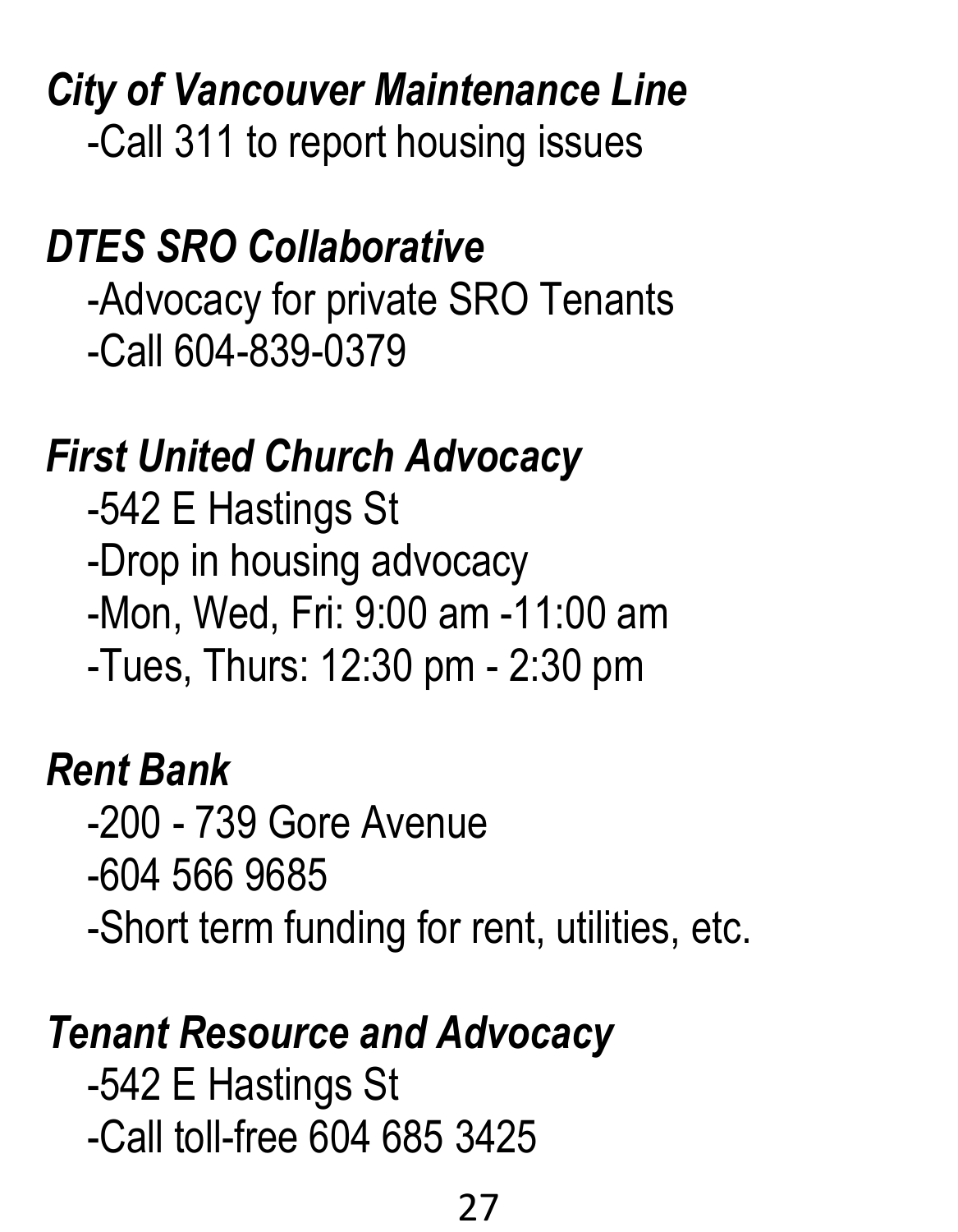### *G - Referrals for Independent Living*

# <span id="page-27-0"></span>*Burnaby BC Housing Head Office*

 -4555 Kingsway #101 -Open hours: -Mon - Fri – 8:30 am – 4:30 pm

### *Carnegie Outreach*

 -392 Powell St -Assistance with finding housing -Drop-in anytime between: -Mon - Fri - 9:00 pm - 4:00 pm

### *Vancouver BC Housing Head Office*

-510 – 369 Terminal Ave

-Open hours:

-Mon - Fri - 8:30 am - 4:30 pm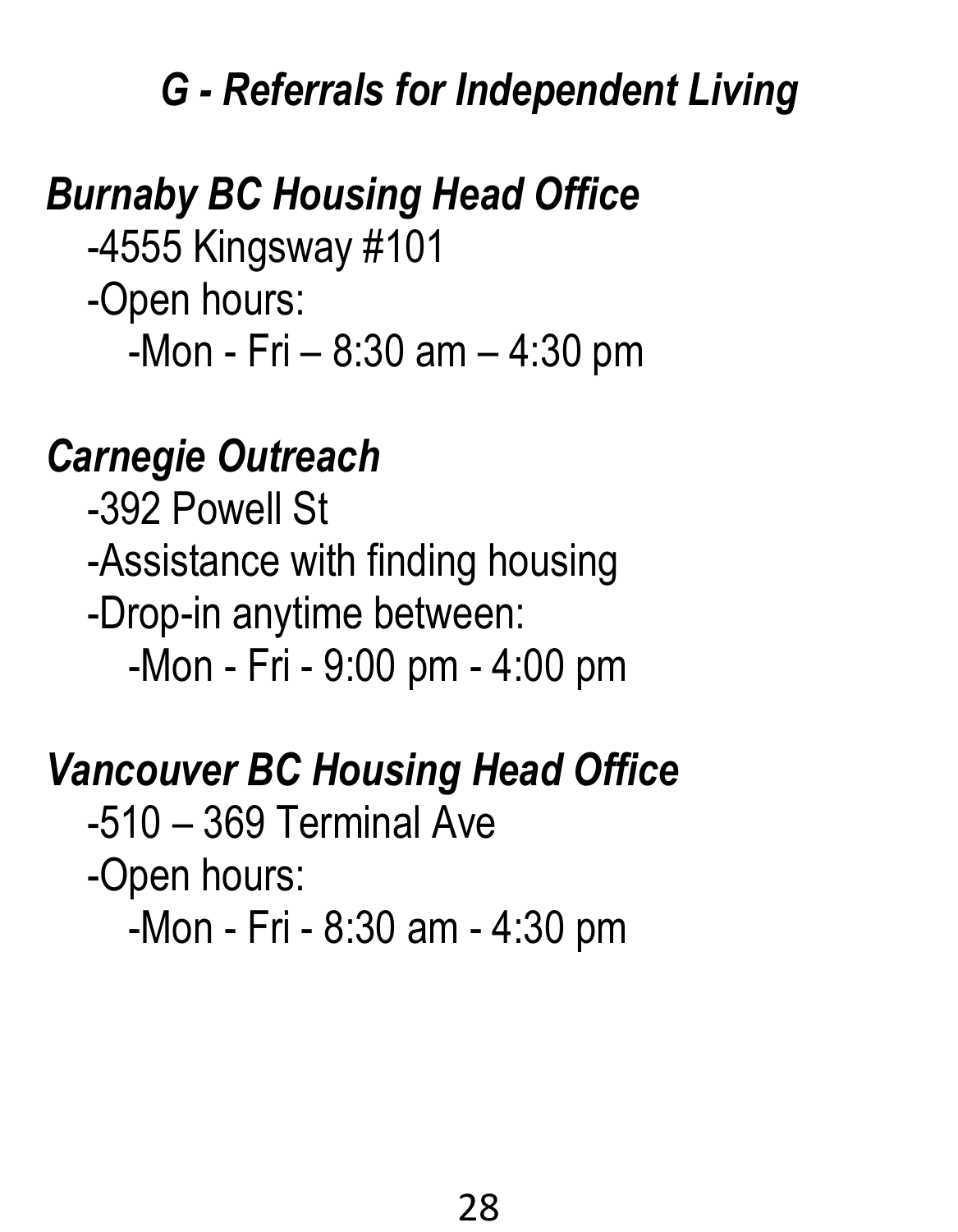# **3 - Medical Services**

# *A - Emergency*

### <span id="page-28-1"></span><span id="page-28-0"></span>*Car 87* -604-874-7307 -Police attended mental health team

# *B – Hospitals*

# <span id="page-28-2"></span>*BC Women's Hospital*

 -4500 Oak St -604 875 2424 -Harm reduction clinic for pregnancy -Emergency open 24/7

## *Mount St. Josephs*

 -3080 Prince Edward St -604 874 1141 -Emergency open 8:00am - 4:00pm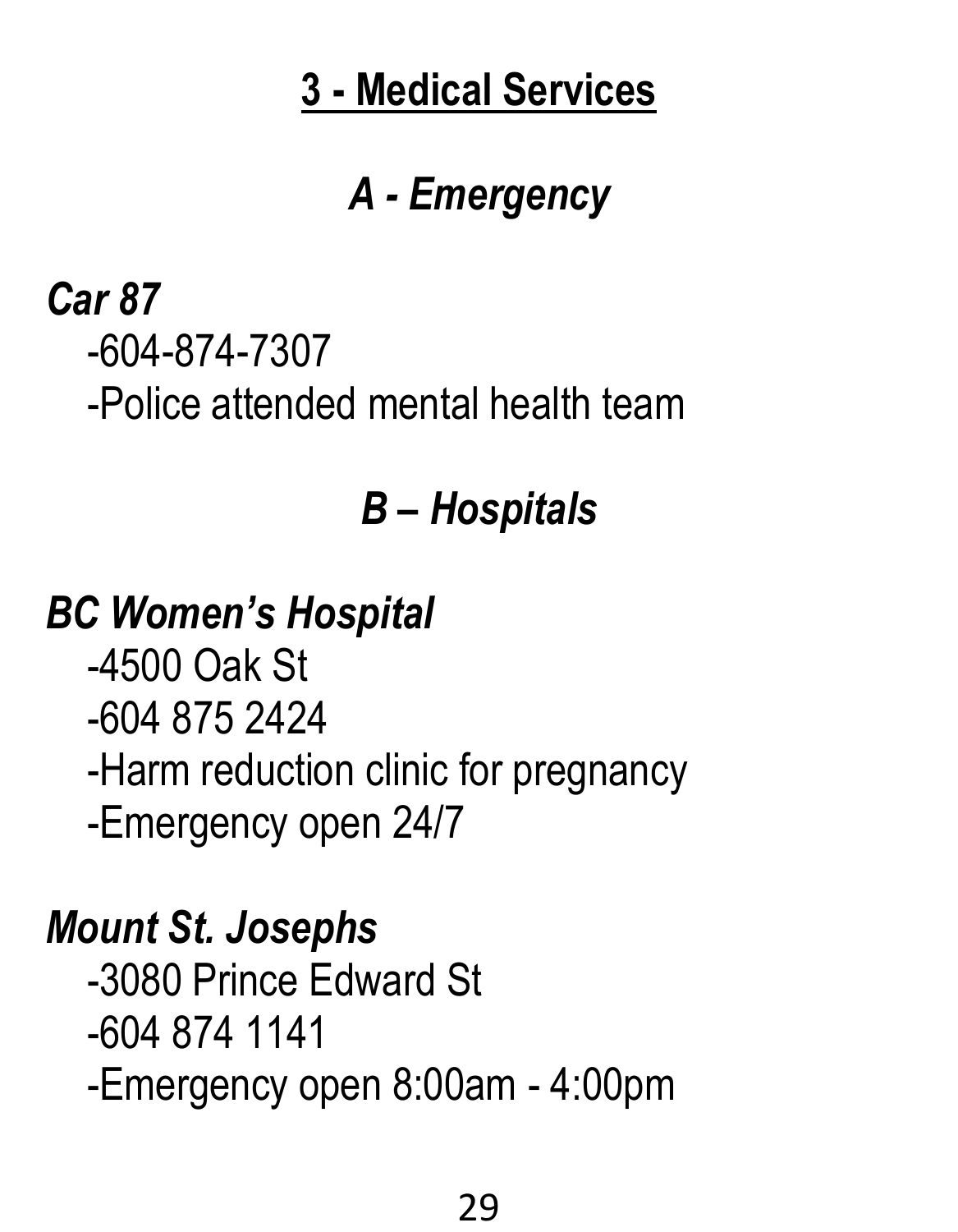# *St. Paul's*

 1081 Burrard St -604 806 9090 -Emergency open 24/7

### *Vancouver General Hospital*

 -899 W 12th Ave -604 875 4111 -Emergency open 24/7

# *C - Free and Low Cost Medical Services*

# <span id="page-29-1"></span><span id="page-29-0"></span>*Downtown Community Health Centre*

 -569 Powell Street -604-255-3151 -Primary care – self referral walk-in -Mon - Fri: 8:30 am - 8:30 pm -Sat - Sun: 8:30 am - 6:00 pm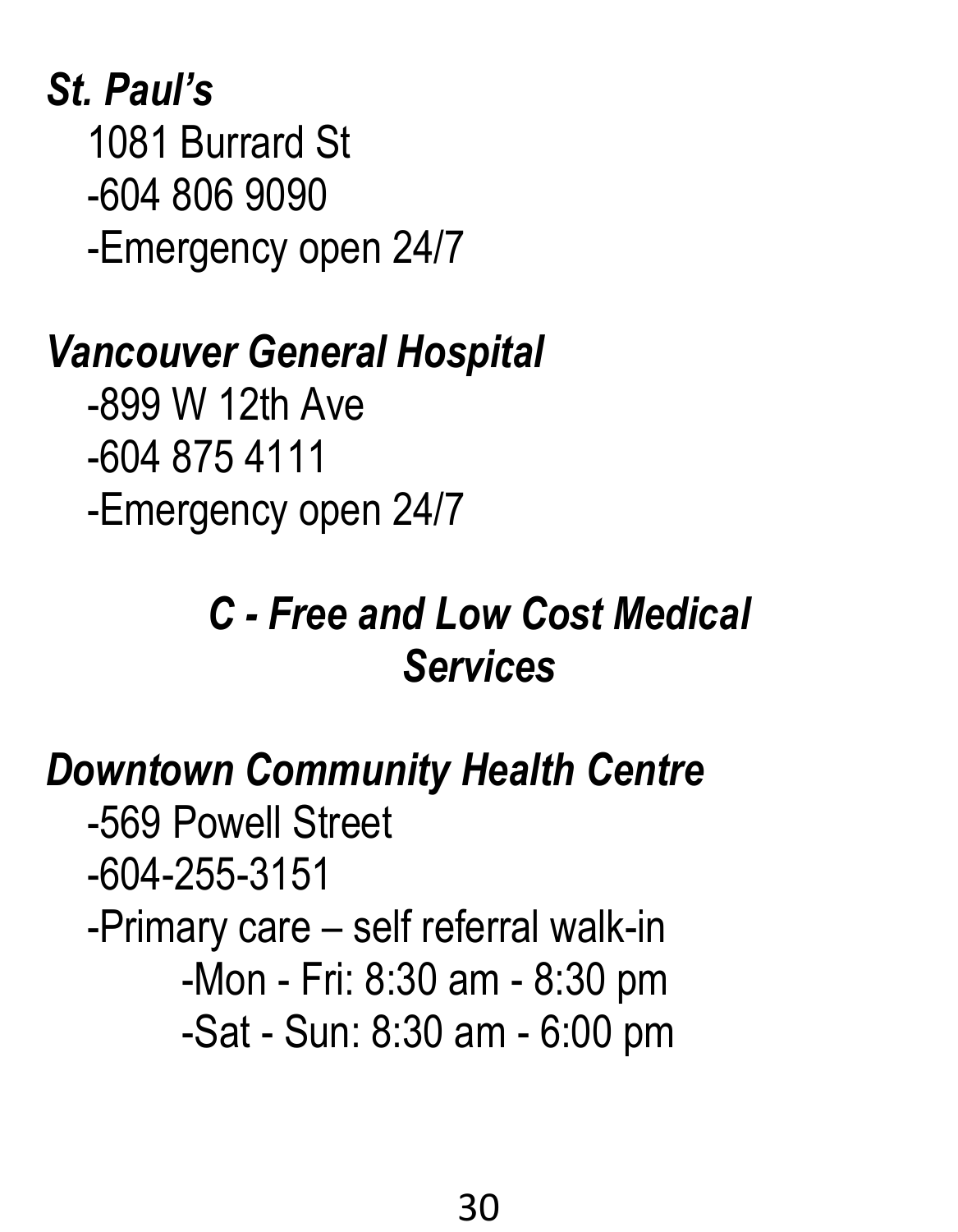### *Heatley Clinic*

 -330 Heatley Ave -604 675 3585 -Primary care – self referral walk-in -Mon - Sat: 8:30 am - 5:30 pm

### *Native Health Clinic*

 *-*455 E Hastings St -604 255 9766 -Primary care – self referral walk-in -Mon - Thurs: 9:30 am – 8:30 pm -Sat: 9:30 am – 2:30 pm -Sun: 9:30 am – 12:30 pm

### *Ravensong*

 -330 Heatley Ave -604 709 6400 -Primary care – self referral walk-in -Mon - Sat: 8:30 am - 4:30 pm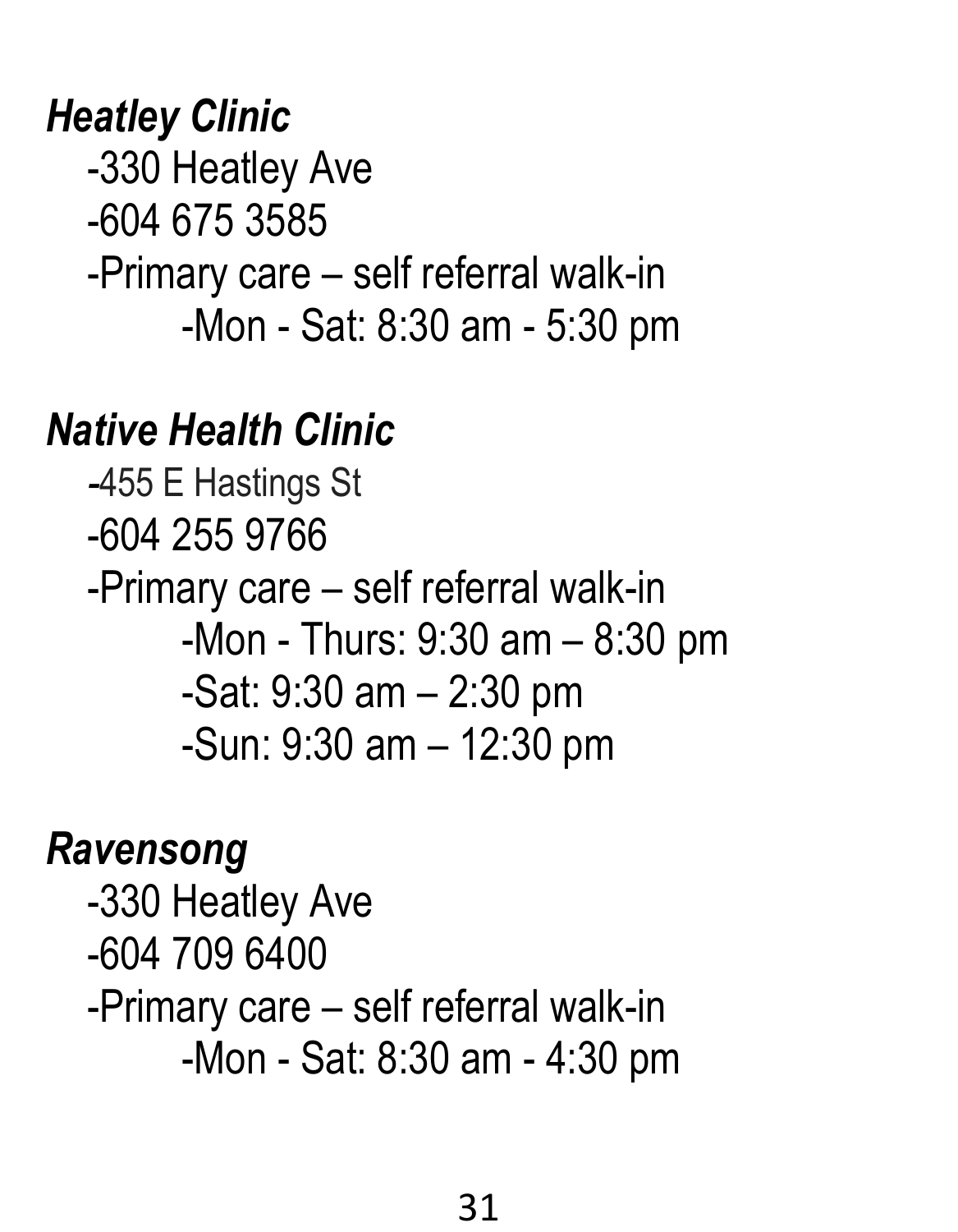# <span id="page-31-0"></span>*D - Free and Low Cost Emergency Dental Clinics*

# *Heo Denture Clinic Inc.*

 -736 Granville St #910 -604 689 0919 -Will work out a dental plan with you

# *Mid Main Street Dental*

 -3998 Main St -Primary dental care facility -Will take folks on disability and welfare

# *Native Health Clinic*

 *-*455 E Hastings St -604 255 9766 -Emergency dental clinic -Walk-in appointments

# *PHS Dental Clinic*

 *-*12 E Hastings St -778 371 0060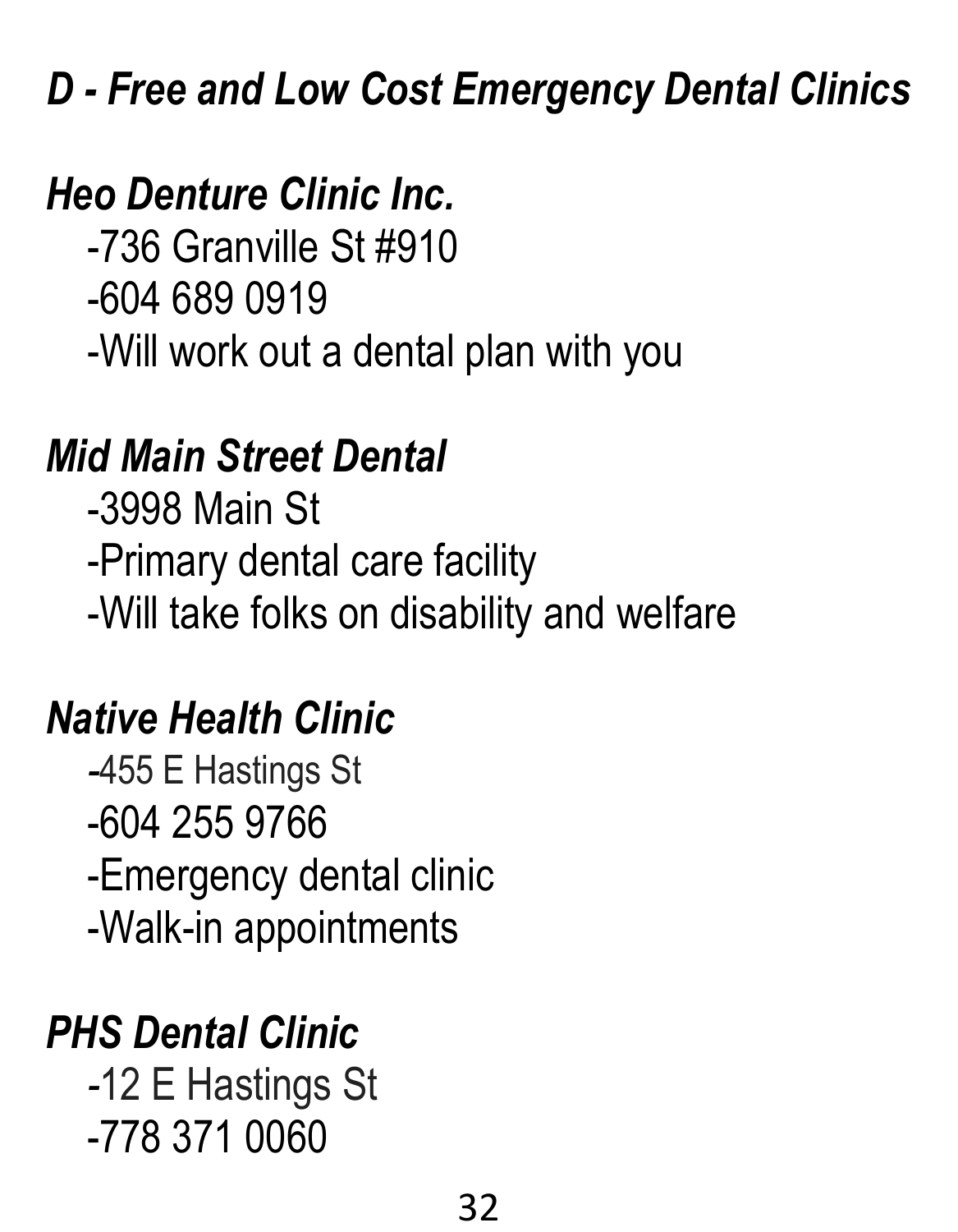-Emergency dental clinic -Walk-in appointments

# *E - Laundry, Showers, Delousing*

### <span id="page-32-0"></span>*Coast Mental Health*

 $-293$  F 11<sup>th</sup> Ave -Free laundry and showers: daily -Mon – Thurs: 8:00 am – 9:00 pm -Fri: 8:00 am – 6:00 pm

# *Evelyne Saller Centre*

 -320 Alexander St -Free Laundry (1 Bag per Day) -Mon – Fri: 9:00am – 11:00pm -Sat – Sun: 10:00am – 10:00pm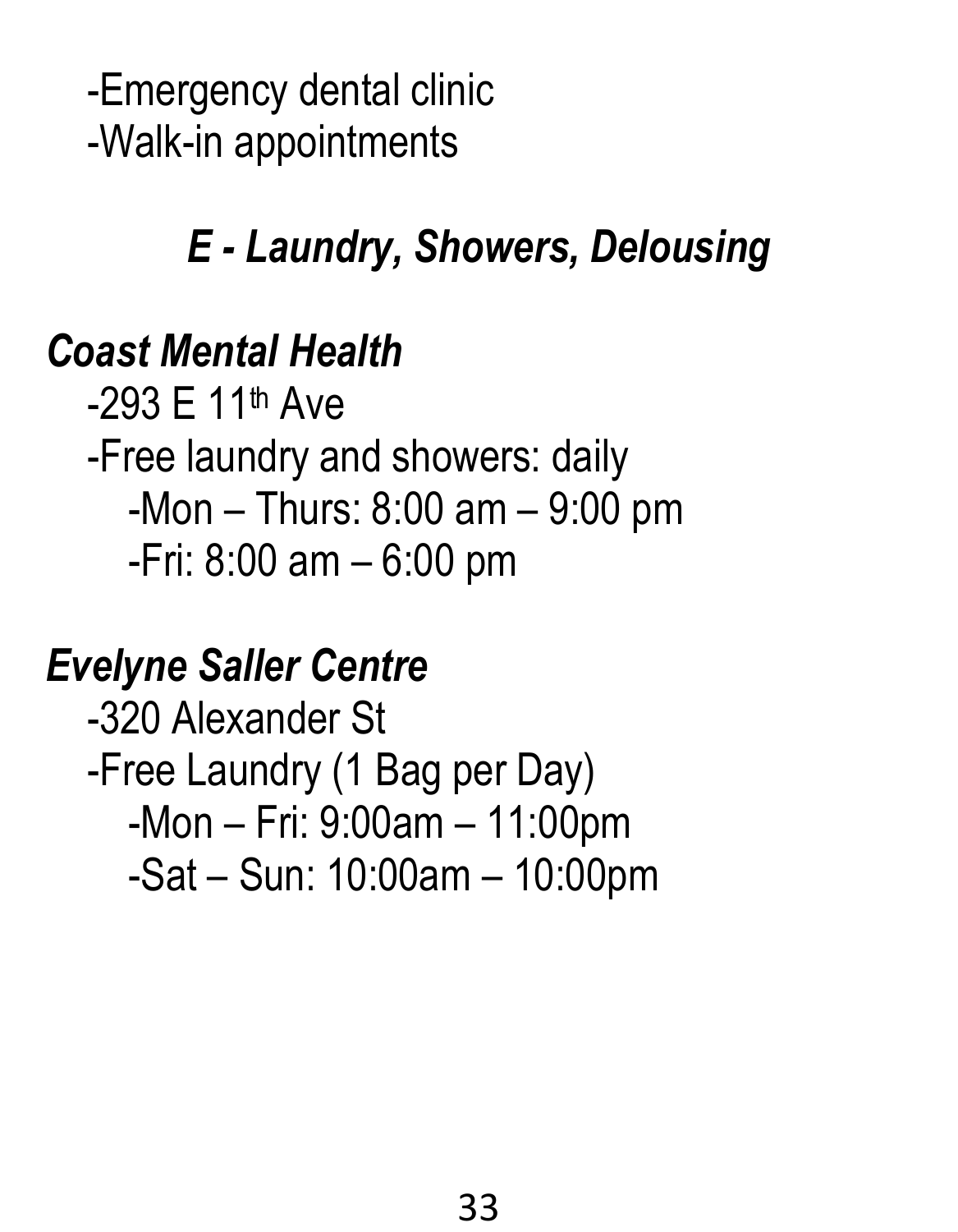*Gathering Place*

 -609 Helmcken St -Showers, delousing -Free laundry 1 bag per day -First come first served -Everyday: 10:00 am – 8:00 pm

*Powell Street Getaway*  -Free laundry 1 bag per day -First come first served -Everyday: 9:00 am – 9:00 pm

### *G - HIV+ and HEP-C Resources*

#### <span id="page-33-0"></span>*Dr Peter AIDS*

 -1110 Comox St -604 608 1879 -Office hours: -Everyday: 9:00 am – 8:00 pm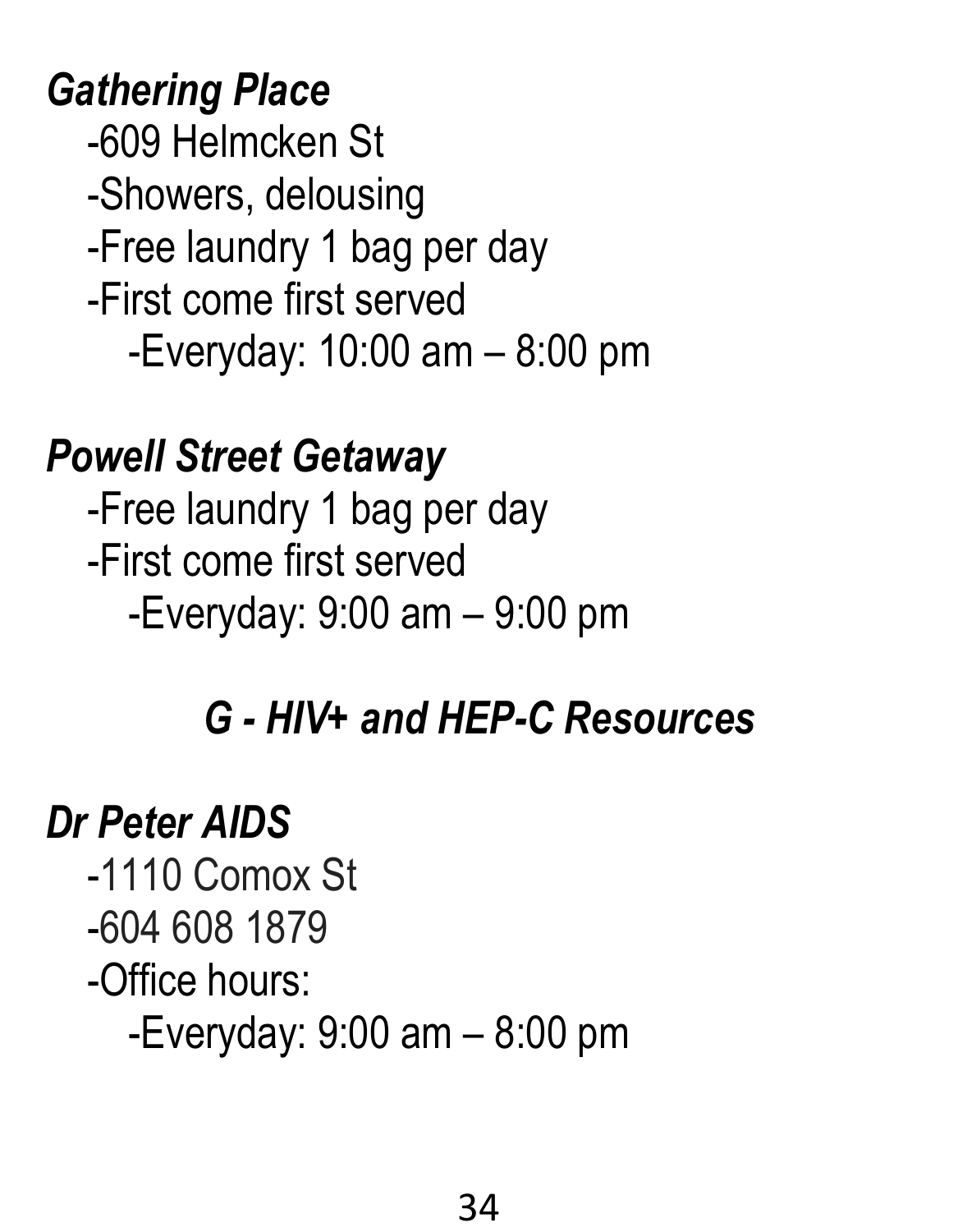### *Immunodeficiency Clinic St. Paul's Hospital*

-1081 Burrard Street - 5<sup>th</sup> Floor B512

-604 806 8060

-Office hours:

-Mon - Thurs: 8:00 am – 8:00 pm

-Mon - Fri: 8:00 am – 4:00 pm

#### *Youth Co. AIDS Society*

 -568 Seymour Street 205 -604 668 1491 -Youth age 16-24

#### *Vancouver AIDS Society*

-1101 Seymour Street – 2<sup>nd</sup> floor -604 893 2201 -Office hours:

-Tues - Thurs: 10:00 am – 4:00 pm

-Fri - Mon: 11:00 am – 4:00 pm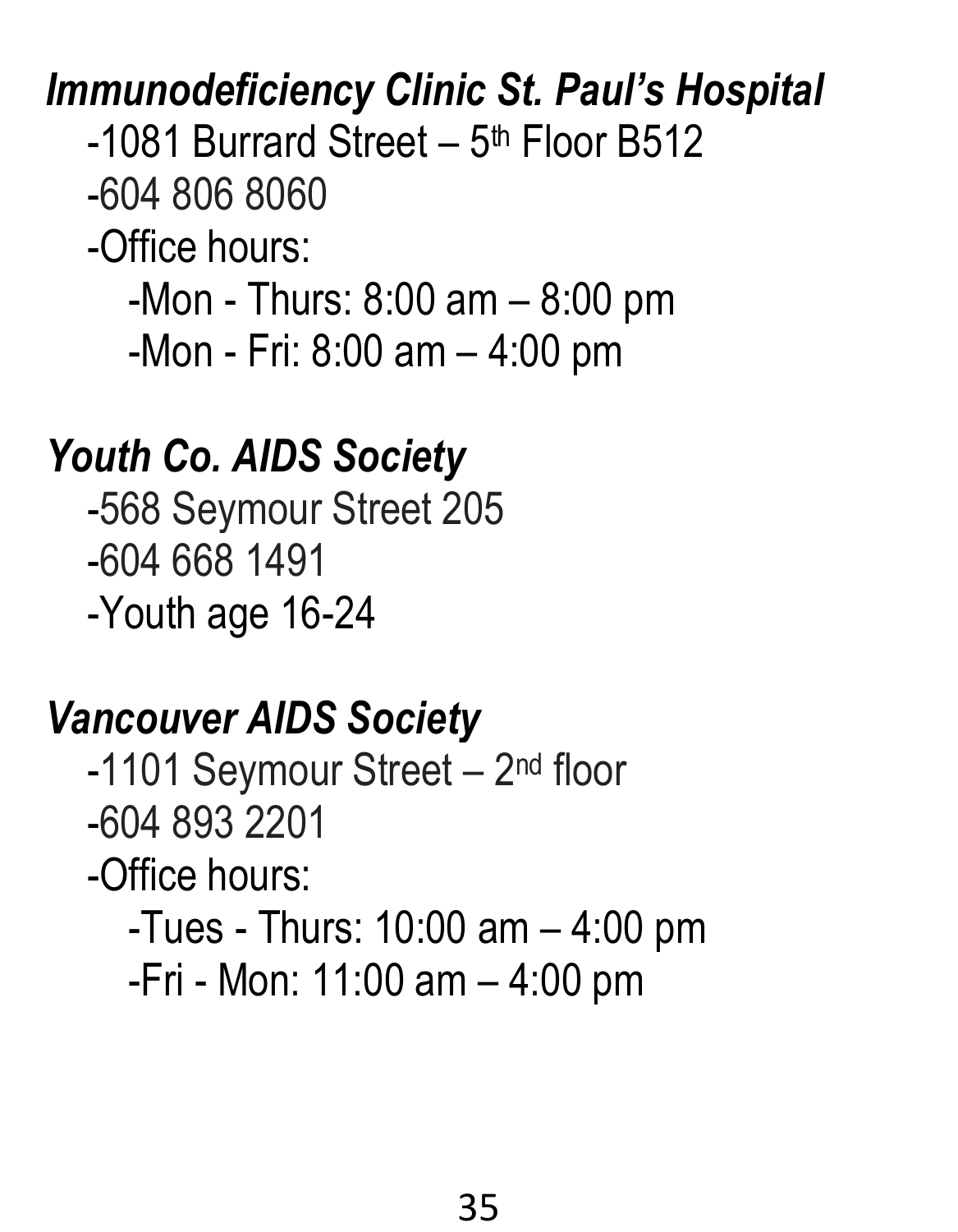*Vancouver Native Health Society*

-449 E Hastings Street

-604 255 9766

-Office hours:

-Tues - Thurs: 10:00 am – 4:00 pm

-Fri - Mon: 11:00 am – 4:00 pm

# *H - Mental Health Support Resources*

# <span id="page-35-0"></span>*Mental Health Emergency Services (24hrs)* -Call 604 874 7307 for helpline

# *Kettle Society*

 -1725 Venables St -Temporary housing program -Complete referral form from website -Mon - Thurs: 9:30am – 5:00pm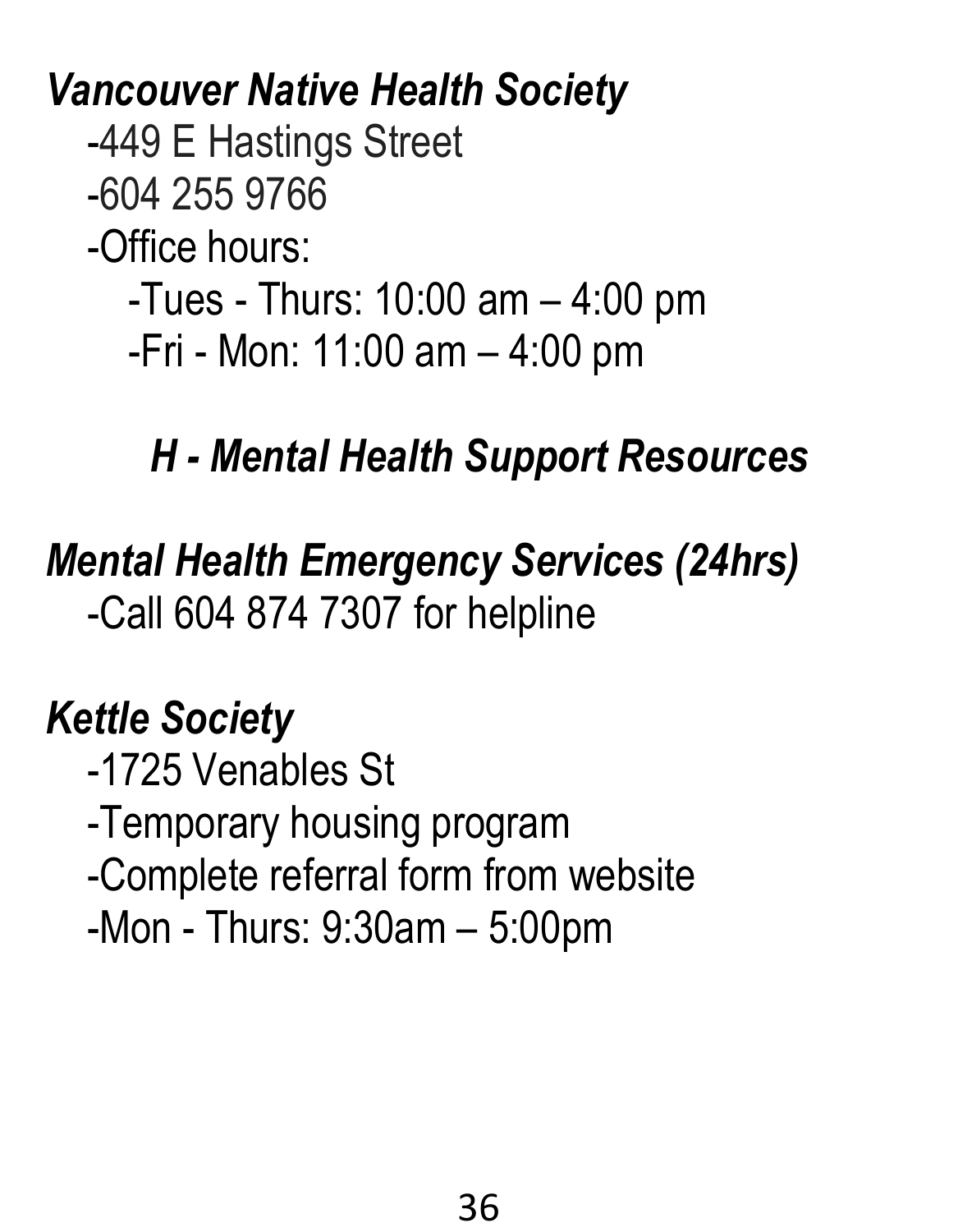## *MPA Society* -122 Powell St -604 482 3700 -Every day: Open 24/7

# **4 - Drug User Resources**

# *A - Drug User Groups*

### *Coalition of Peers*

-Call 604 313 6557 for more info

### *Tenant Overdose Response Organizers*

 -268 Keefer Street #205 -Drop by office for more info

#### *Vancouver Area Network of Drug Users*

 -380 East Hastings -Call 604 683 6061 for more info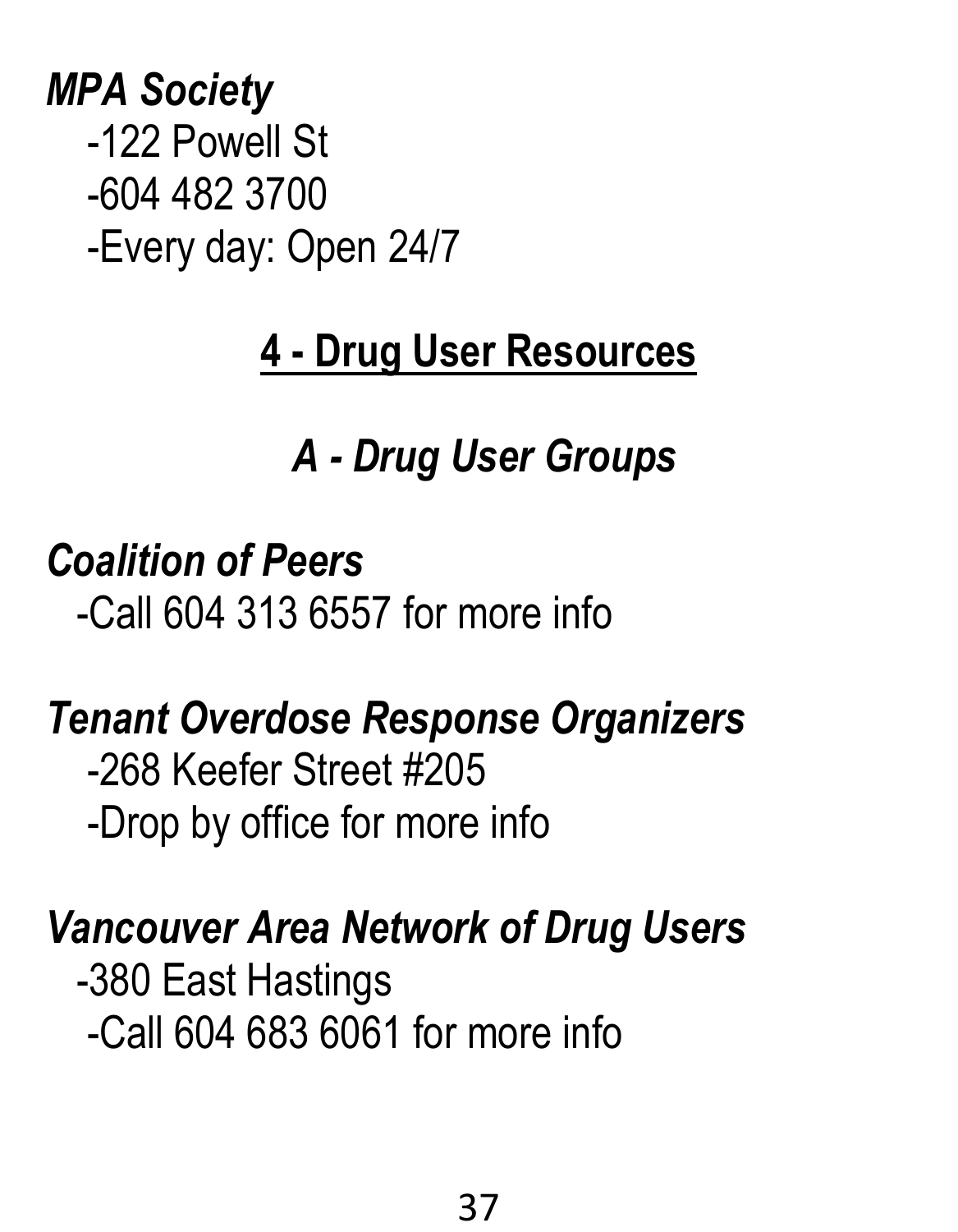*Western Aboriginal Harm Reduction Society* -380 East Hastings -Call 604 683 6061 for more info

### *B - Overdose Prevention Sites*

### *Get Your Drugs Tested*

 -139 E Hastings -Everyday: 12:00pm - 8:00pm

#### *Insite*

 -139 E Hastings -Everyday: 9:00am - 2:30am

#### *Maple OPS*

 -177 East Hastings -Everyday: 7:00am - 2:30pm

#### *Molson OPS*

 -166 East Hastings -Everyday: 1:00pm - 10:30pm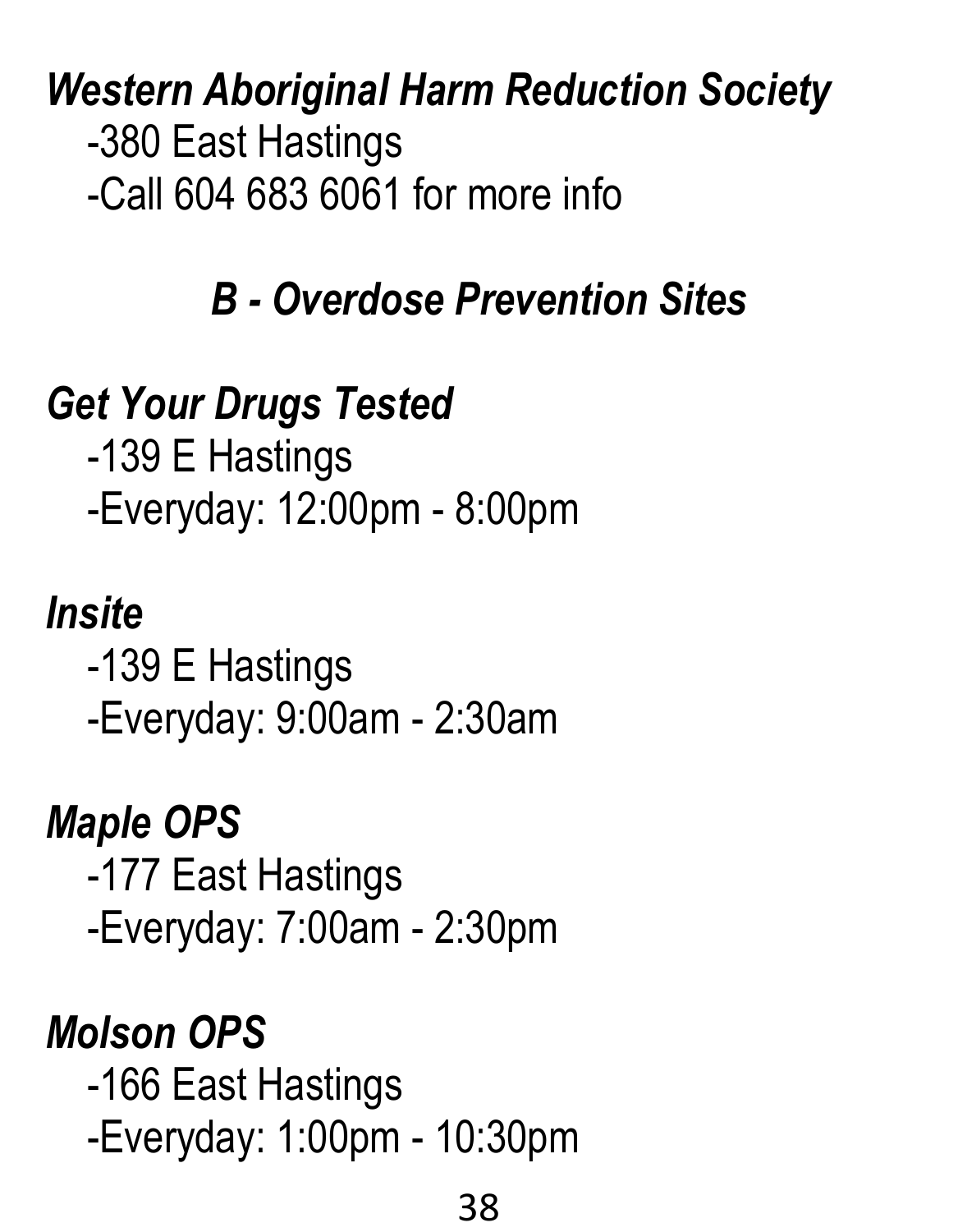#### *Overdose Prevention Society*

 -58 East Hastings -62 East Hastings (Alley for Smoking) -8:00am - 10:30pm

#### *Oppenheimer OPS Tent*

 -400 Powell Street -Open 24/7

#### *Powell Street Getaway*

 -528 East Hastings -8:00am - 10:30pm

#### *St Paul's Overdose Prevention site*

 -1081 Burrard Street -11:00am - 10:30pm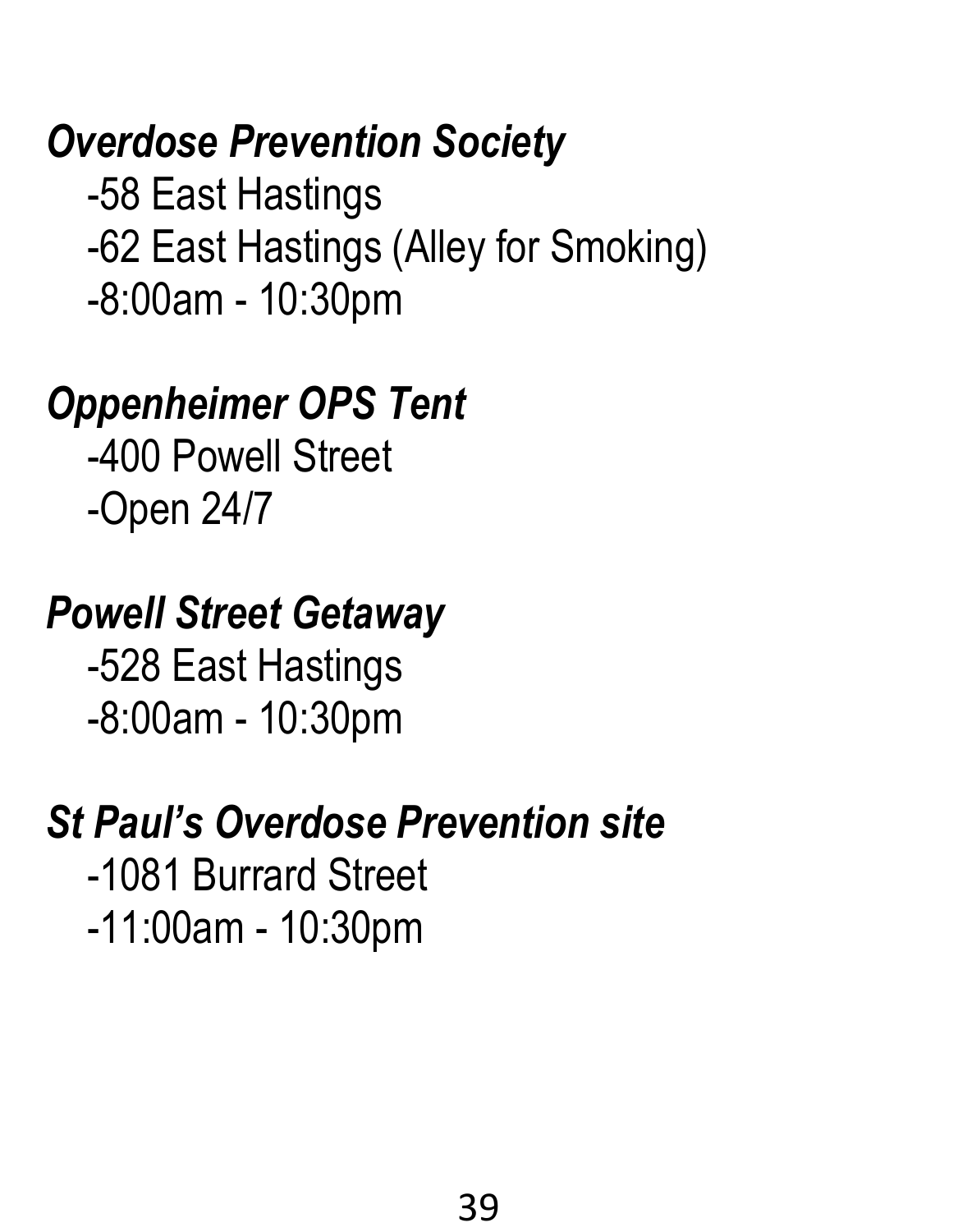#### *Sisterspace*

 -135 Dunlevy Ave -6:00am - 11:30am -6:00pm - 11:30pm -Women only

# *Vancouver Area Network of Drug Users*

- -380 East Hastings
- -10:00am 10:00pm

# *C - Harm Reduction Supplies*

# *Downtown Community Health Centre*

- -569 Powell Street -604 255 3151 -Hours:
	- -Mon Fri: 8:30 am 8:00pm
	- -Sat Sun: 8:30 am 6:00 pm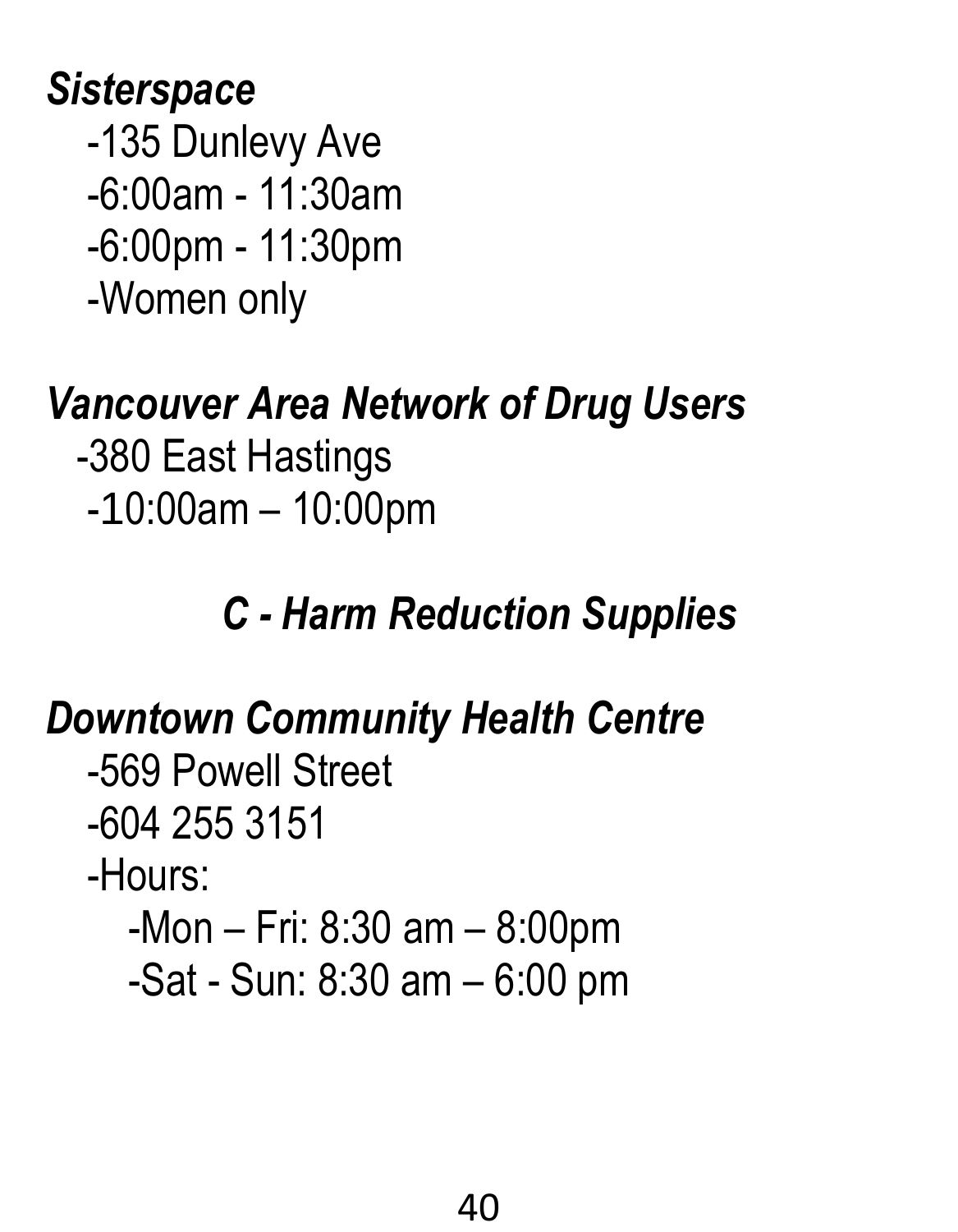### *Robert and Lily Lee HR Booth*

 -1669 E Broadway -8:30am – 4:30pm – Closed on weekends

#### *PHS Mobile Needle Van*

 -Call 604 657 6561 -Harm reduction delivery and drop off

#### *VIDUS*

 -439 E Hastings St -Mon – Thurs: 8:30am – 5:00pm

#### *Washington Needle Depot*

 -185 E Hastings St -AKA "The Window" -Open 24/7

#### *D - Needle Pick Up*

#### *Mission Possible*

-Call 604.253.4469 (ext. 152) for pickup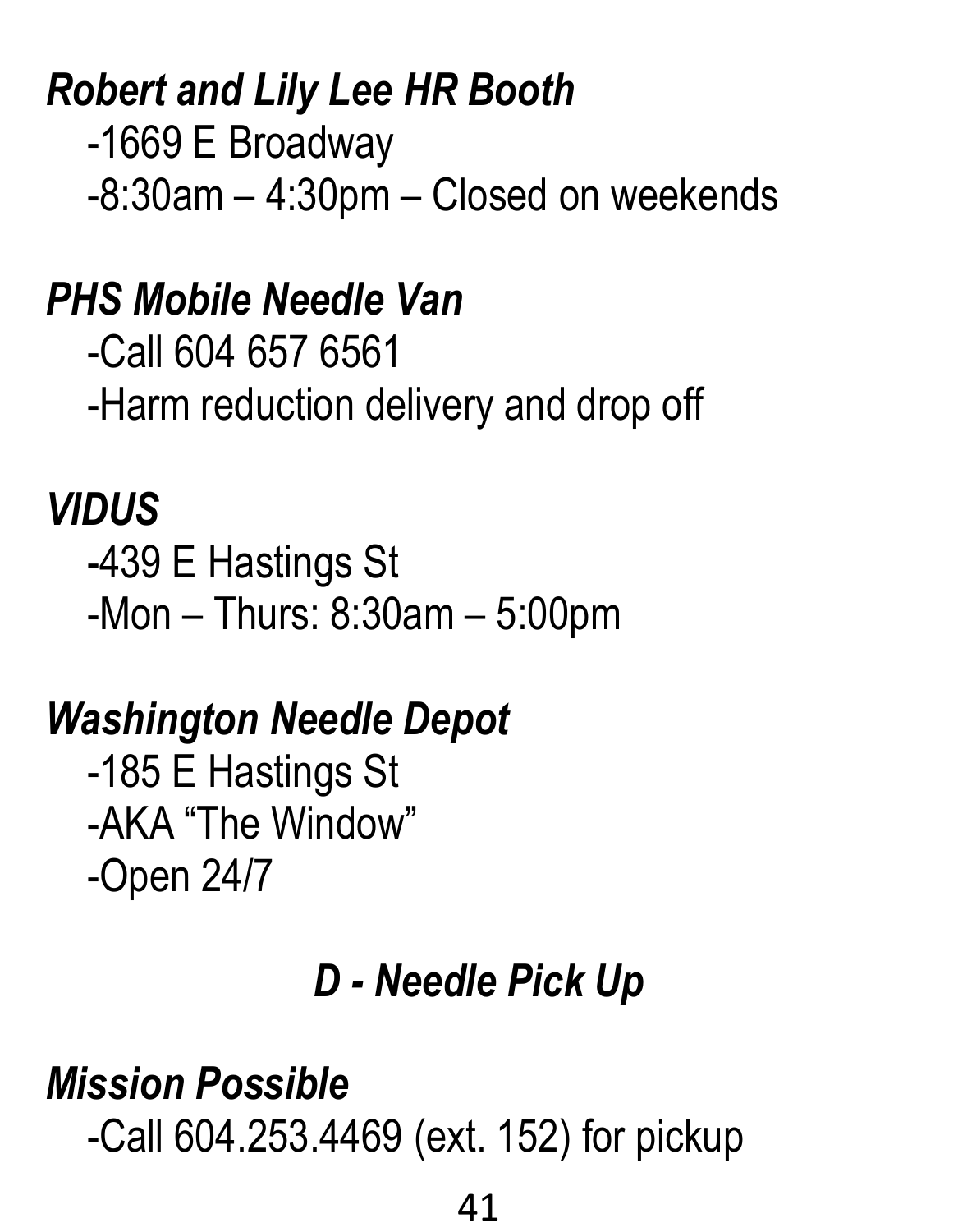*PHS Mobile Needle Van* -Call 604 657 6561 for pickup

#### *Spikes on Bikes*

 -Call 604 202 3517 for pickup (DTES) -Call 604 317 1315 for pickup (West End)

#### *SYJA*

-Call 604 633 1472

#### *E - Detox Resources*

#### *Access Central Detox*

 -Call 1 888 658 1221 for info -Referrals to all detox centers

# *Addiction and Detox Info Line*

-Call 604 660 9382 for info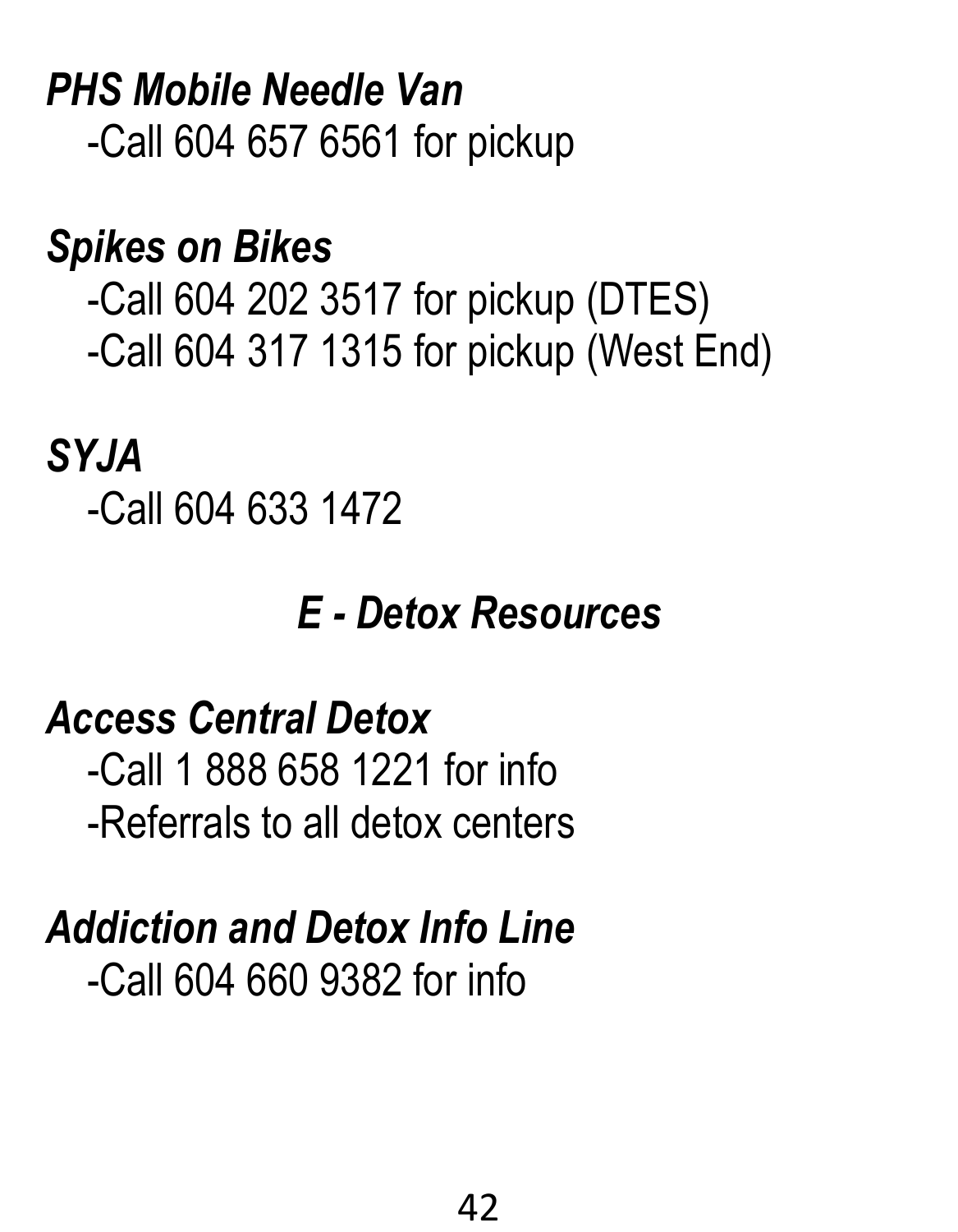*Aboriginal Wellness Program*  -288 2750 E Hastings -Call 604 683 6061 for info

*Daytox* -1699 E Broadway -Call 866 658 1221 for info

*Family Services of Vancouver* -201 1638 East Broadway -Call 604 731 4951 for info

*Harbour Light Detox* -119 E Cordova Street -Call 604 646 6844 for info

*Native Courtworkers* -1999 Marine Drive #207 -Call 604 985 5355 for info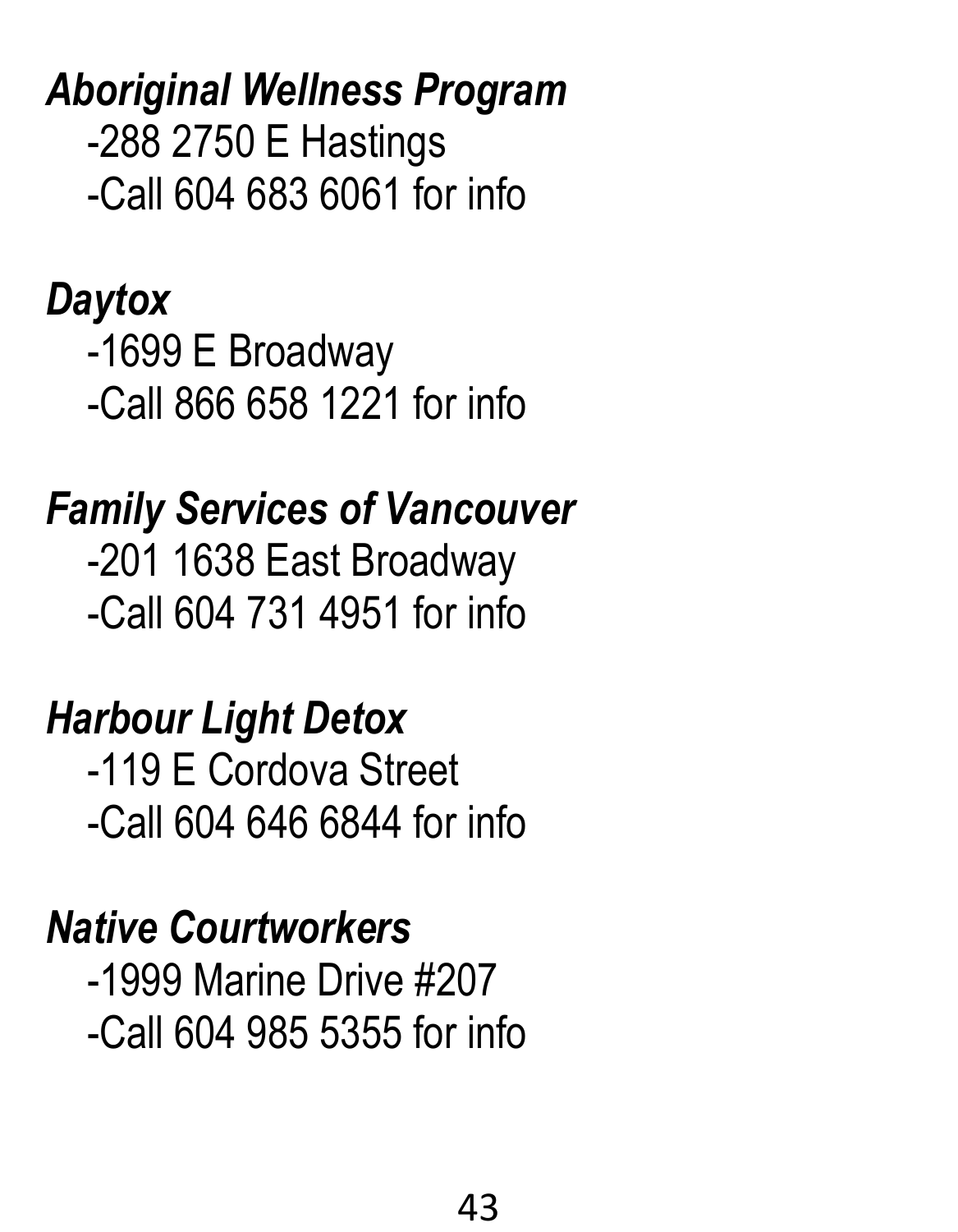### *Onsite Detox*

 -139 E Hastings Street -Call 604 687 7483 for info

#### *Sunshine Coast Health Centre*

 -601 W Broadway -Call 1 855 335 0331 for info

### *Together We Can*

 -2831 Kingsway -Call 604 451 6854 for info

### *UGM Detox*

 -601 E Hastings -Call 604 253 3323 for info

#### *Vancouver Detox*

 -377 E 2nd Ave -Call 604 658 1280 for info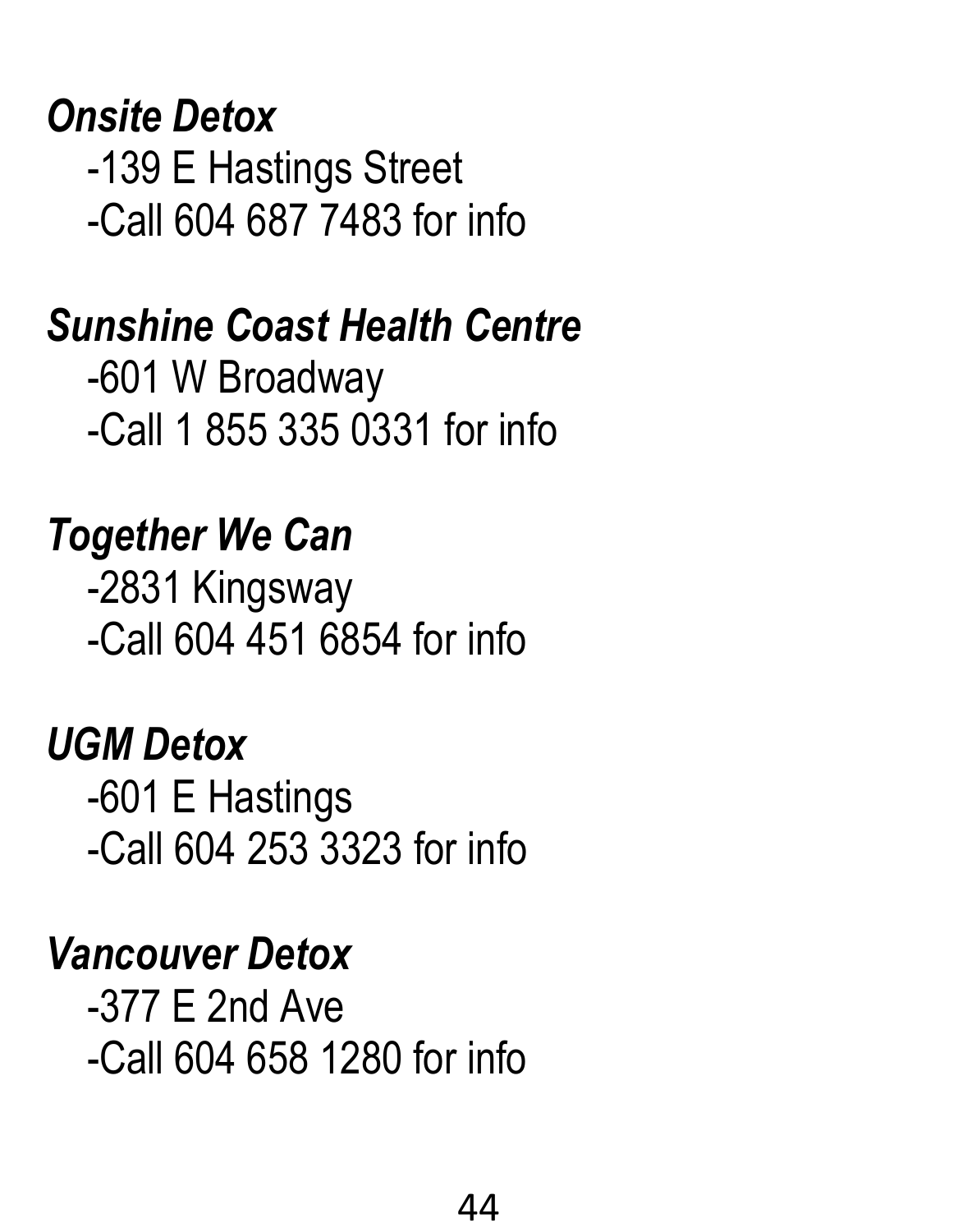### *F - Methadone Clinics and Support*

#### *Columbia Clinic*

 -350 Columbia Street -604 879 7908 -Hours: -Mon – Fri: 9:00 am – 4:30 pm -Sat, Sun: Closed

#### *Connections Clinic*

 -623 Powell Street -604 675 3600 -Hours: -Daily: 8:30 am – 7:30pm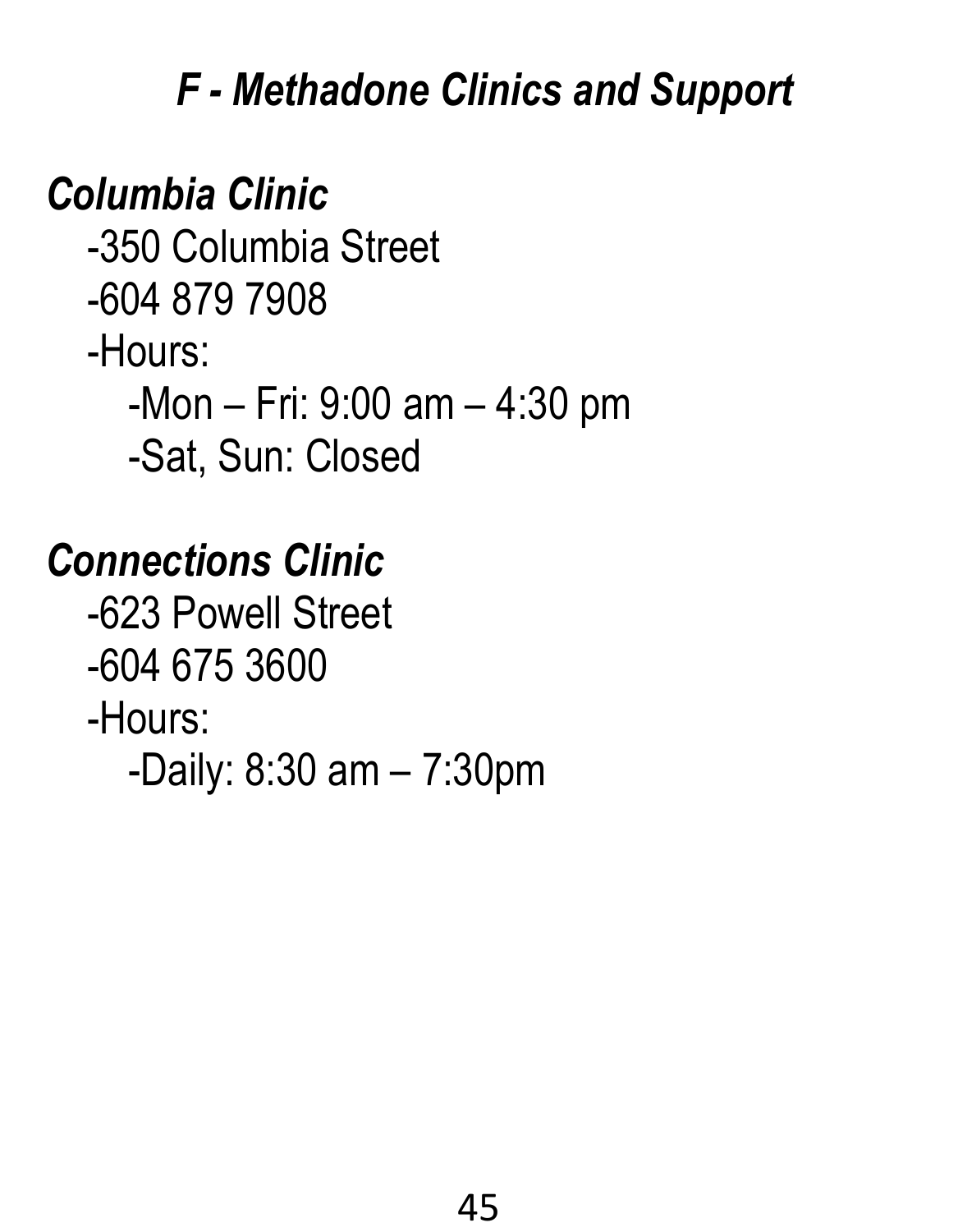*Doc-Side Medical Clinic*

-125 Main Street

-604 633 1234

-Hours:

-Mon, Wed, Fri: 12:00 pm – 5:00 pm

-Tues, Thurs: 9:30 am – 5:00 pm

-Sat, Sun: Closed

#### *Heatley Clinic*

 -330 Heatley Ave -604 675 3585 -Primary care – self referral walk-in -Mon - Sat: 8:30 am - 5:30 pm

#### *Pier Health Resource Ccentre*

- -223 Main Street
- 604 891 1480
- -Hours:

-Mon - Sat: 8:00 am – 5:00 pm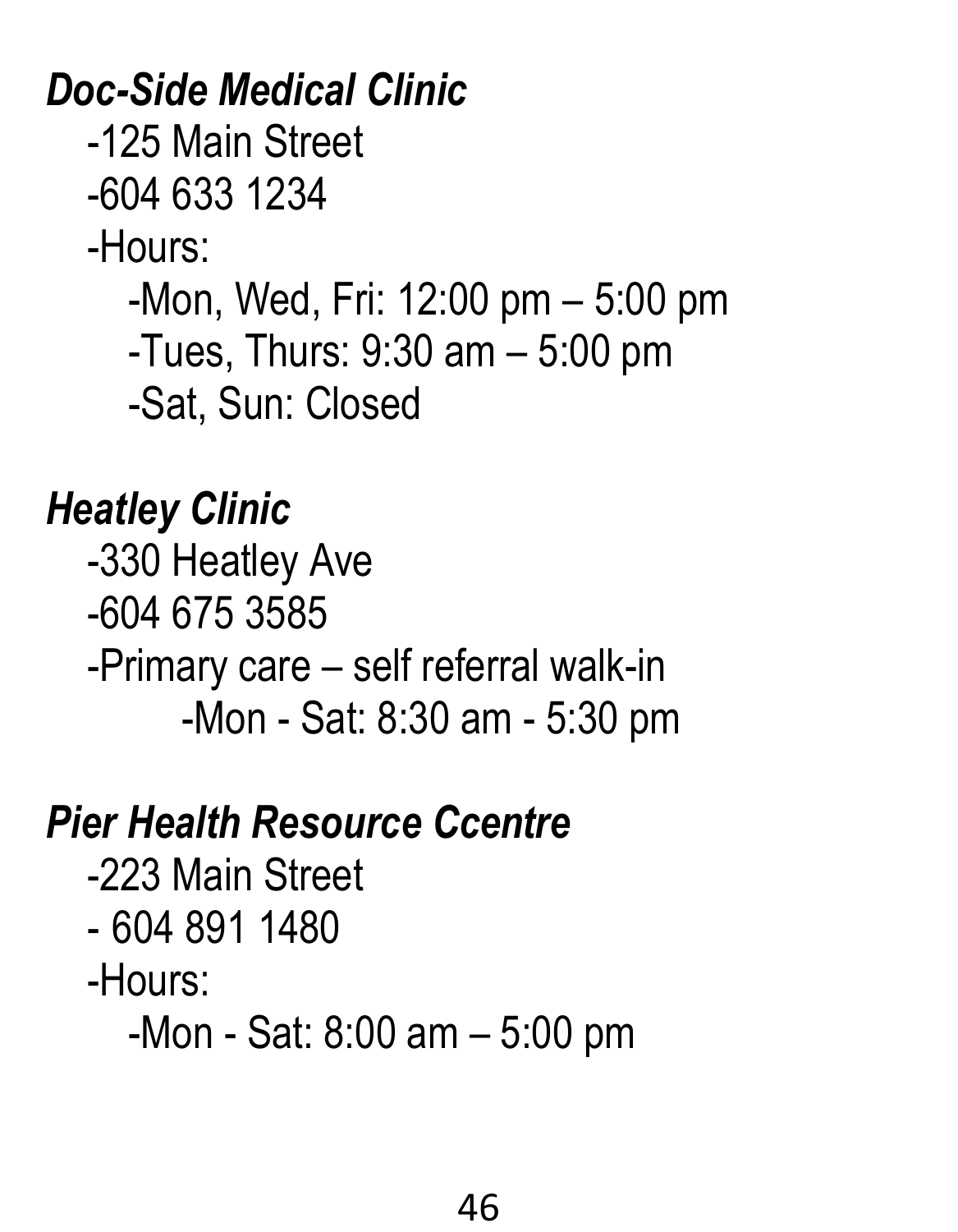#### *Pender Community Health Centre*

-59 West Pender St

-604 669 9181

-Hours:

-Mon - Fri: 8:30 am – 4:30 pm

#### *Rapid Access at St Pauls*

 -1081 Burrard Street 2nd Floor -604 652 2344 Ext 64245 -Hours:

-Everyday: 9:00 am – 4:00 pm

### *Ravensong Community Health Centre*

 -2450 Ontario Street -604 709 6400 -Hours:

-Mon - Fri: 8:30 am – 5:00 pm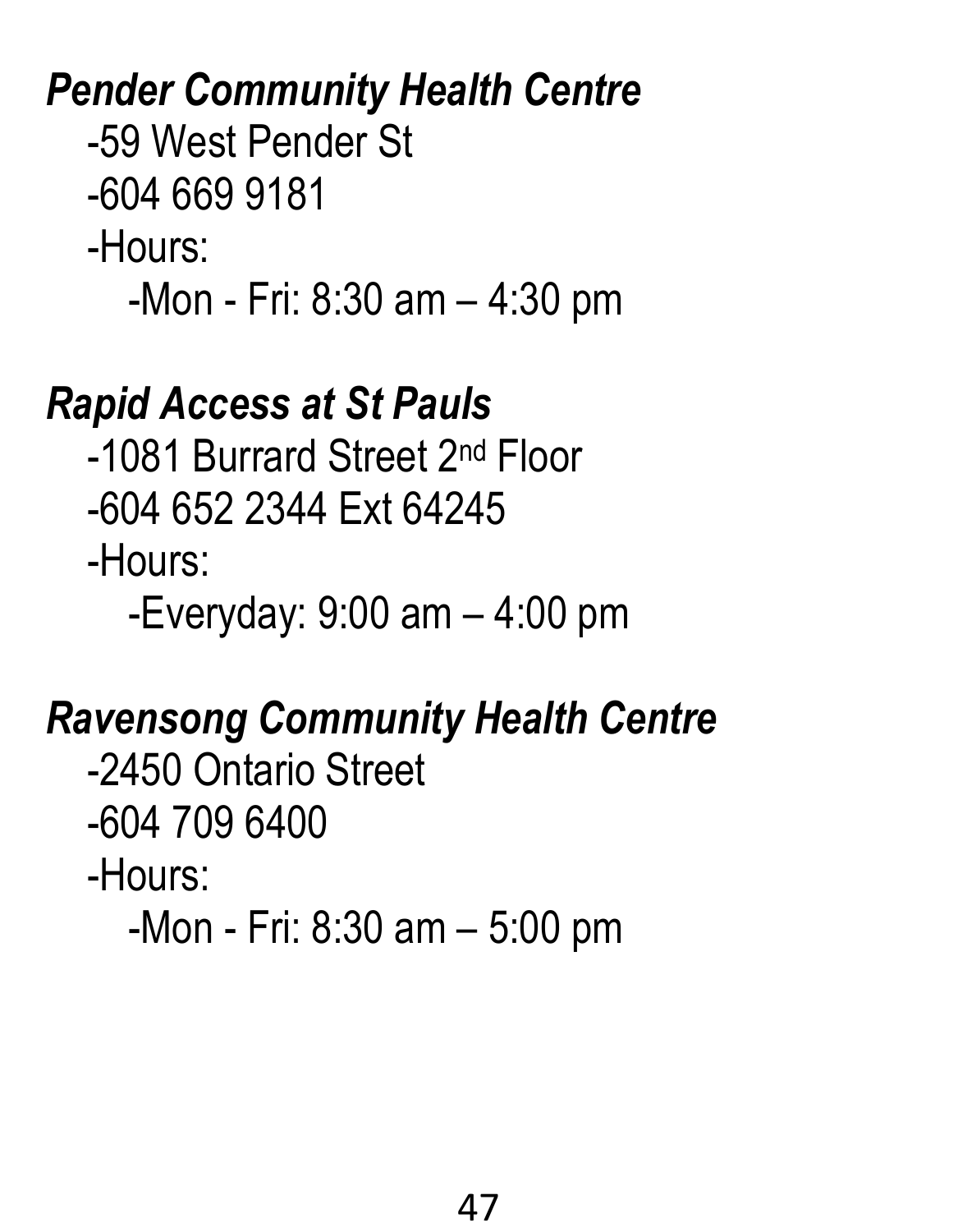### *Three Bridges Community Health Centre*

-1292 Hornby Street

-604 331 8900

-Hours:

-Mon – Fri: 8:30 am – 4:30 pm

-Sat – Sun: 10:00 am – 5:00 pm

### *Vancouver Native Health Society*

 -449 East Hastings Street -604 255 9766 -Hours:

-Mon – Fri: 9:30 am – 8:00 pm

# *Women's Health Collective*

 -29 W Hastings St -604 633 1234

-Hours:

-Mon: 9:00 am – 5:00 pm

- -Tues, Wed, Thurs: 12:00 pm 5:00 pm
- -Mon: 9:00 am 2:00pm

-Sat, Sun: Closed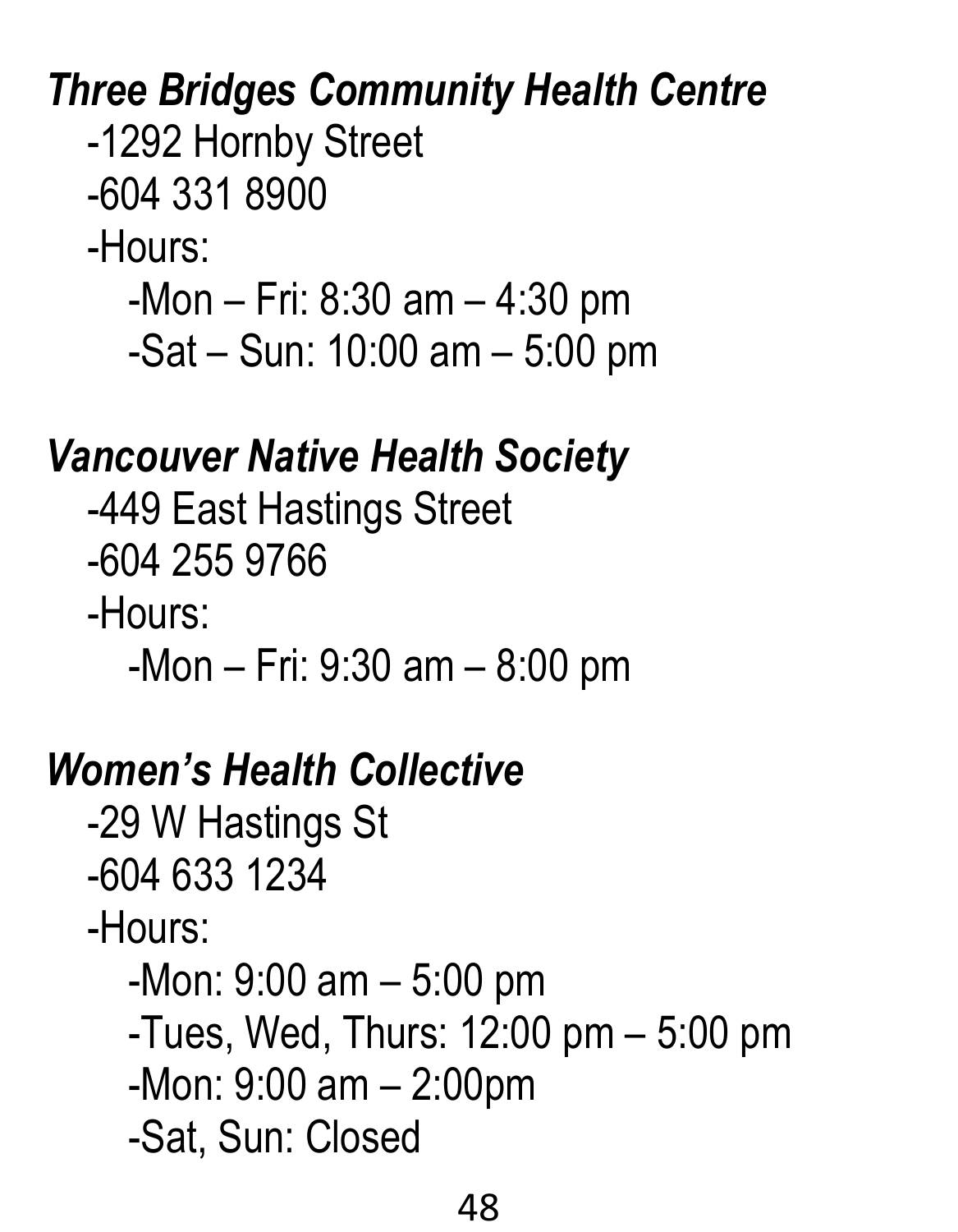# *G - Recovery Support Groups*

*AA Central Office*

-Call 604 434 3933 to find about AA groups

# *BC-211*

-Call 211 to connect to recovery supports

### *NA Central Office*

-Call 604 837 1018 to find about NA groups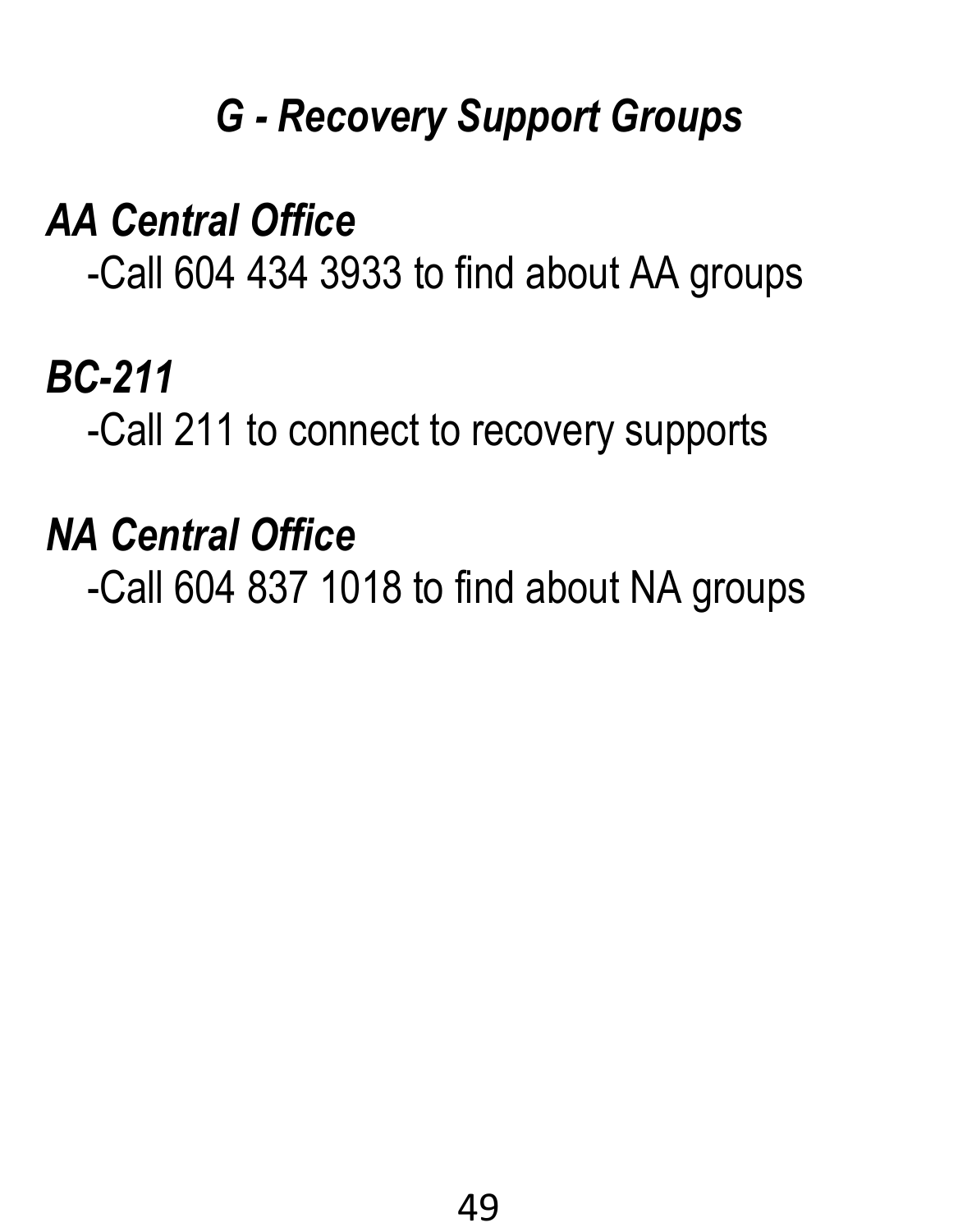# *H - Other Drug User Supports*

# *Overdose Outreach Team*

 -524 Powell -Call 604 360 2874 -Connections to IOAT / OAT -Get help navigating health coverage -Overdose prevention education -604 255 9766

-Hours:

-Mon – Fri: 8:00 am – 6:00 pm

# **5 - Drinker Resources**

### *Drinkers Lounge Drop In*

-111 Princess Ave

### -Meetings Tuesdays at 10:00am

#### -Hours:

-Mon – Fri: 10:00 am – 2:00 pm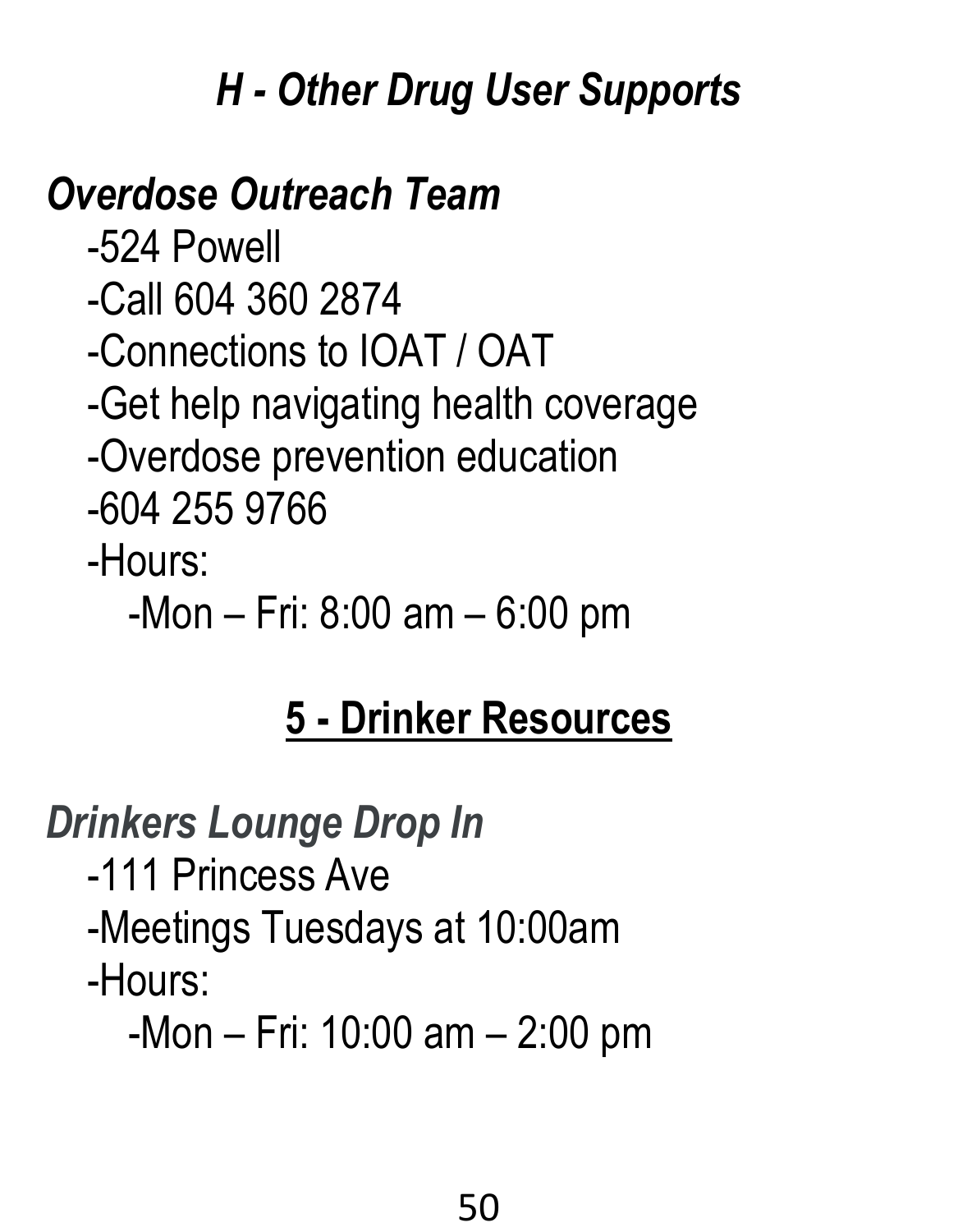*Eastside Illicit Drinkers Group for Education* -380 East Hastings -Meetings Mondays at 11:00am

# **6 - Sex-Worker Support**

### *Bad Date Reporting through WISH*

 -Email: admin@wishdropincentre.org -Fax: 604-669-9479 -In person: 334 Alexander Street -Everyday: 6:00 pm – 12:00pm

## *Mobile Access Project - MAP Van* -Call 604 720 5686

#### *PACE*

 -148 W Hastings -Mon – Fri: 10:30am – 4:30pm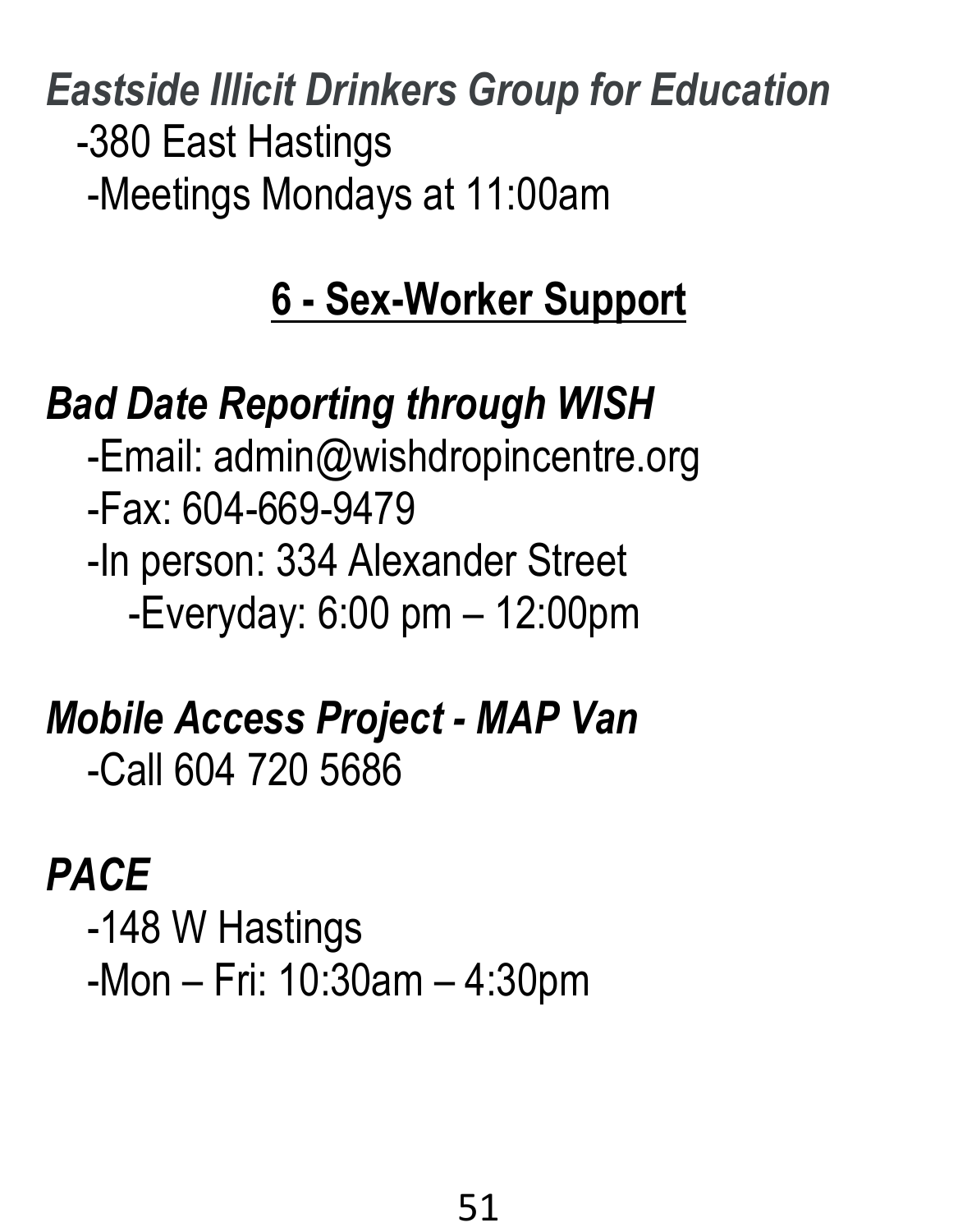*WISH Drop In* -334 Alexander Street -Open 6:00pm – 12:00pm

## **7 - Support Groups for Women**

### *Atira Women's Resource*

 -101 E Cordova St -Mon – Fri: 8:30am – 5:00pm

## *Battered Women's Support Services*

 -Call 1 855 687 1868 -Mon – Fri: 10:00am – 5:00pm

#### *Downtown Eastside Women's Centre*

 -302 Columbia Street -Thurs – Tues: 10:00am – 5:00pm -Wed: 11:00am – 5:00pm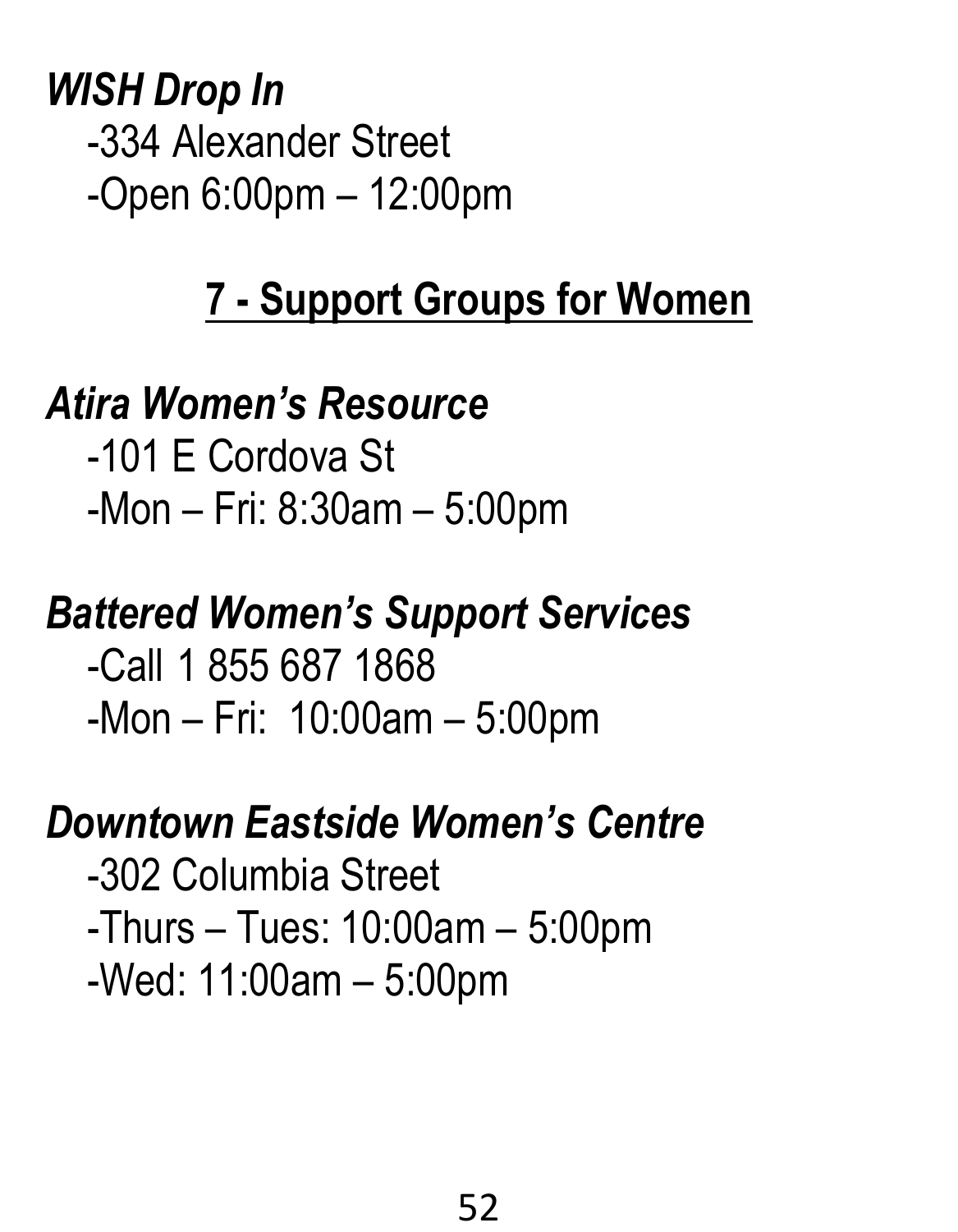*Crabtree Corner* -533 E Hastings St -604 216 1650 -Hours: -Wed - Mon: 8:45 am – 3:30 pm

### *PACE*

-148 W Hastings St.

-604 872 7651

-Hours:

-Mon – Thurs: 10:30 am – 4:00 pm

# *Sheway Program*

 -533 E Hastings St -604 872 7651 -Hours: -Everyday: 10:30 am – 4:30 pm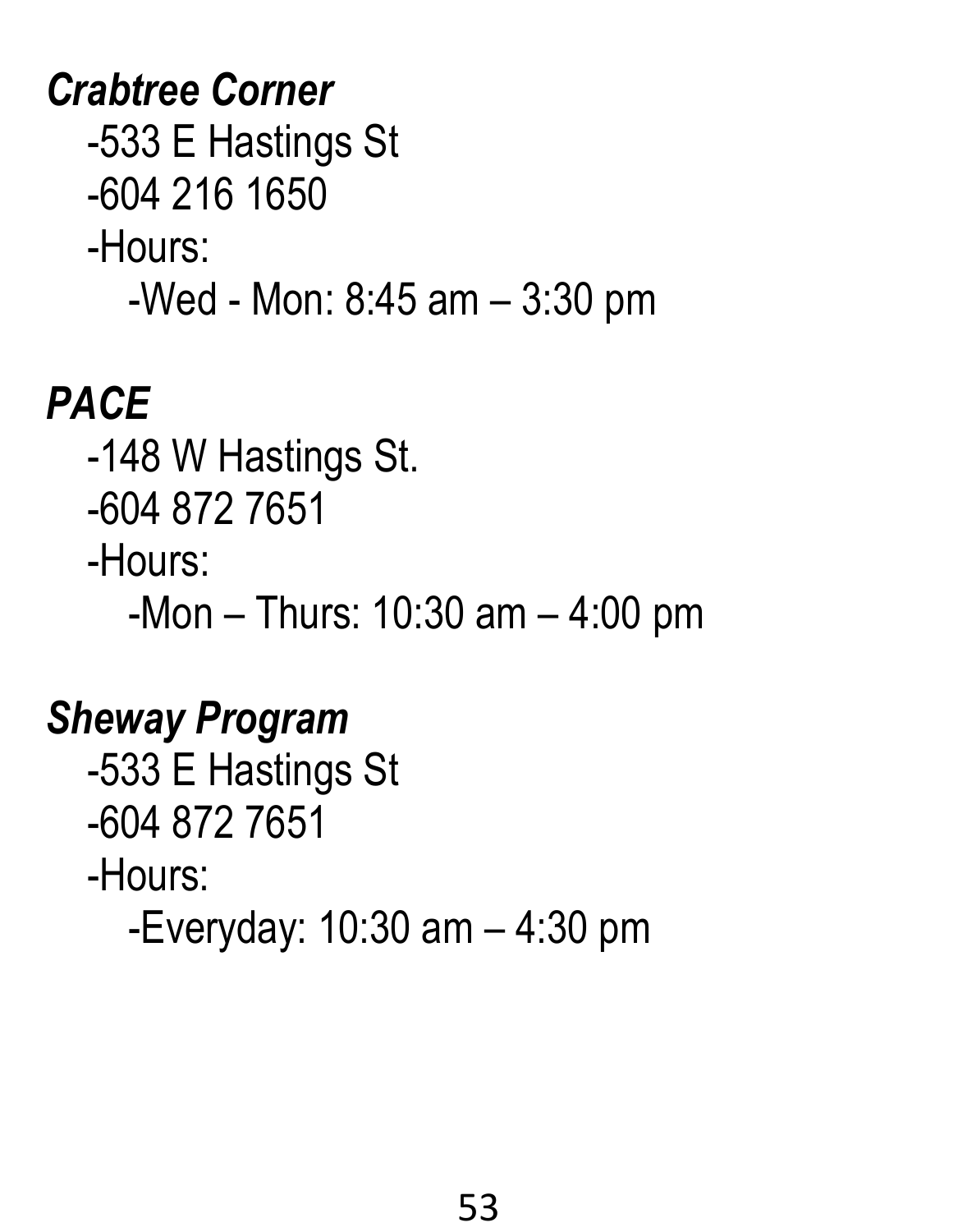#### *Sisterspace*

 -135 Dunlevy Ave -6:00am - 11:30am -6:00pm - 11:30pm

# *Vancouver Status of Women*

 -2652 E Hastings St -604 255 6554

# *DTES Women's Health Collective*

 -29 W Hastings -604 763 5262 -Hours: -Mon: 9:00 am – 5:00 pm -Tues, Wed, Thurs: 12:00 pm – 5:00 pm

- 
- -Mon: 9:00 am 2:00pm
- -Sat, Sun: Closed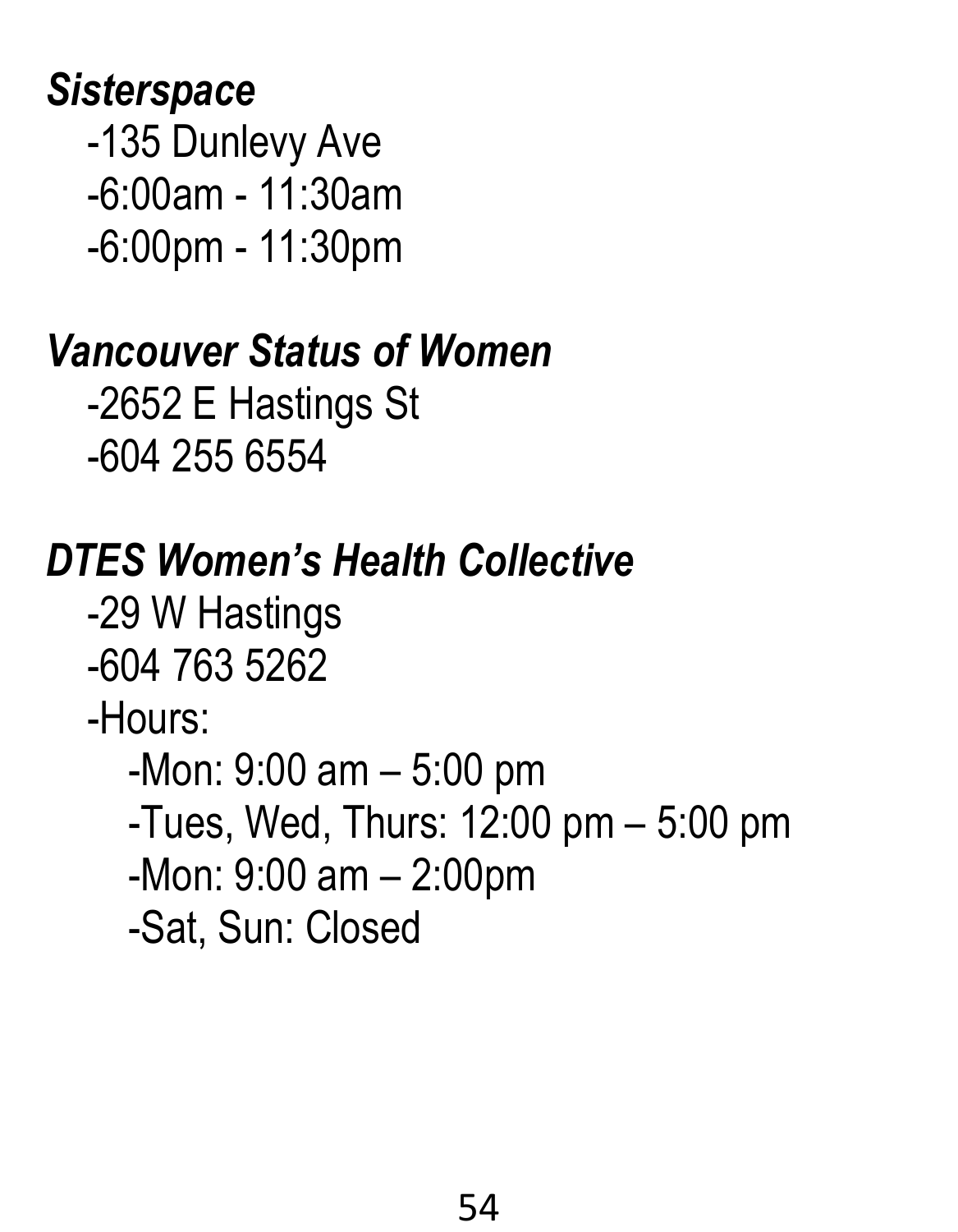#### *WISH Drop In*

 -334 Alexander Street -604 669 9474 -Open 6:00pm – 12:00pm

## **8 - Support Groups for Men**

### *Central City Lodge*

 -415 W Pender -Call 604 681 9111 for programming

## *DUDES Club*

 -626 Powell St -Meets twice a month on Thursday: 4pm-7pm -Think Tanks on Tuesday: 2pm -Men's Talking Circle on Monday: 2pm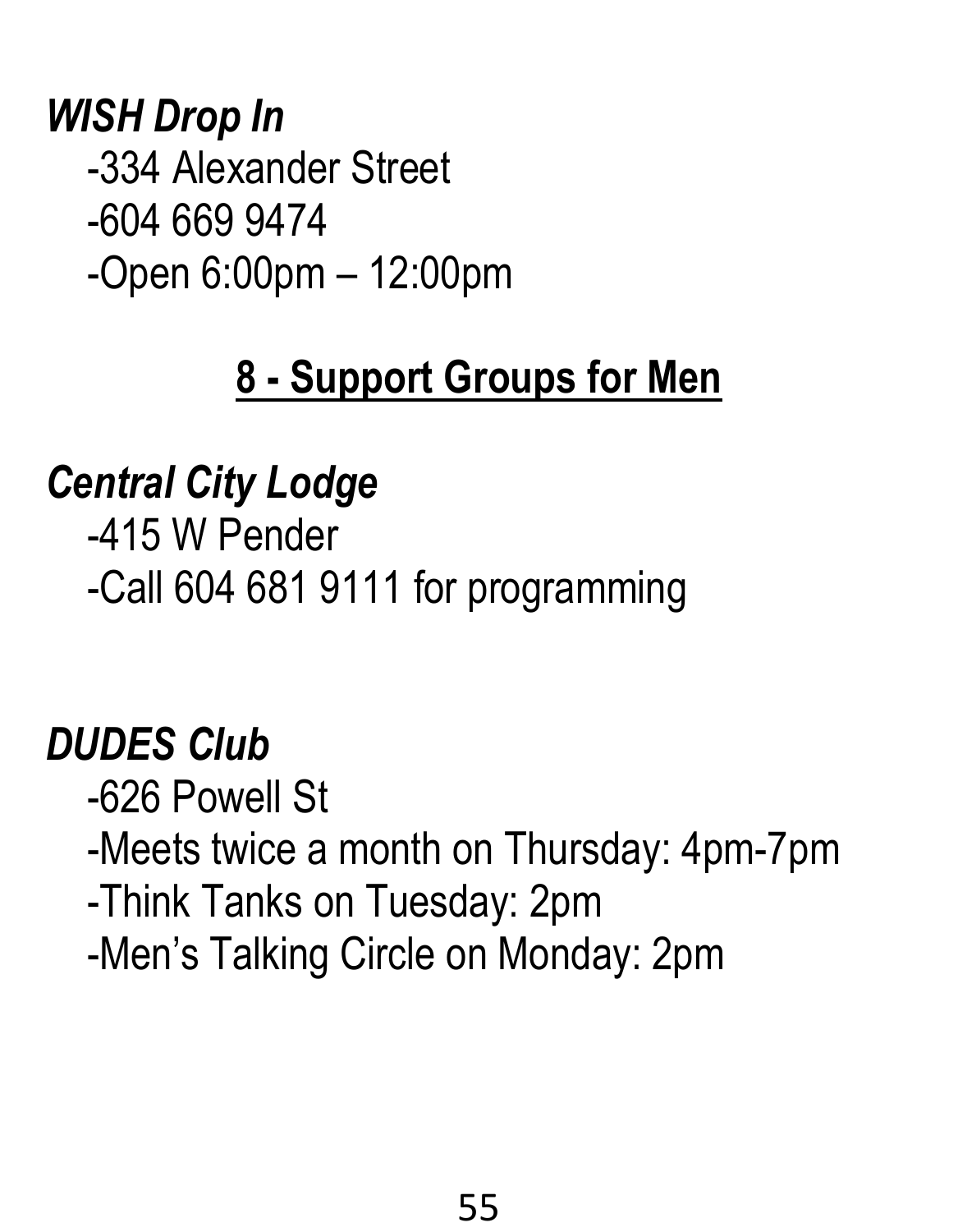### **9 - Indigenous Supports**

### *Aboriginal Friendship Centre*

 -1607 E Hastings -604 251 4844 -Open 9:00am – 10:00pm

#### *Aboriginal Front Door*

 -384 Main Street -604 697 5662 -Open Mon-Fri: 9:00am – 5:00pm *DUDES Club* -626 Powell St -Meets twice a month on Thursday: 4pm-7pm -Think Tanks on Tuesday: 2pm -Men's Talking Circle on Monday: 2pm

### *Kílala Lelum Health Centre*

 -626 Powell St -604 620 4010 -Mon – Fri: 9:30am – 5:30pm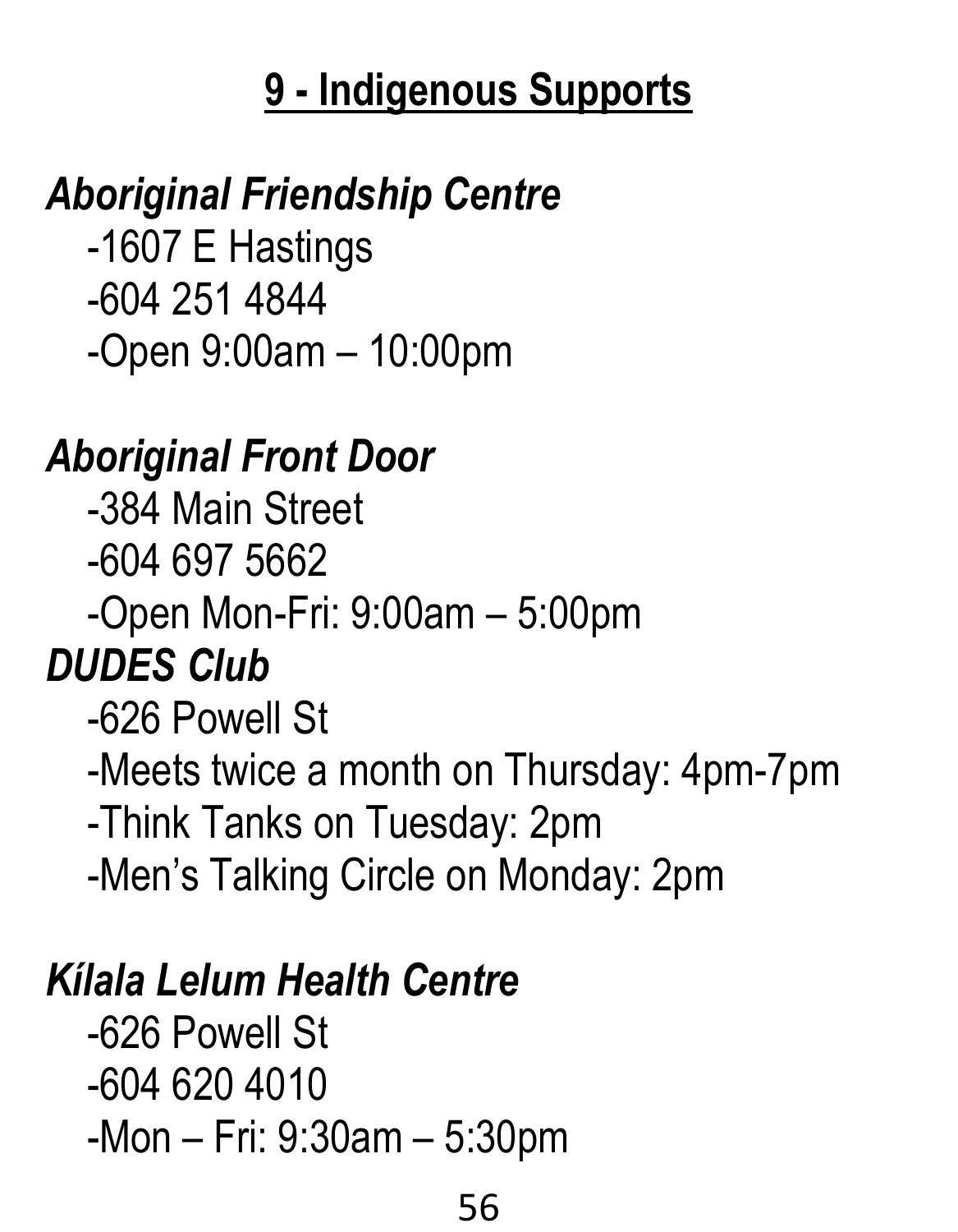### *Helping Spirit Lodge*

 -3965 Dumfries St -604 874 6629 -Open Mon-Fri: 8:30am – 4:30pm

#### *Native Courtworkers*

 -1999 Marine Dr -604 985 5355 -Open Mon-Fri: 9:00am – 4:30pm

### *Residential School Survivors*

 -44 East Cordova -604 985 9464 -Open Mon-Fri: 8:30am – 4:30pm

### *Saa'ust Centre*

 -44 East Cordova -604 684 1178 -Open Mon-Fri: 9:00am – 5:00pm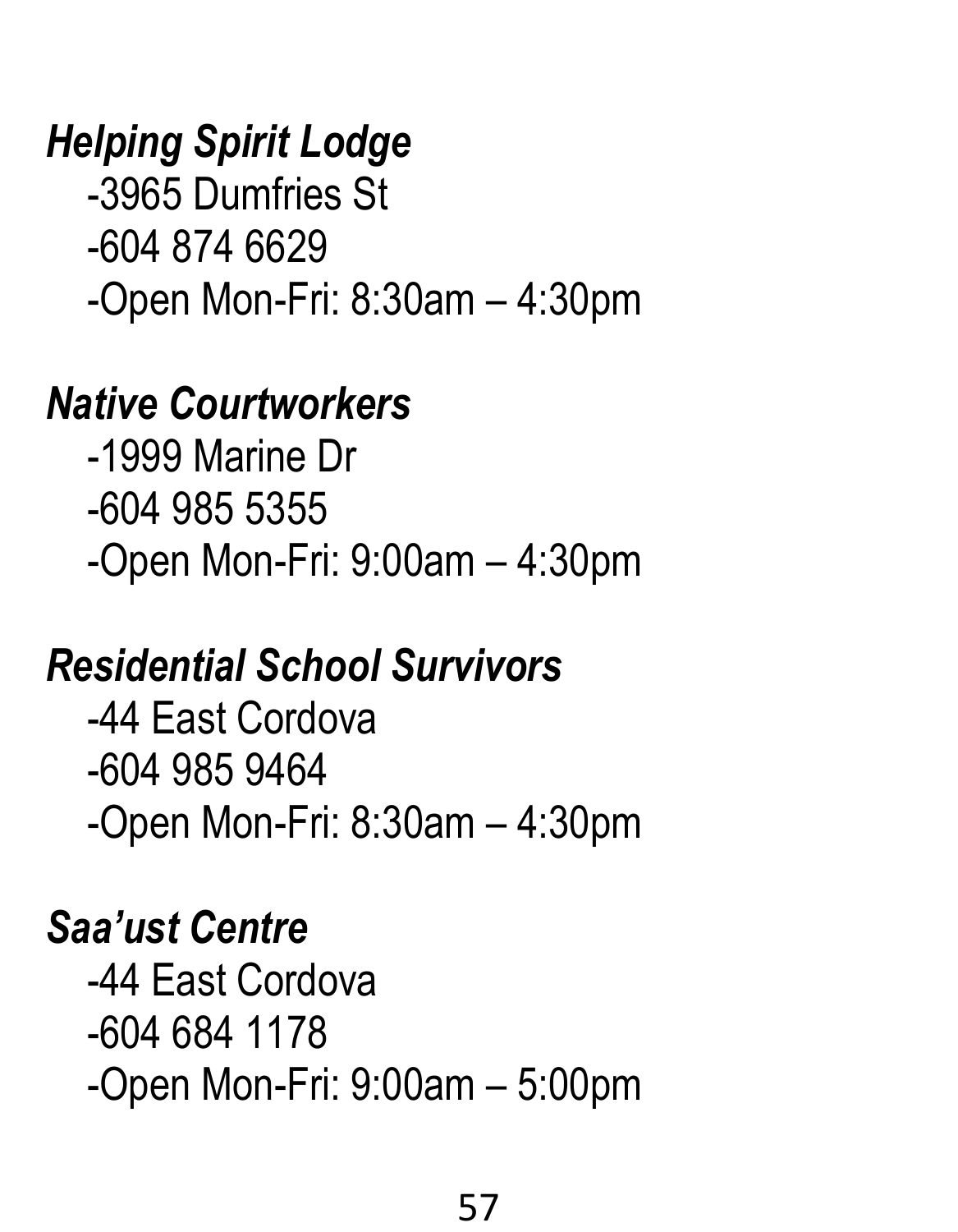## *Urban Native Youth Association*

- -44 East Cordova
- 604 254 7732
- -Open Mon-Fri: 9:00am 5:00pm

#### *Western Aboriginal Harm Reduction Society*

 -380 East Hastings -Call 604 683 6061 for more info

### **10 - Disability Resources**

### *Disability Alliance BC*

 -256 W Broadway #204 -1 800 663 1278 -Open Mon-Fri: 8:30am – 4:30pm

### *Kettle Society*

 -1725 Venables St -604 251 2801 -Temporary housing program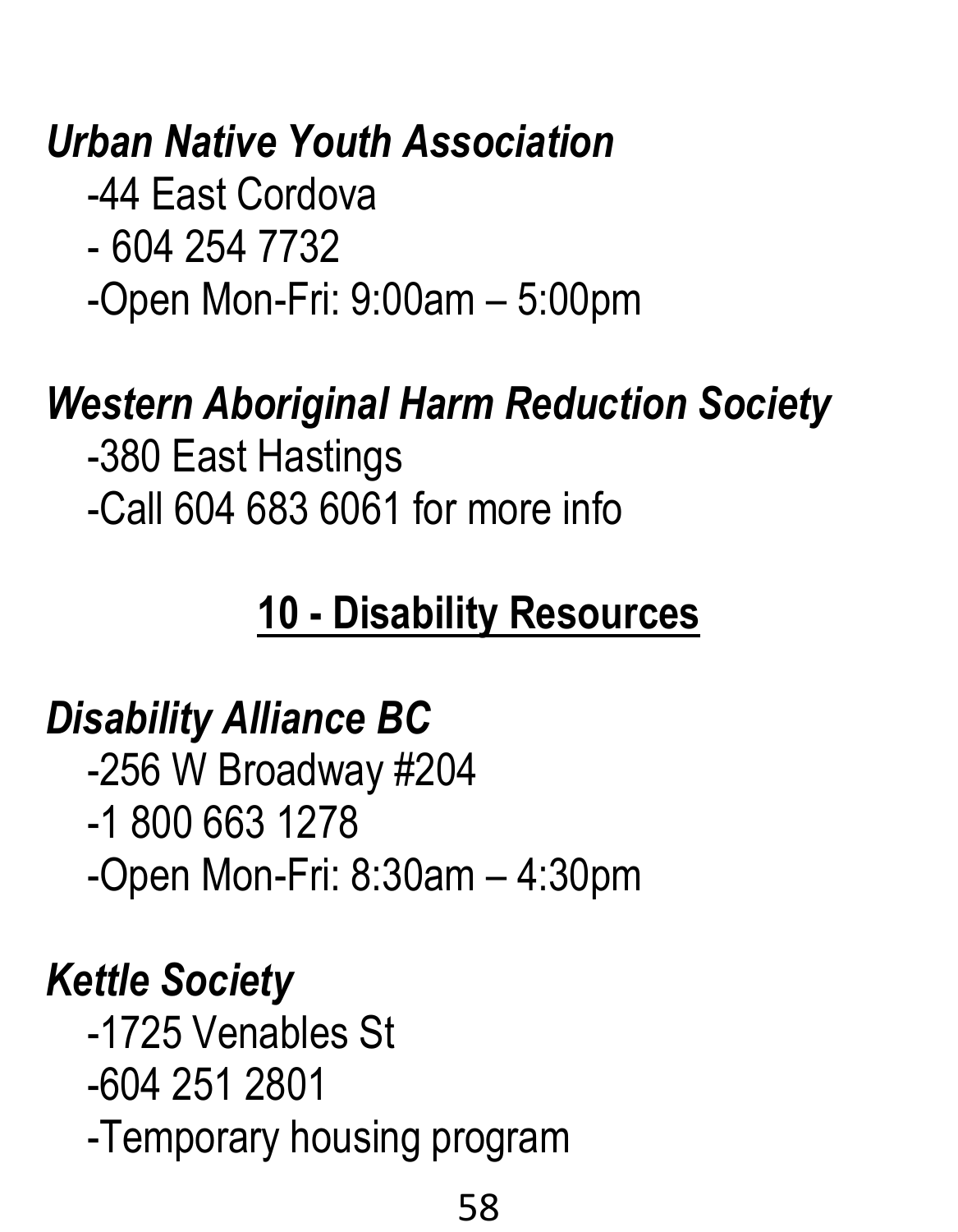-Complete referral form from website -Mon - Thurs: 9:30am – 5:00pm

#### **11 – Supports for Seniors**

#### *Vancouver Second Mile Society*

 -509 E Hastings -604 254 2194 -Drop In: -Mon – Fri: 8:30 am – 3:00 pm -Sat: 8:00 am – 2:00 pm

## **12 - Legal Advocacy Resources**

## *Atira Legal Advocacy Program*

 -101 East Cordova -604 537 1307 – Ext 114 -Women's and family services lawyer -Open Mon-Fri: 9:00 am – 5:00 am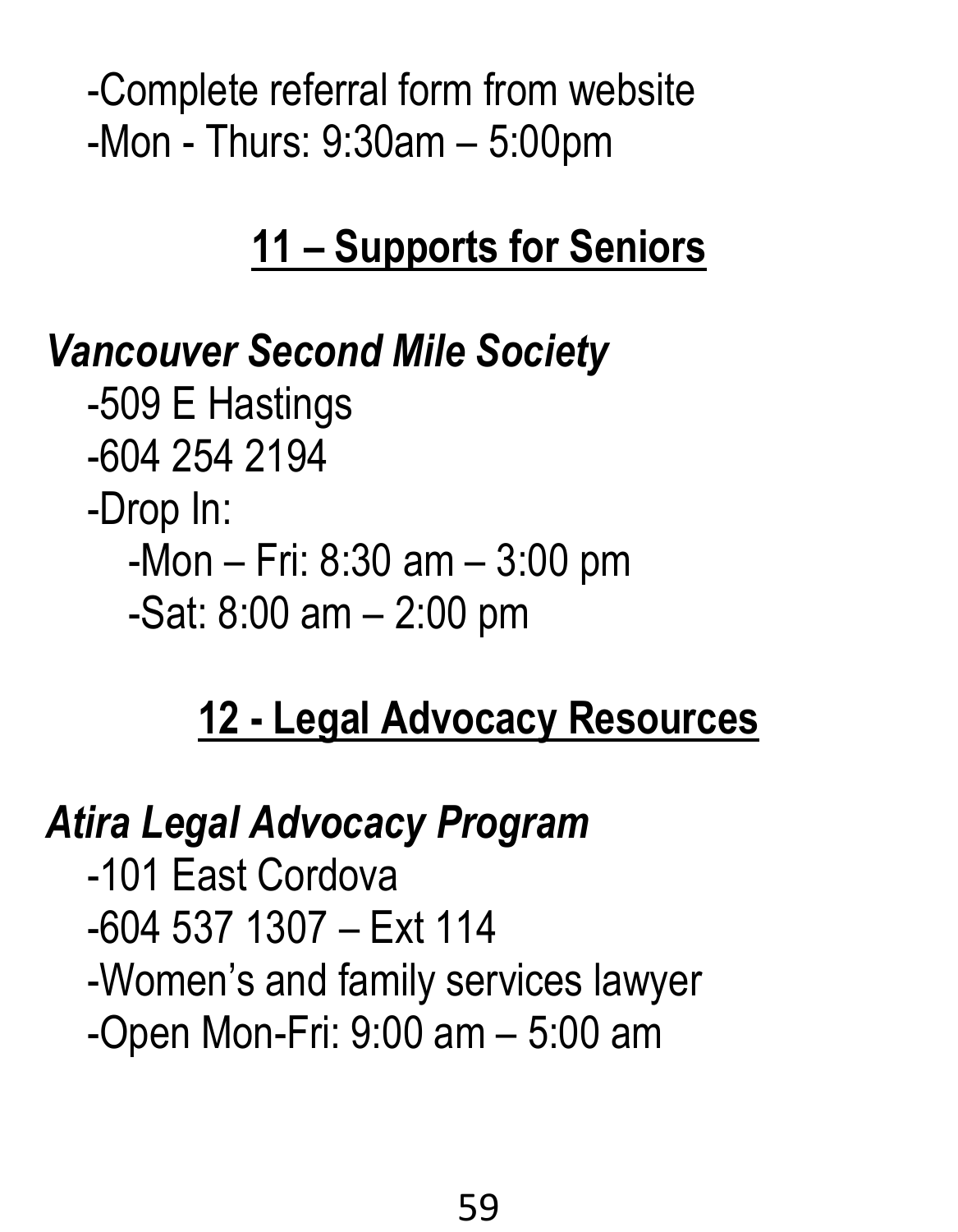### *Carnegie Legal Counseling (Allard Hall)*

-401 Main Street - 3rd Floor Gallery

-Drop-in clinic

-Tues: 7:00pm – 9:00pm

### *CLAS Human Rights Complaints*

 -1140 W Pender St -604 622 1100 -Mon, Wed, Fri: 8:30 am – 5:00 pm -Call 1 888 685 6222 for info

# *Legal Aid (Access Pro Bono)*

 -Call 604 878 7400 for clinic locations -Or call 1 877 762 6664 for clinic locations

### *PIVOT*

 -121 Heatley Ave -Call 604 255 9700 for info -Appointment only!!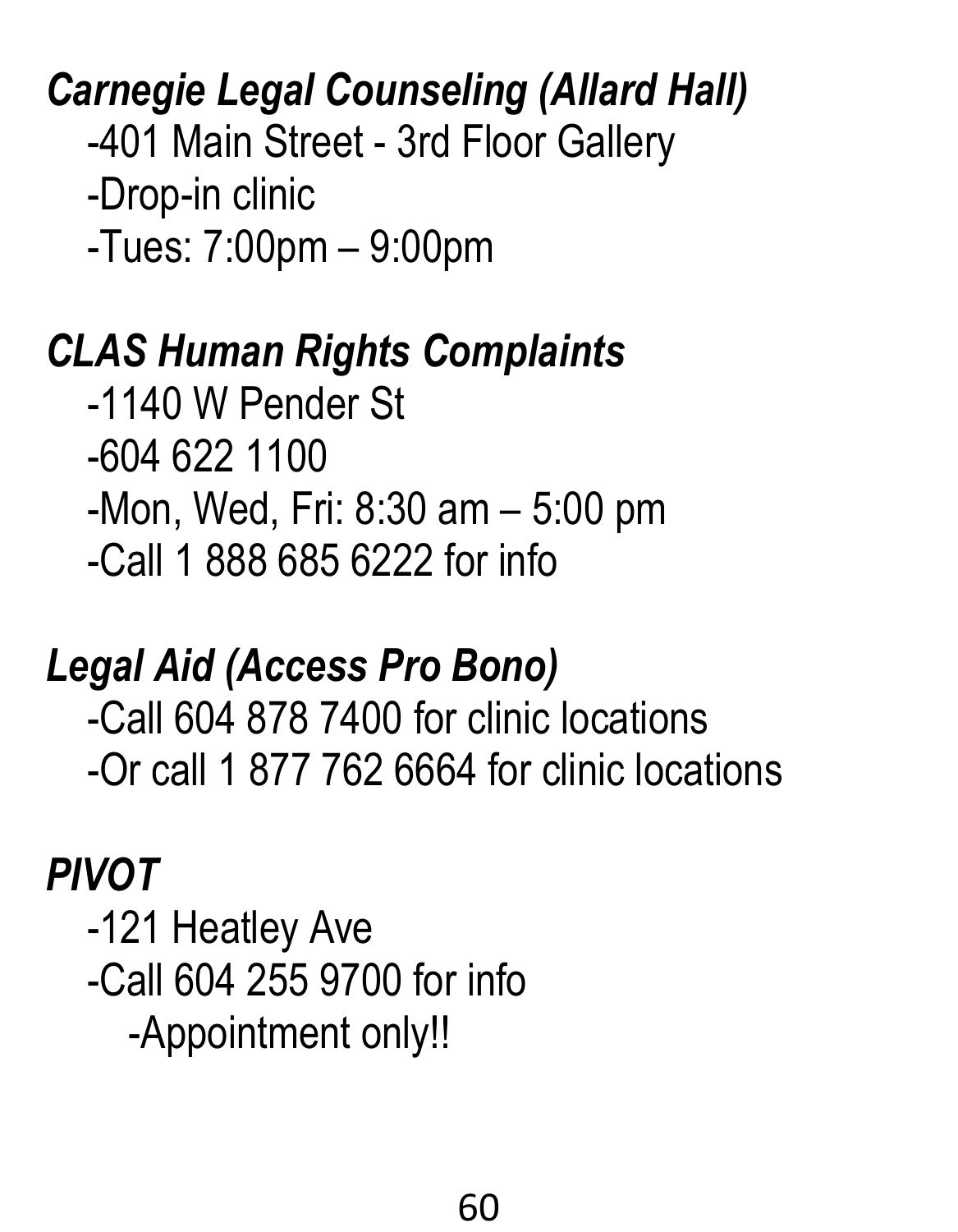*West Coast Leaf Association* -409 Granville St -Call 604 689 8772 for info -Mon - Fri: 8:30am – 9:00pm

### *UBC Lawyer Referral*

 -845 Cambie Street -Call 604 687 3221 for info -Mon - Fri: 9:30am – 5:00pm

# **13 - Drop Ins and Community Centres**

#### *Carnegie Center*

 -401 Main St -Open daily: 9:00am – 11:00pm

#### *Dugout*

 -59 Powell St -Open daily: 7:00am – 4:00pm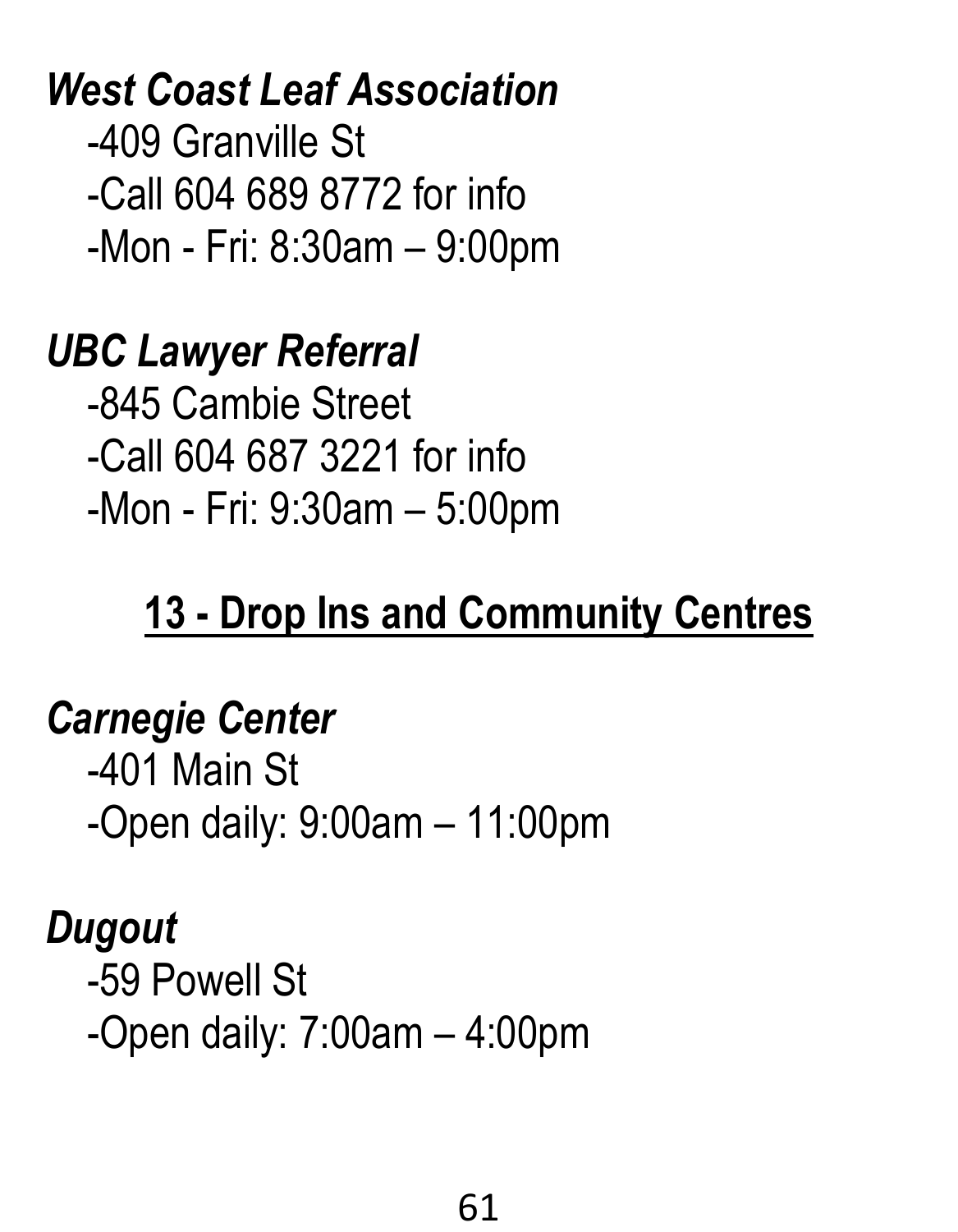*DTES Neighborhood House* -573 E Hastings St -Call 604 215 2030 for info and events -Community Drop In: -Mon-Wed: 10am – 12:00pm

*Evelyne Saller Centre*

 -320 Alexander St -Mon - Fri: 9:00 am – 11:00 pm -Sat - Sun: 10:00 am – 10:00 pm

#### *First United Church Drop In*

 -320 East Hastings St -Mon - Fri: 8:30am – 4:30pm

### *Gathering Place*

 -609 Helmcken St -Everyday: 10:00am – 8:00pm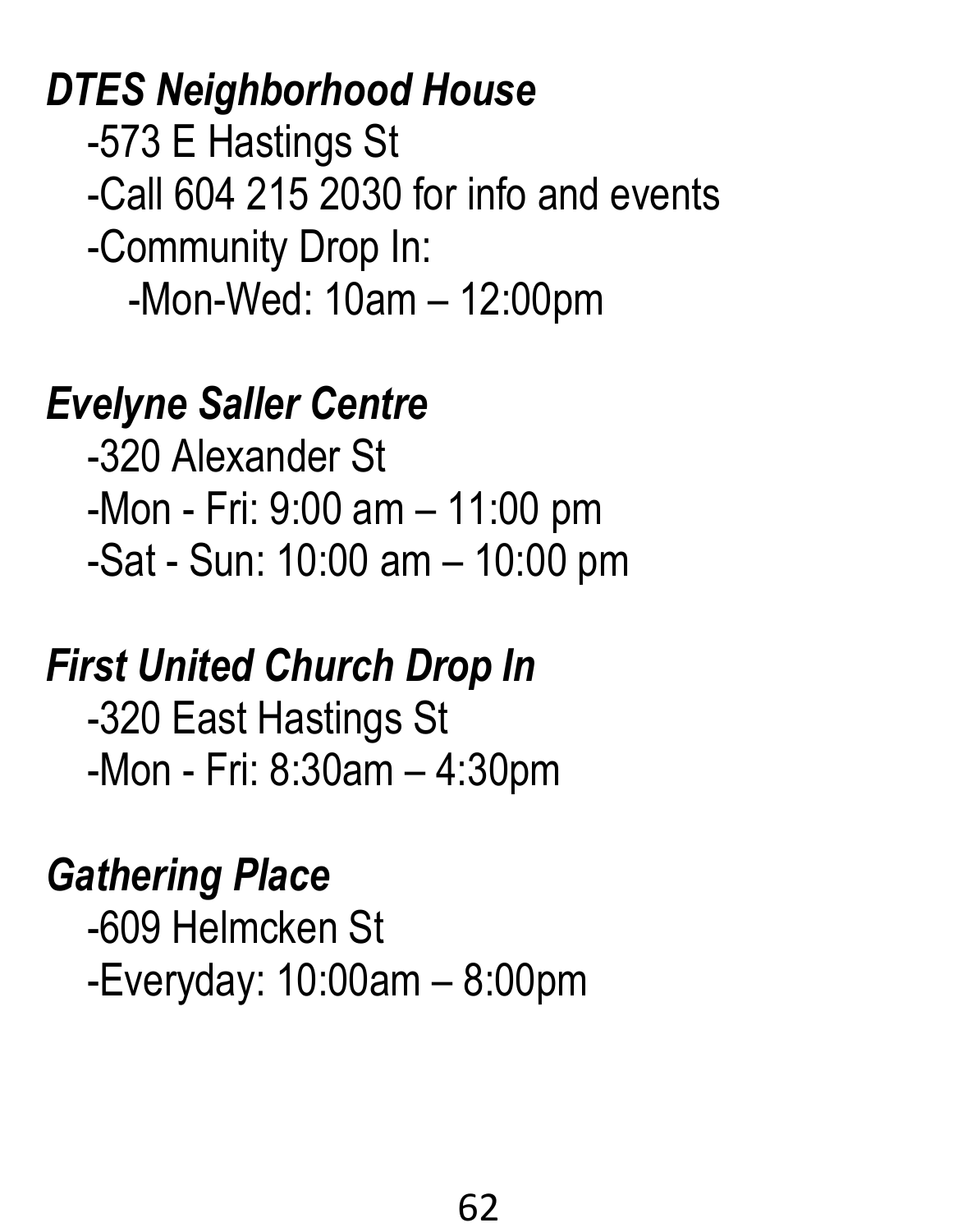*RayCam Community Centre* -920 E Hastings -Mon - Fri: 9:00 am – 6:00 pm -Sat: 9:00 am – 5:00 pm

#### *Powell Street Getaway*

 -528 East Hastings -8:00am - 10:00pm

### *Seniors Drop In Centre*

 -411 East Hastings -Mon – Fri: 8:00am – 3:00pm -Sat: 8:00am – 2:00pm

#### **14 - Employment Resource**

#### *Aboriginal Connections to Employment* -390 Main St -Monday – Friday: 9:00am – 4:00pm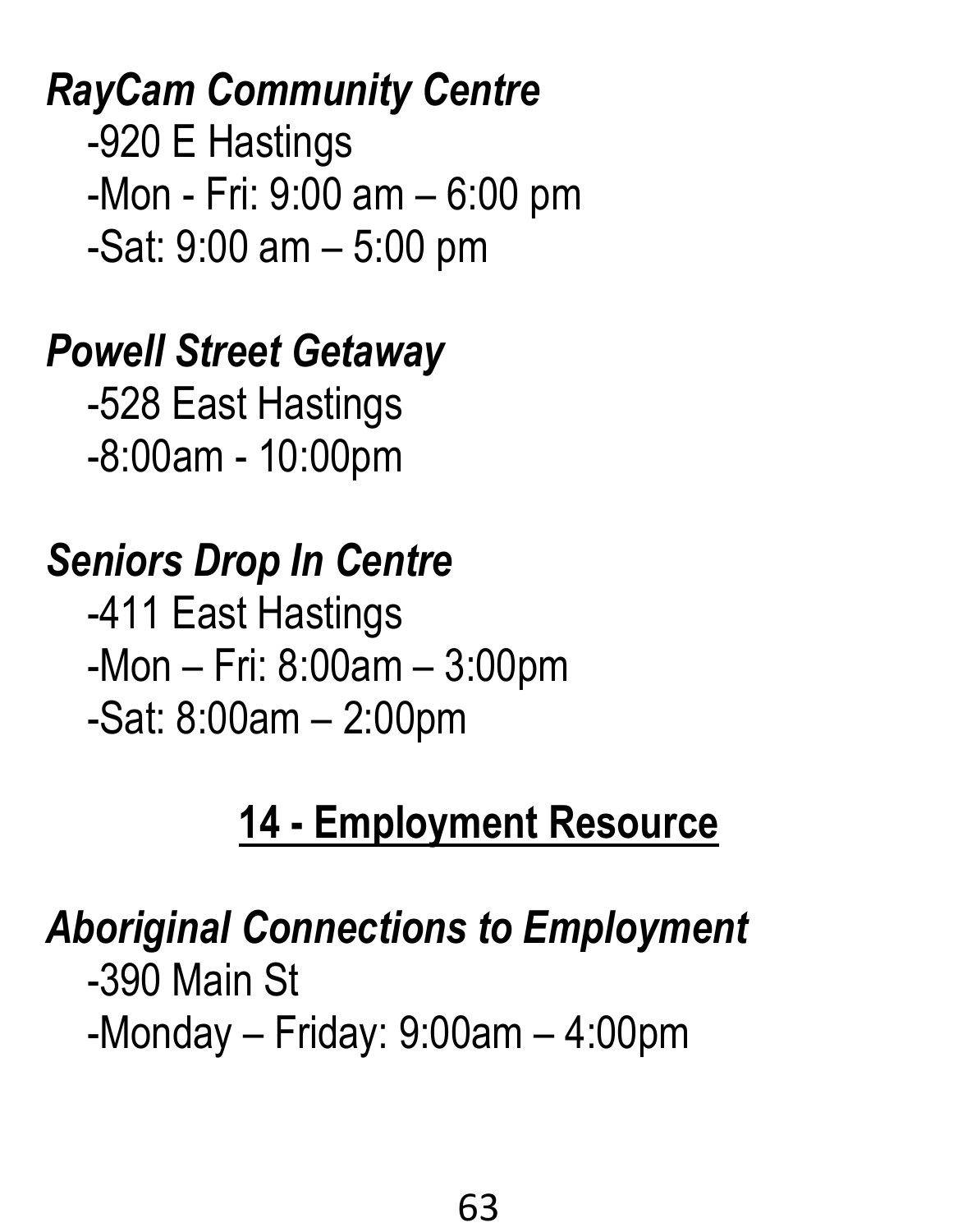#### *Access* -1607 E Hastings -Monday – Friday: 8:00am – 4:30pm

### *Cash Corner*

 -Corner of 2nd and Ontario -Pickup for under the table day labour

## *Labour Ready*

 -1688 E Broadway -Open at 5:30am

# *Labour Unlimited*

 -2957 Commercial Dr -Open at 6:00am

## *East Side Works*

 -57 E Hastings St -Mon – Fri: 10:00am – 4:00pm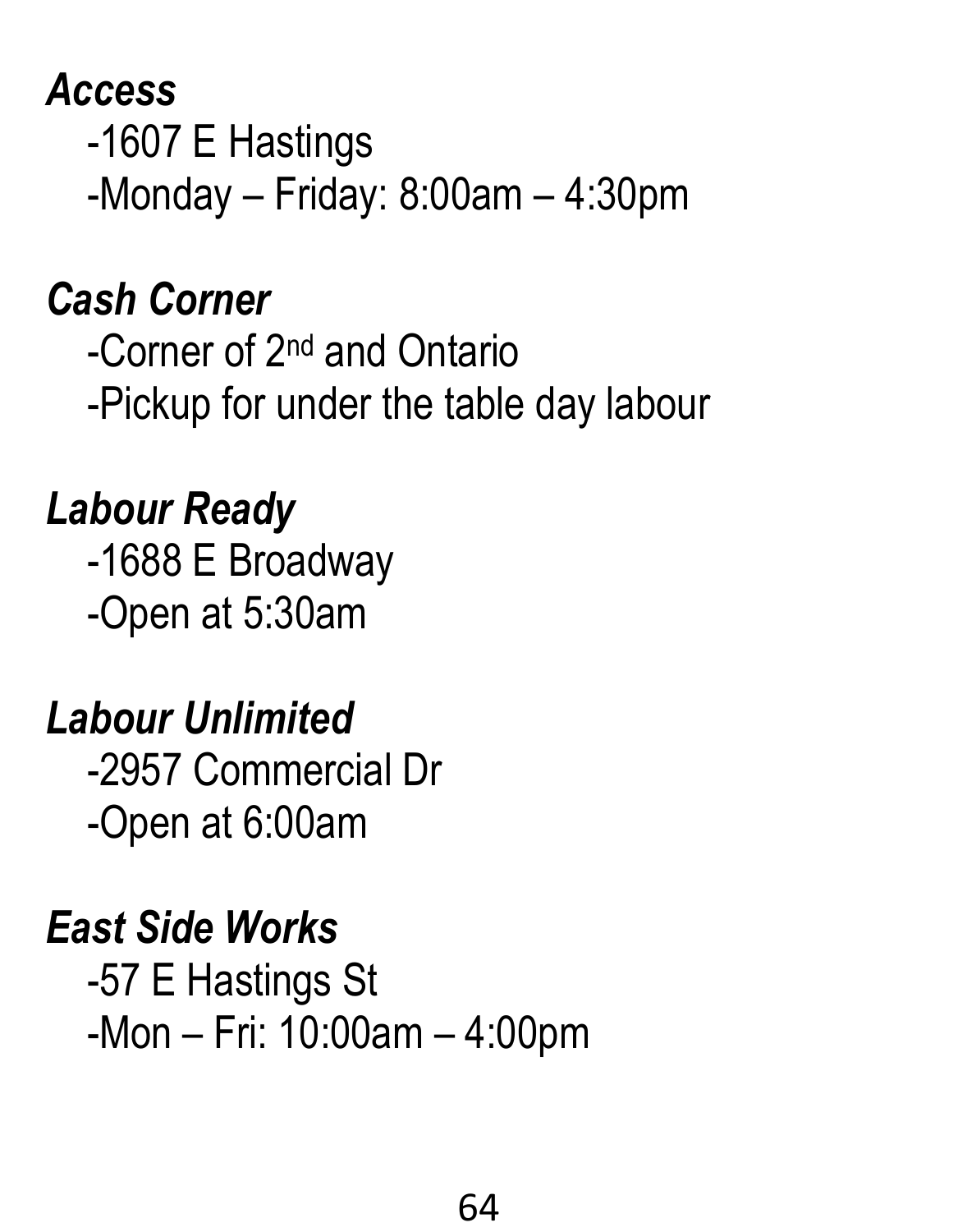#### *Embers*

 -111 W Hastings #240 -604 692 0781 -Mon – Fri: 5:30 am – 4:30 pm -Sat: 6:00 am – 9:00 pm -Sun: Closed

### *Megaphone / Hope in Shadows*

 -312 Main St -Call 604 255 9701 -Mon – Fri: 9:00am – 5:00pm

### *Mission Possible*

 -659 E Hastings St -Mon – Fri: 9:00am – 4:30pm

# *Trades Labour Corporation*

 -1265 Main Street -5:30am – 6:00pm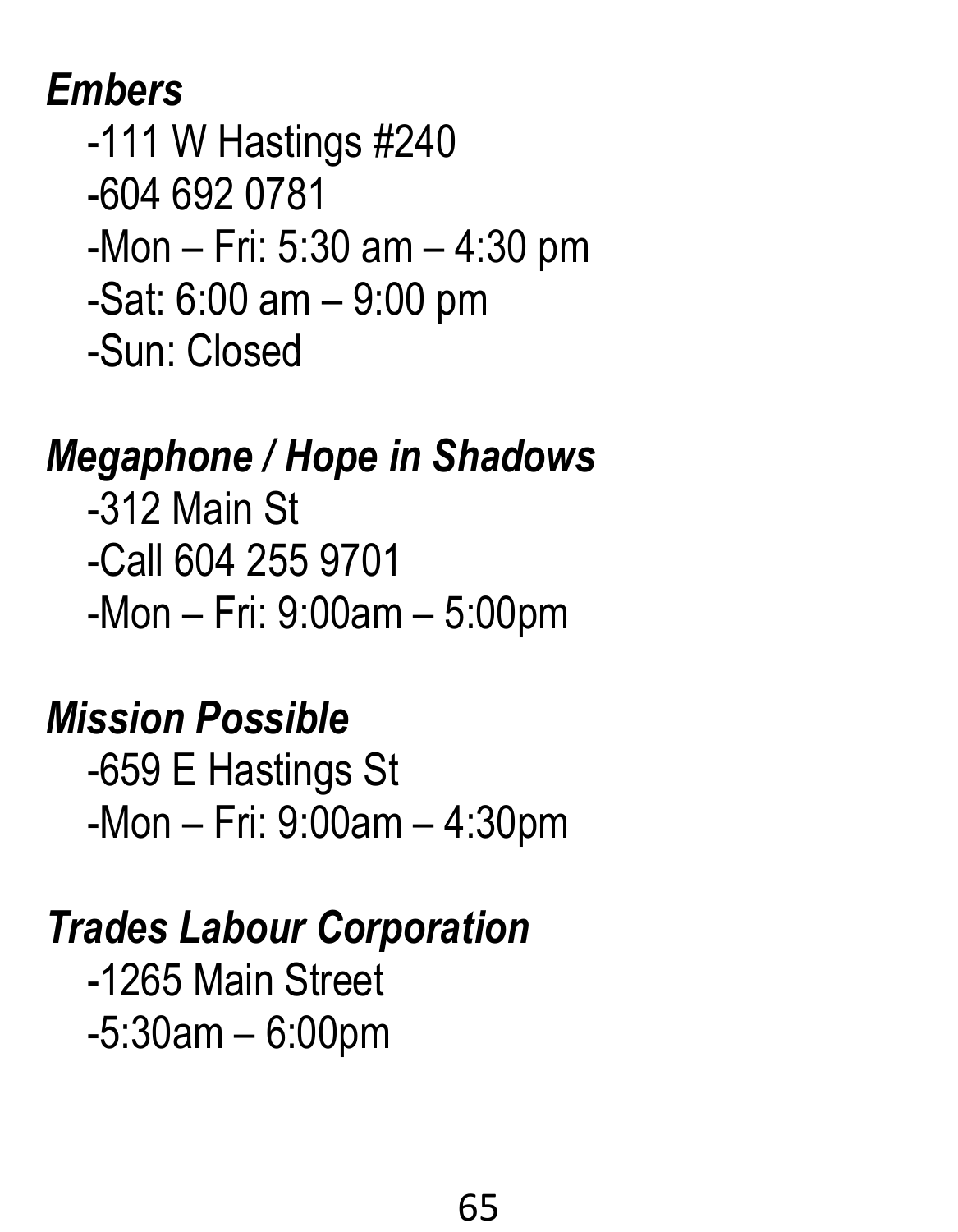*United We Can* -449 Industrial Ave -7:30am – 6:00pm

#### *Work BC Employment Centre*

 -134 E Hastings Street -Mon – Tue: 8:00am – 4:30pm -Wed: 8:00am – 1:00pm -Thurs – Fri: 8:00am – 4:30pm -Sat: 10:00am – 2:00pm

### *Workforce*

 -1169 Main St -Mon – Sat: 6:00am – 6:00pm

# **15 - ID Services**

### *Carnegie Outreach*

 -392 Powell St -604 665 3318 -Assistance with getting new ID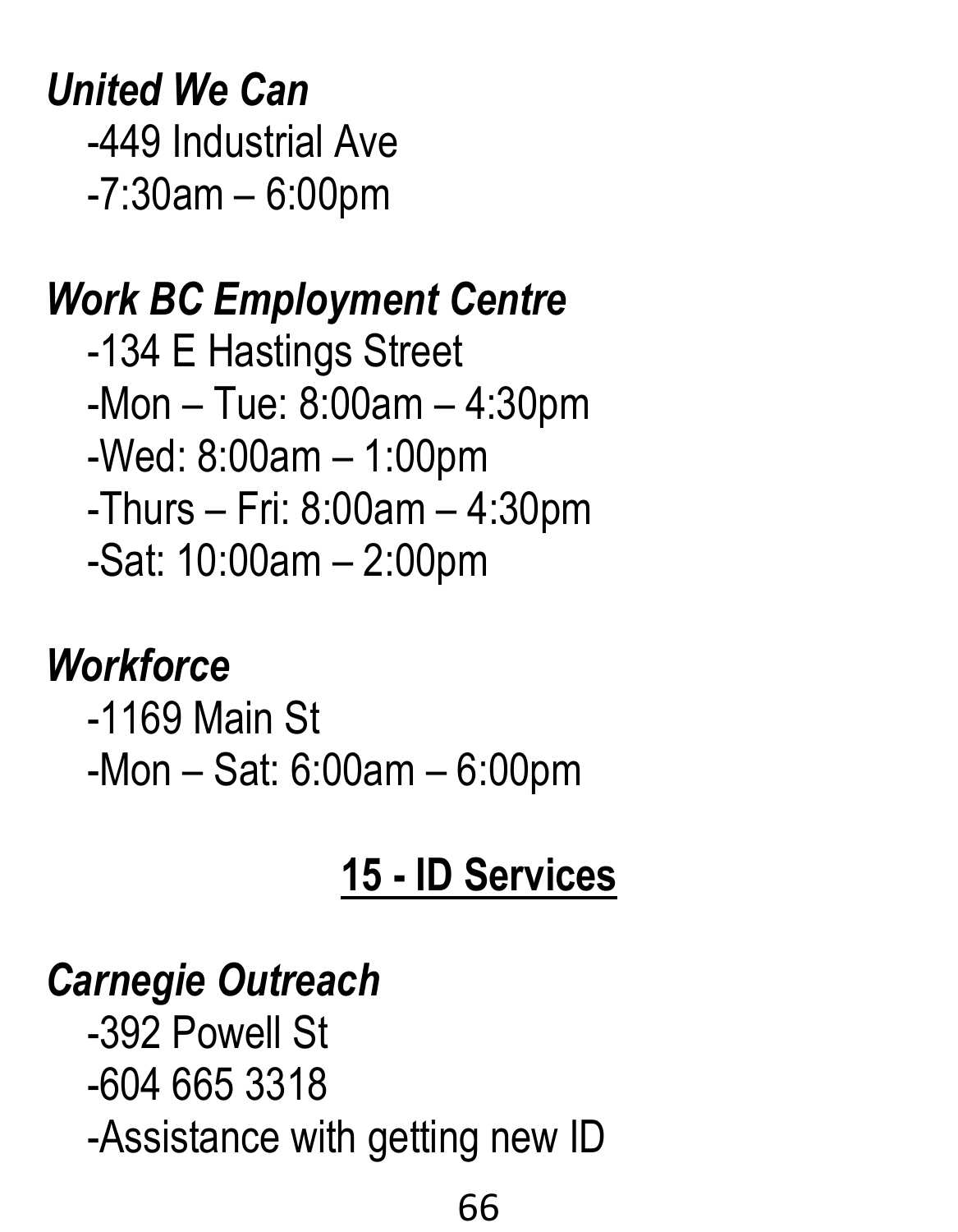-Have ID storage bank -Drop-in anytime between: -Mon - Fri - 9:00 pm - 4:00 pm

### *Kettle Society*

 -1725 Venables St -604 251 2801 -Drop-in anytime between: -Mon - Fri - 8:30 am - 7:00 pm -Sat: 10:00 am - 4:00 pm -Sun: 10:00 am - 5:00 pm

## **16 - Junk Removal and Recycling**

#### *1-800-Got-Junk*

 -920 E Hastings -1 800 468 5865 -Mon – Sun: 6:00 am – 11:00 pm

## *Bill's Rubbish*

-Call 604 399 5865 for info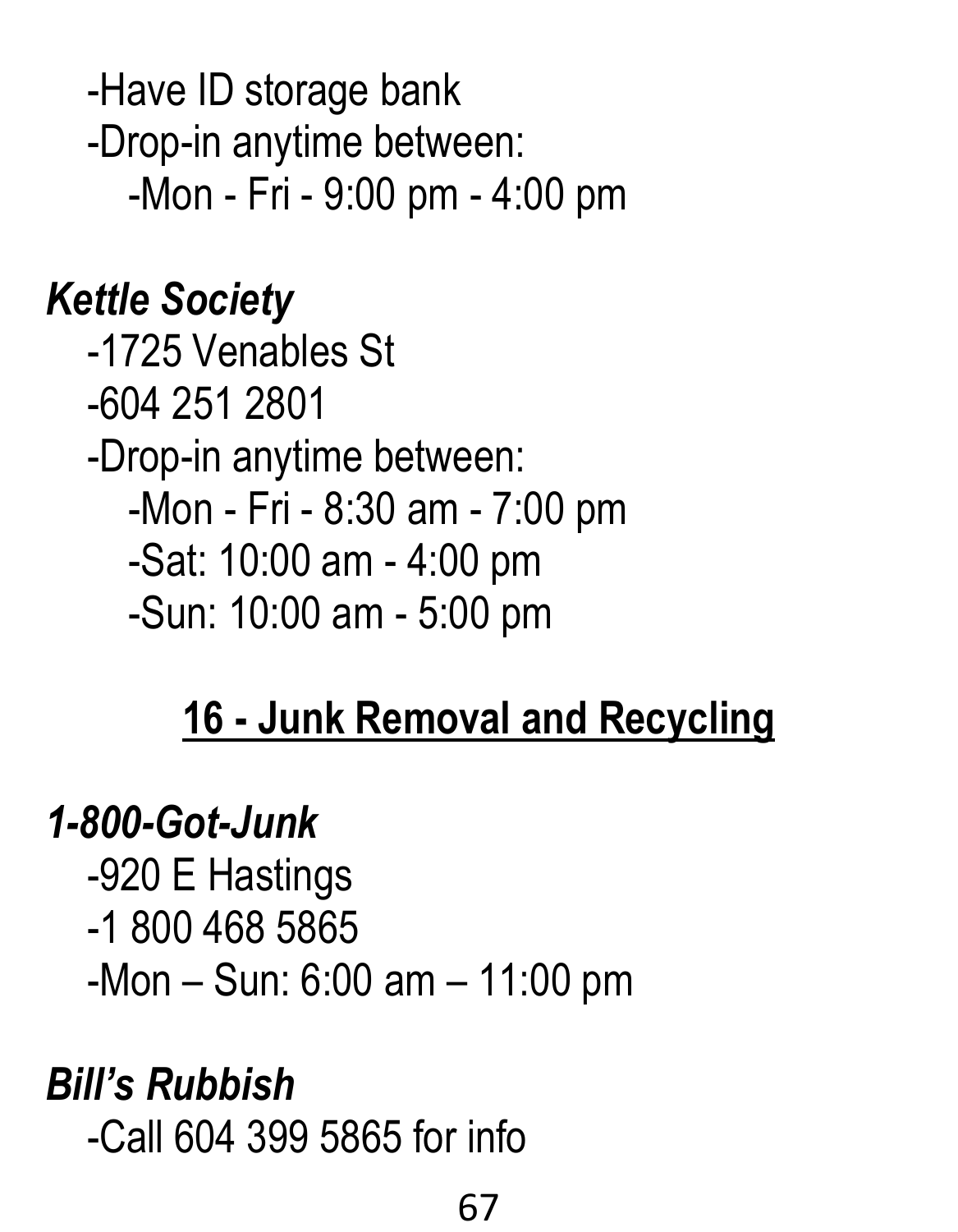#### *Freshstart* -Call 604 637 6400 for info

# **17 - Internet / Phone Access**

# *Aboriginal Connections to Employment*

 -390 Main St -Monday – Friday: 9:00am – 4:00pm ( $\odot \Box$ )

# *Carnegie Center*

-401 Main St

-Open daily:  $9:00$ am – 11:00am ( $\odot$   $\Box$ )

## *Dugout*

-59 Powell St

-Open daily:  $7:00$ am –  $4:00$ pm  $(\square)$ 

# *Insite*

-139 E Hastings

-Everyday: 9:00am - 2:30am (☎)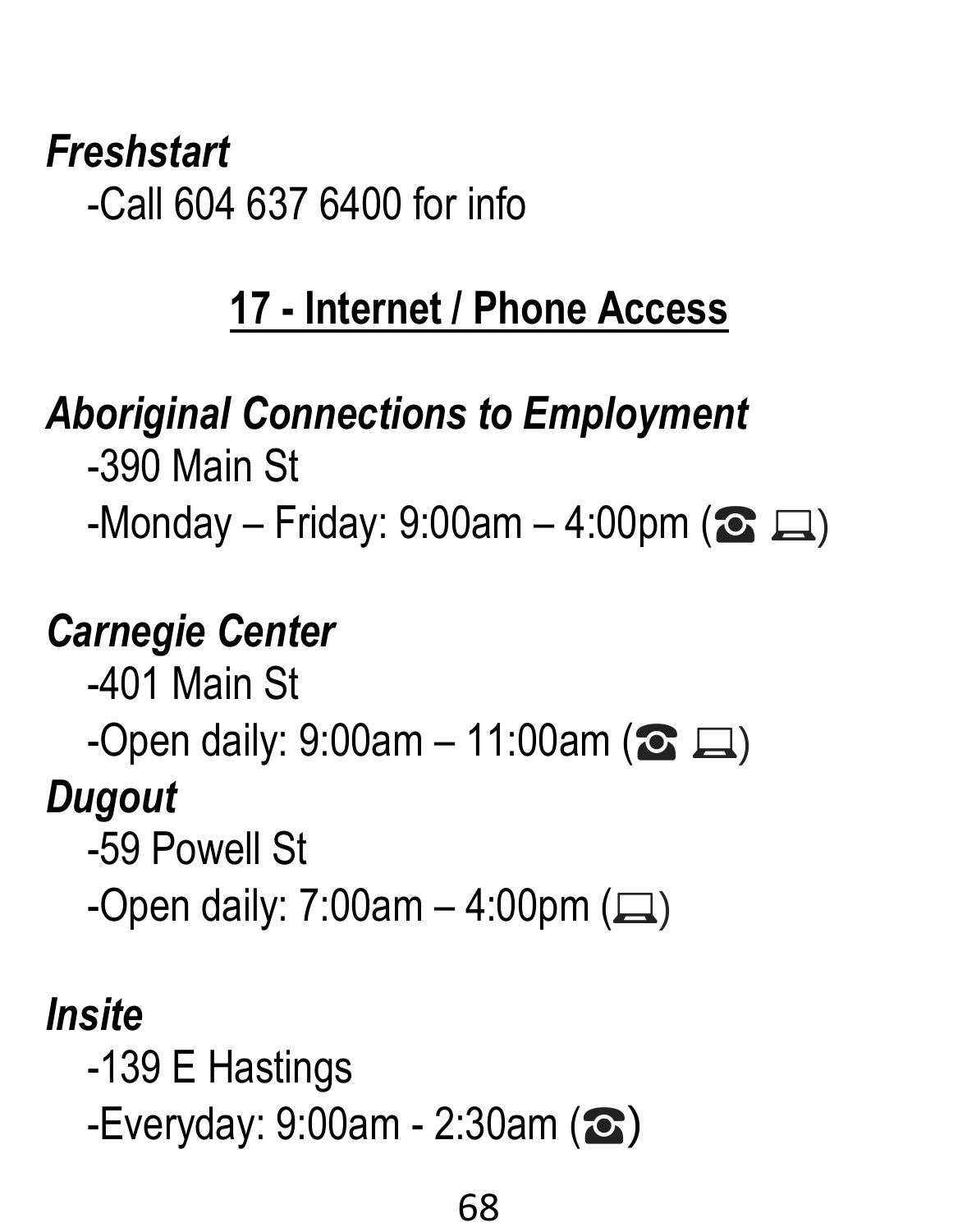### *Embers / East Side Works*

 -57 E Hastings St  $-$ Mon – Fri: 10:00am – 4:00pm ( $\odot$   $\Box$ )

#### *Gathering Place*

 -609 Helmcken St -Everyday: 10:00am – 8:00pm ( $\odot$   $\Box$ )

#### *Ray-Cam Centre*

-920 E Hastings St

-Hours:

 $-Mon - Fri: 9:00 am - 10:00 pm (2)$ 

 $-Sat: 9:00$  am  $-5:00$  pm  $(2)$ 

 $-Sun: 12:00 \text{ pm} - 4:00 \text{ pm}$  ( $\text{C}$   $\Box$ )

#### *UBC Learning Exchange*

-612 Main Street

 $-$ Mon – Fri: 8:30am – 4:30pm ( $\bullet$   $\Box$ )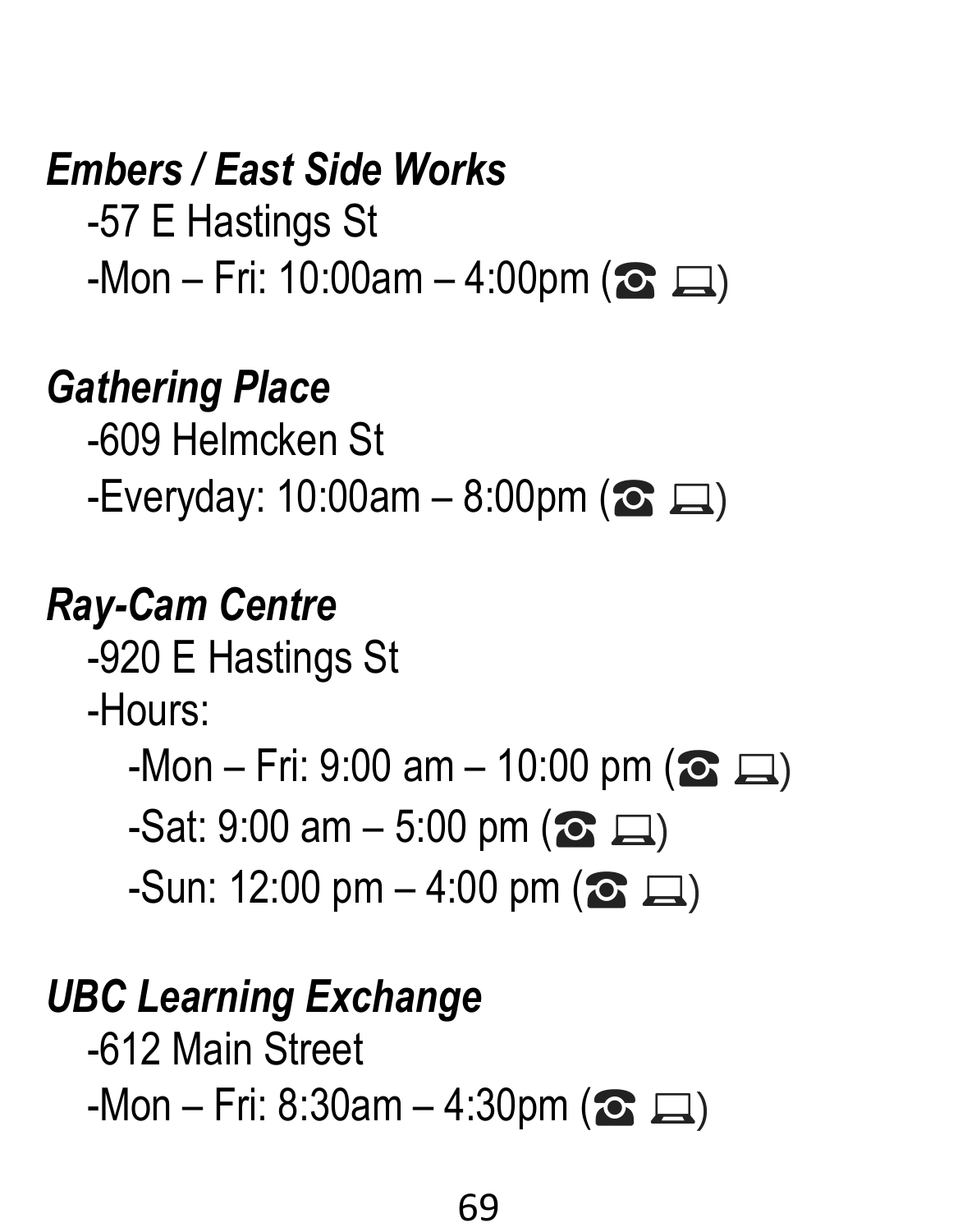### *VPL nəc̓aʔmat Strathcona Branch*

- -730 E Hastings Street
- $-$ Mon Fri: 9:00am 9:00pm ( $\Box$ )
- $-Sat Sun: 9:00am 6:00pm (1)$

#### *Work BC Employment Centre*

- -134 E Hastings Street  $-$ Mon – Tue: 8:00am – 4:30pm ( $\odot$   $\Box$ )  $-$ Wed: 8:00am – 1:00pm ( $\odot$   $\Box$ ) -Thurs – Fri: 8:00am – 4:30pm ( $\odot \Box$ )
	- $-Sat: 10:00$ am 2:00pm ( $\odot \Box$ )

### **18 - Crisis Lines**

#### *1-800-Sucidie*

-Call 1 800 872 3311 for assistance

### *Trans Health Line*

-Call 1 800 999 1519 for assistance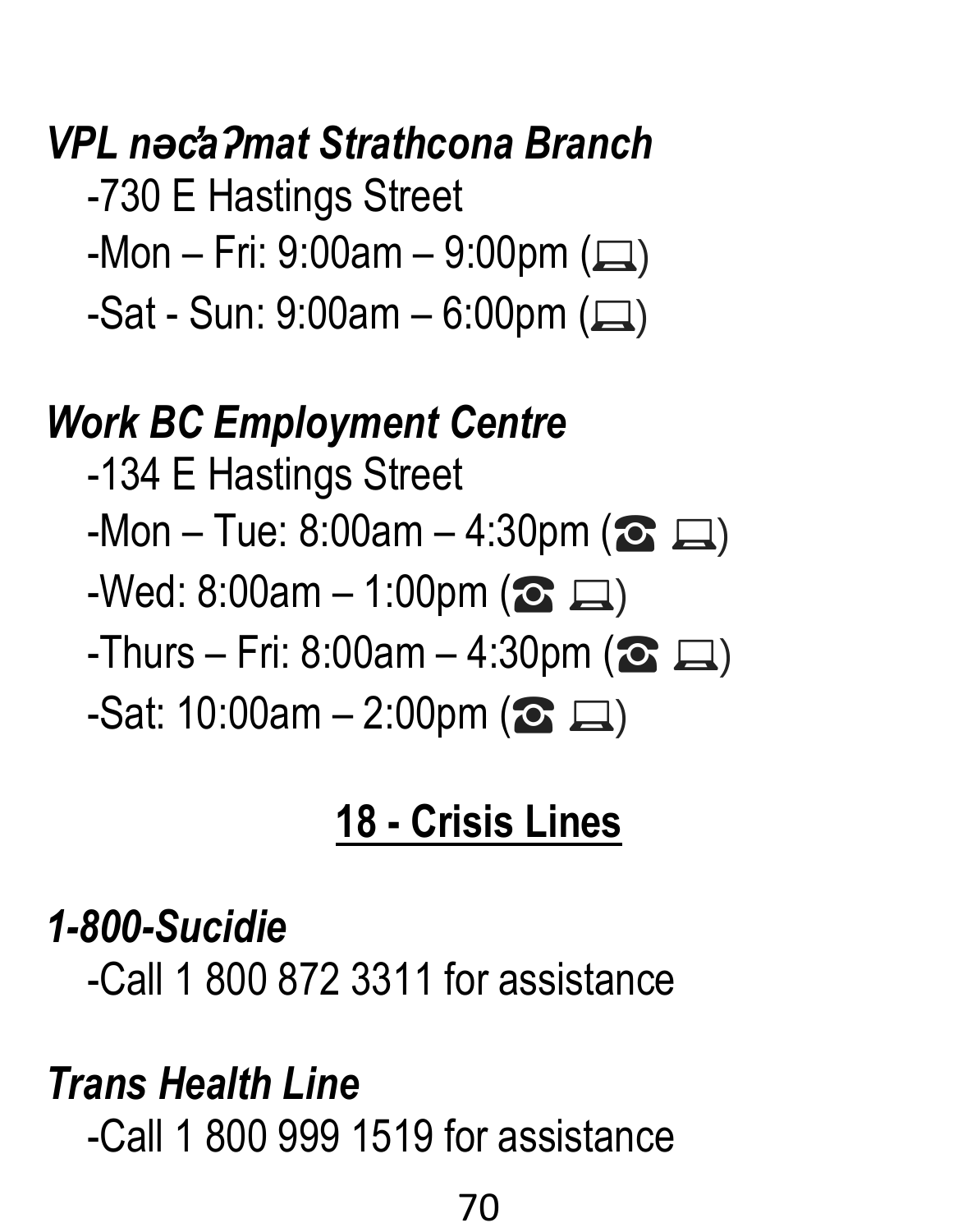### *WAVAW Crisis Line for Women* -Call 1 877 392 7583 for assistance

# **19 - Tax Services**

### *First United Tax Clinic*

 -320 East Hastings St -Intake hours: -Mon / Wed: 1:00pm – 2:00pm -Call 1 800 872 3311 for assistance

## **20 - Welfare Resources**

# *Atira Legal Advocacy Program*

 -101 East Cordova -604 537 1307 – Ext 114 -Women's and family services lawyer -Open Mon-Fri: 9:00 am – 5:00 am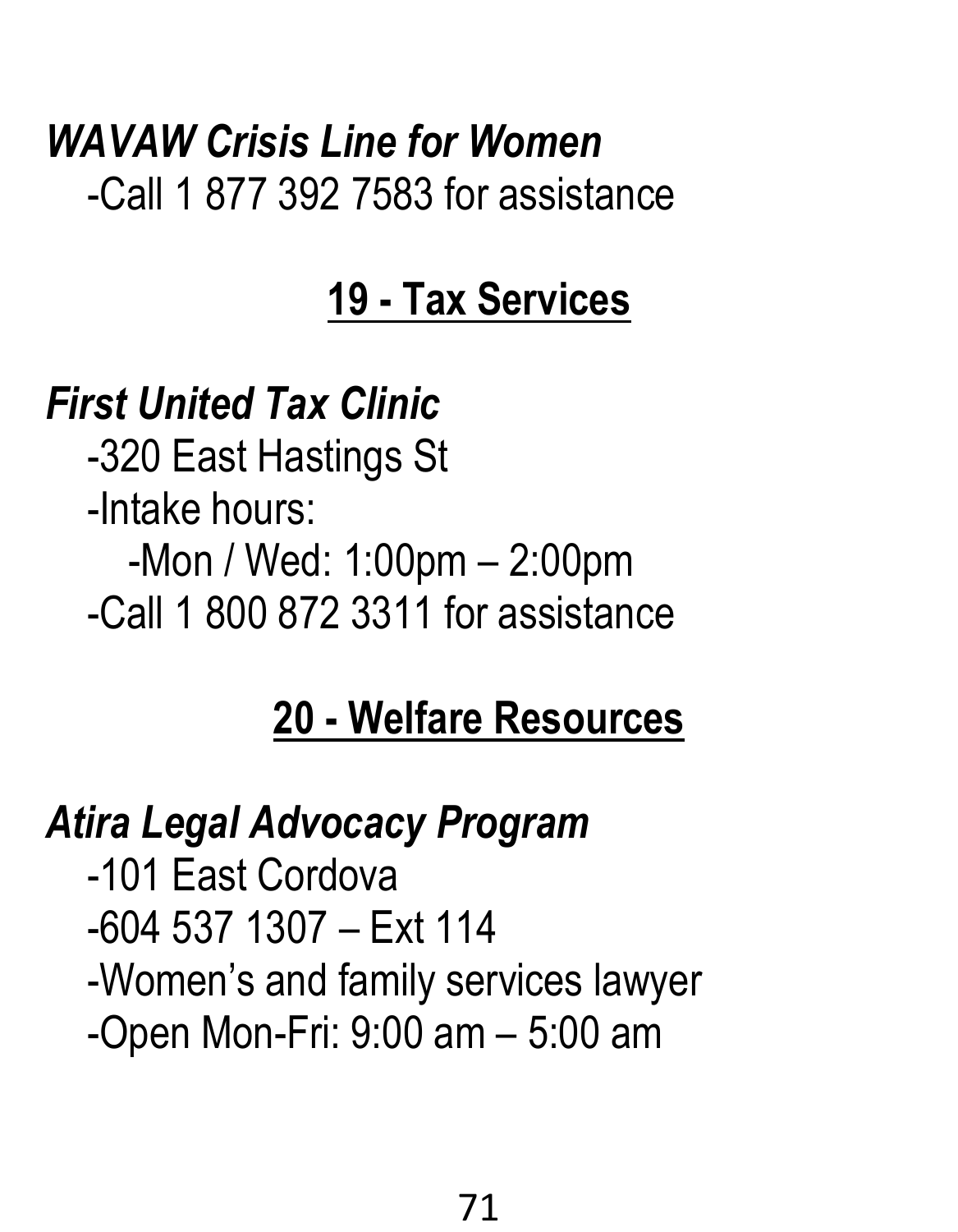#### *Carnegie Outreach*

 -392 Powell St -Assistance with welfare -Drop-in anytime between:

-Mon - Fri - 9:00 pm - 4:00 pm

#### *First United Church Advocacy*

 -542 E Hastings St -Drop in housing advocacy -Mon, Wed, Fri: 9:00 am -11:00 am -Tues, Thurs: 12:30 pm - 2:30 pm

# **21 - Youth Resources**

# *A – Jobs*

#### *Bladerunners*

 -1607 E Hastings -Monday – Friday: 8:00am – 4:30pm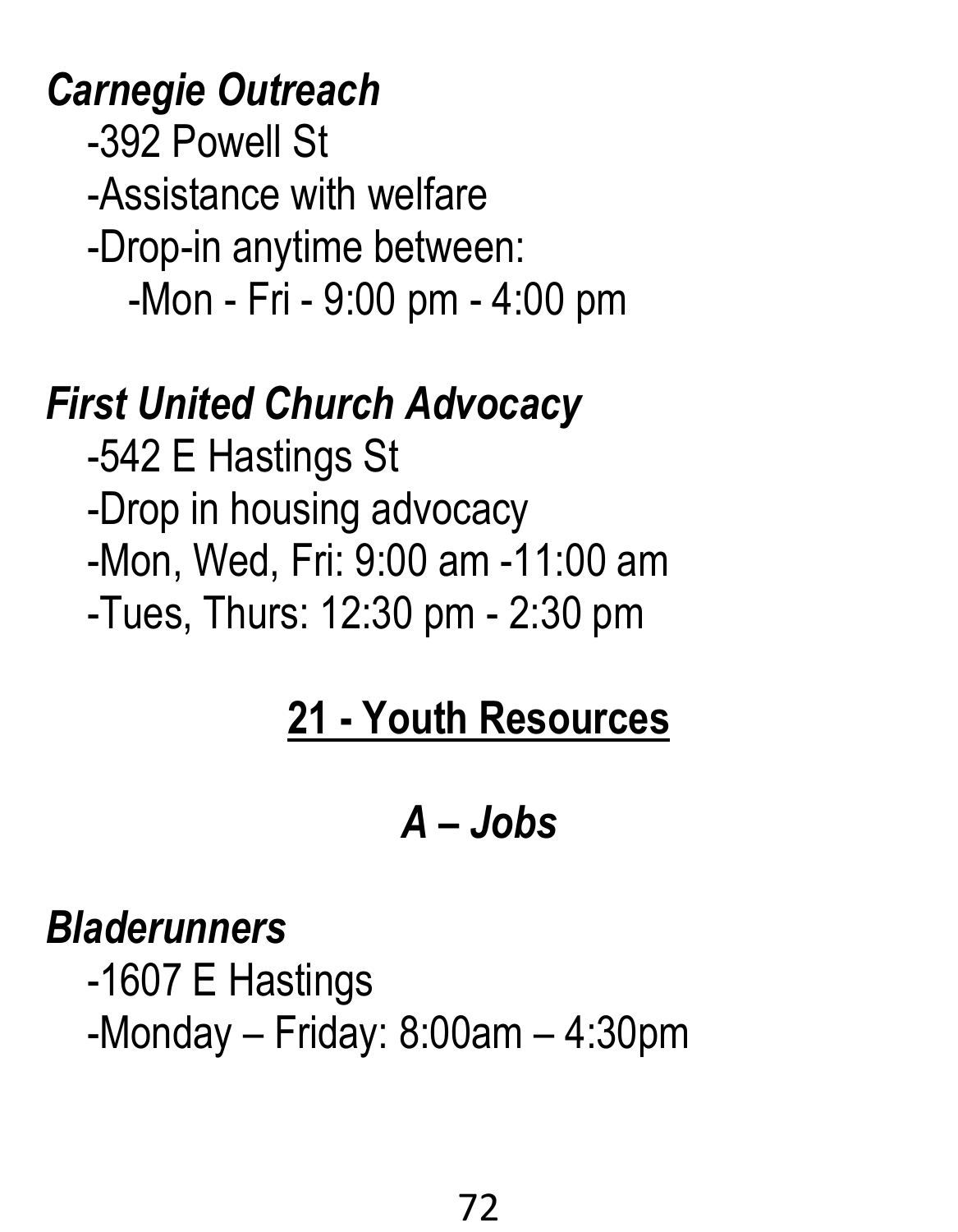#### *Drive Youth Employment Services*

 -2106 Commercial Drive -604 253 9675 -Drop-in anytime between: -Mon - Fri - 10:00 am - 4:30 pm

### *Street Youth Job Action*

-Need more info

# *Urban Native Youth Association*

-44 East Cordova

- 604 254 7732

-Open Mon-Fri: 9:00am – 5:00pm

# *YWCA Career Zone*

-1256 Granville – 2<sup>nd</sup> Floor -604 605 4666 -Drop-in anytime between: -Mon - Fri - 10:00 am - 5:00 pm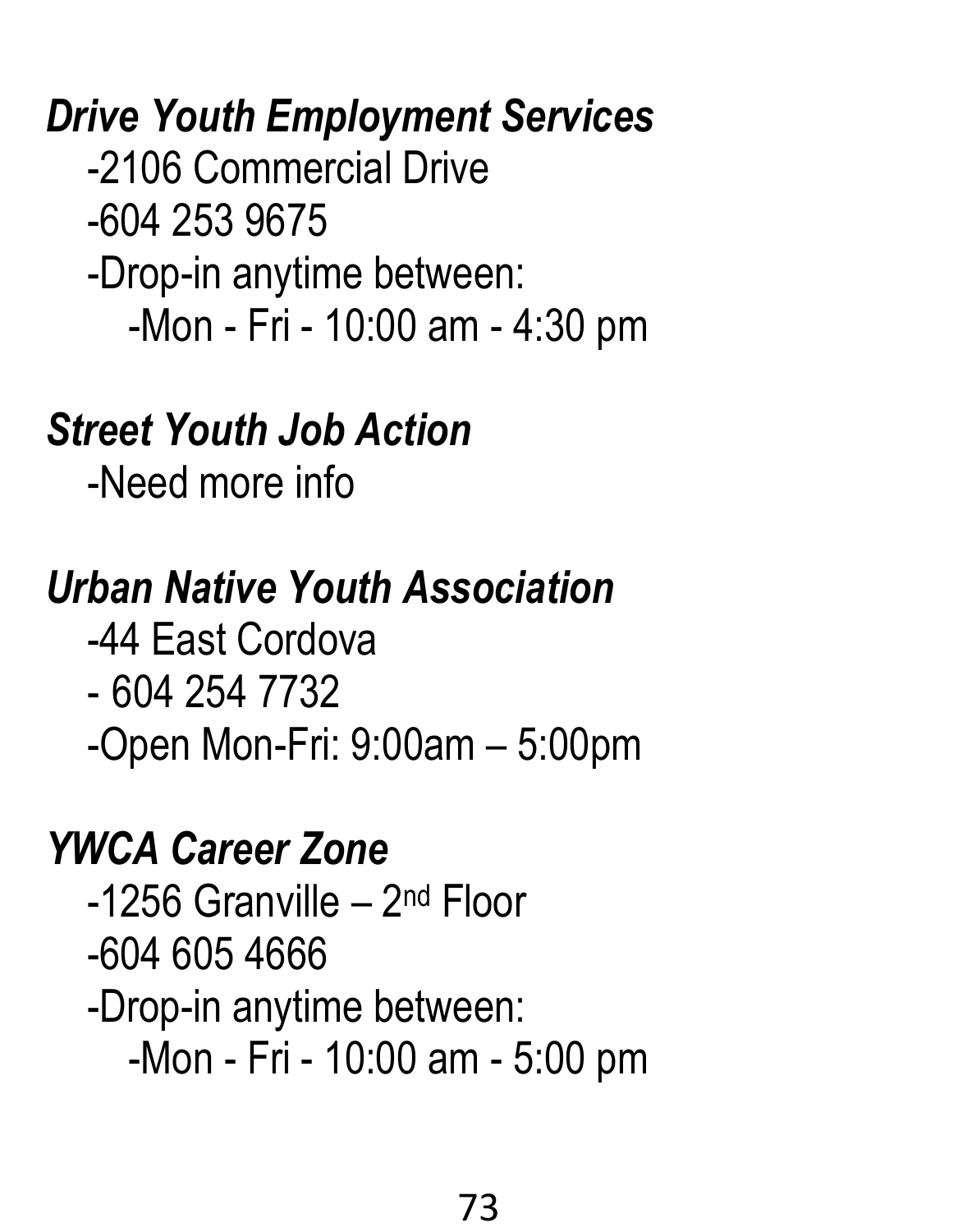#### *B- Shelters for Youth*

#### *Covenant House*

 -1302 Seymour Street -Call 604 638 4438 for info

### *Directions Youth Services*

 -1138 Burrard Street -Call 604 633 1472 for info

*C - Detox*

## *Directions Youth Services*

 -1138 Burrard Street -Call 604 633 1472 for info

#### *Plea Youth Detox*

 -3894 Commercial Street -Call 604 708 2616 for info